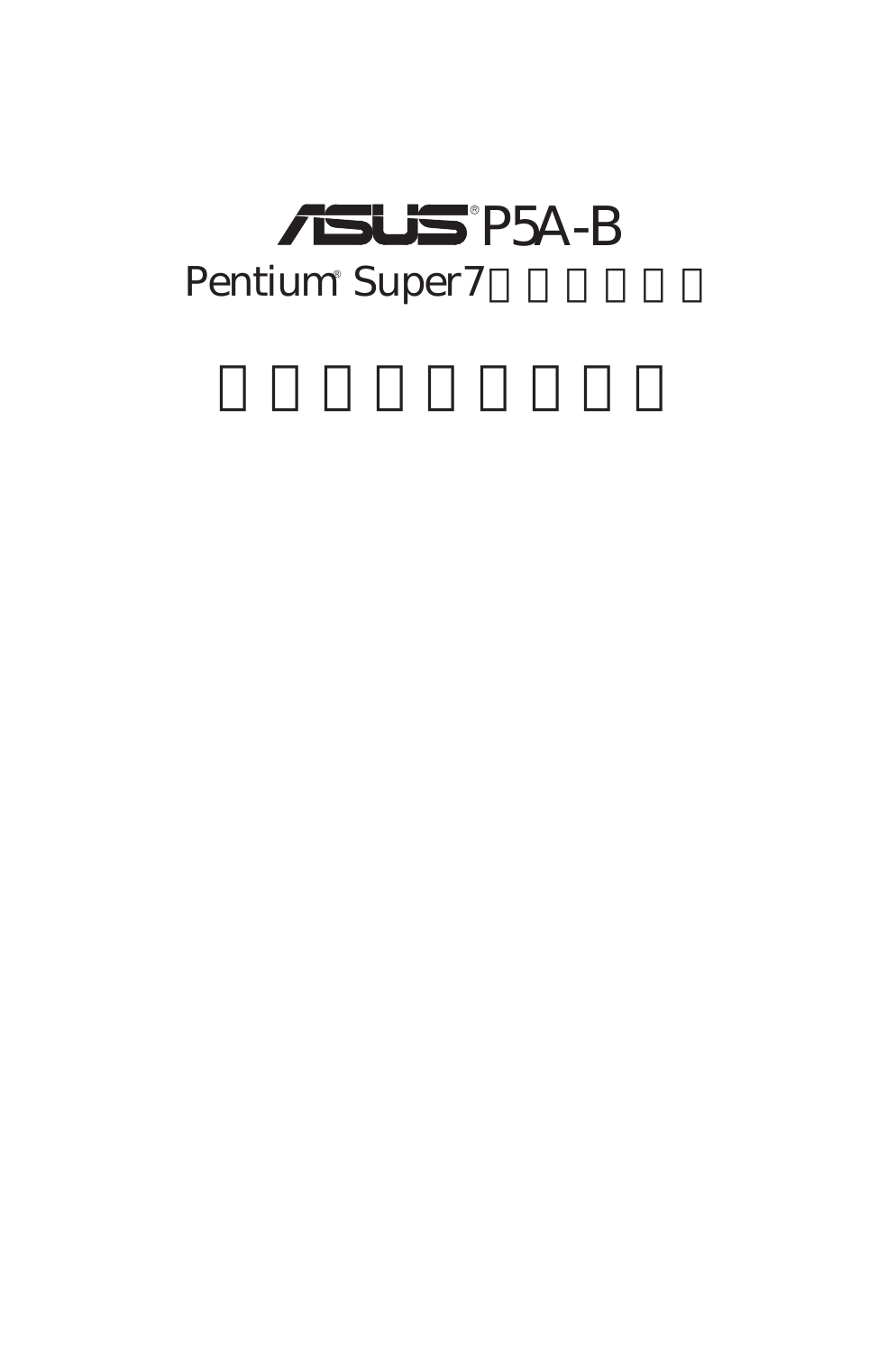$A SUSTeK$ (ASUSTeK  $ASUS$  $ASUS$  $(1)$  ASUS  $(2)$ 

ALi Aladdin Acer Laboratories Inc. (ALi) Adobe Acrobat Adobe Systems Intel LANDesk Pentium Intel Windows MS-DOS Microsoft

BIOS **Example 2** http://www.asus.com.tw

ASUS ASUS ASUS

#### Copyright © 1998 ASUSTeK COMPUTER INC.

| ASUS P5A-B    |  |
|---------------|--|
| $: 1.05$ J293 |  |
| November 1998 |  |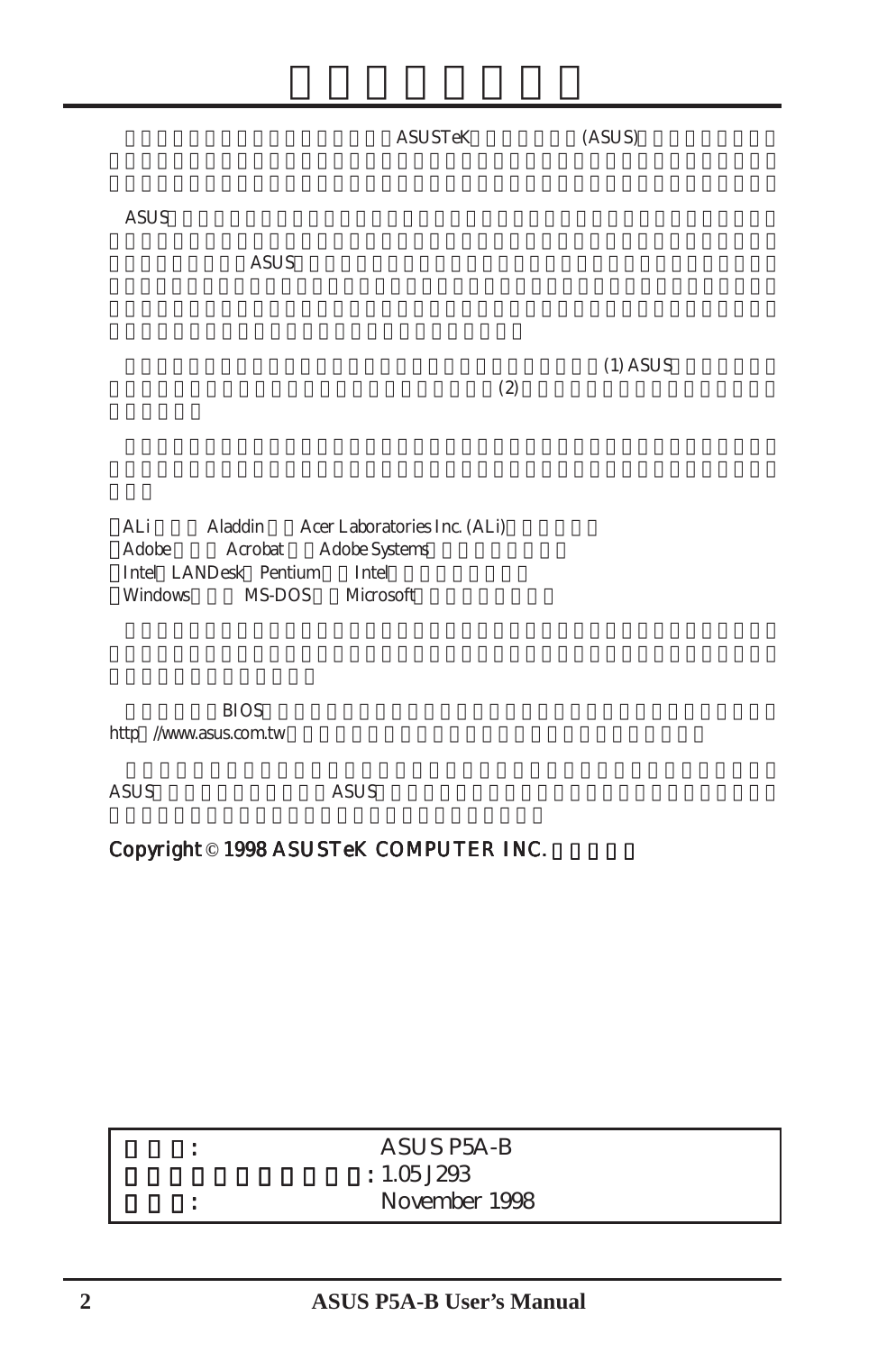### ASUSTeK COMPUTER INC.

| ÷      | 150Li-Te Road, Peitou, Taipei, Taiwan 112 |
|--------|-------------------------------------------|
|        | +8862-28943447                            |
| Fax    | +8862-28943449                            |
| Email: | info@ asus.com.tw                         |
|        |                                           |

| Fax    | $+886228959254$          |
|--------|--------------------------|
| BBS:   | $+886228964667$          |
| Email: | tsd@ asus.com.tw         |
| WWW:   | www.asus.com.tw          |
| FTP:   | ftp.asus.com.tw/pub/ASUS |

### ASUS COMPUTER INTERNATIONAL

| ٠      | 6737 Mowry Avenue, Mowry Business Center, Building 2 |
|--------|------------------------------------------------------|
|        | Newark, CA 94560, USA                                |
| Fax    | $+1.5106084555$                                      |
| Email: | info-usa@ asus.com.tw                                |

| Fax    | $+1.5106084555$          |
|--------|--------------------------|
| BBS:   | $+1-5107393774$          |
| Email: | tsd-usa@ asus.com.tw     |
| WWW:   | www.asus.com             |
| FTP:   | ftp.asus.com.tw/pub/ASUS |
|        |                          |

### ASUS COMPUTER GmbH

|        | Harkort Str. 25, 40880 Ratingen, BRD, Germany |
|--------|-----------------------------------------------|
|        | 49 2102 445011                                |
| Fax    | 49-2102-442066                                |
| Email: | info-ger@ asus.com.tw                         |

|        | 49-2102-499712             |
|--------|----------------------------|
| BBS:   | 49.2102-448690             |
| Email: | tsd-ger@asus.com.tw        |
| WWW:   | www.asuscom.de             |
| FTP:   | ftp.asuscom.de/pub/ASUSCOM |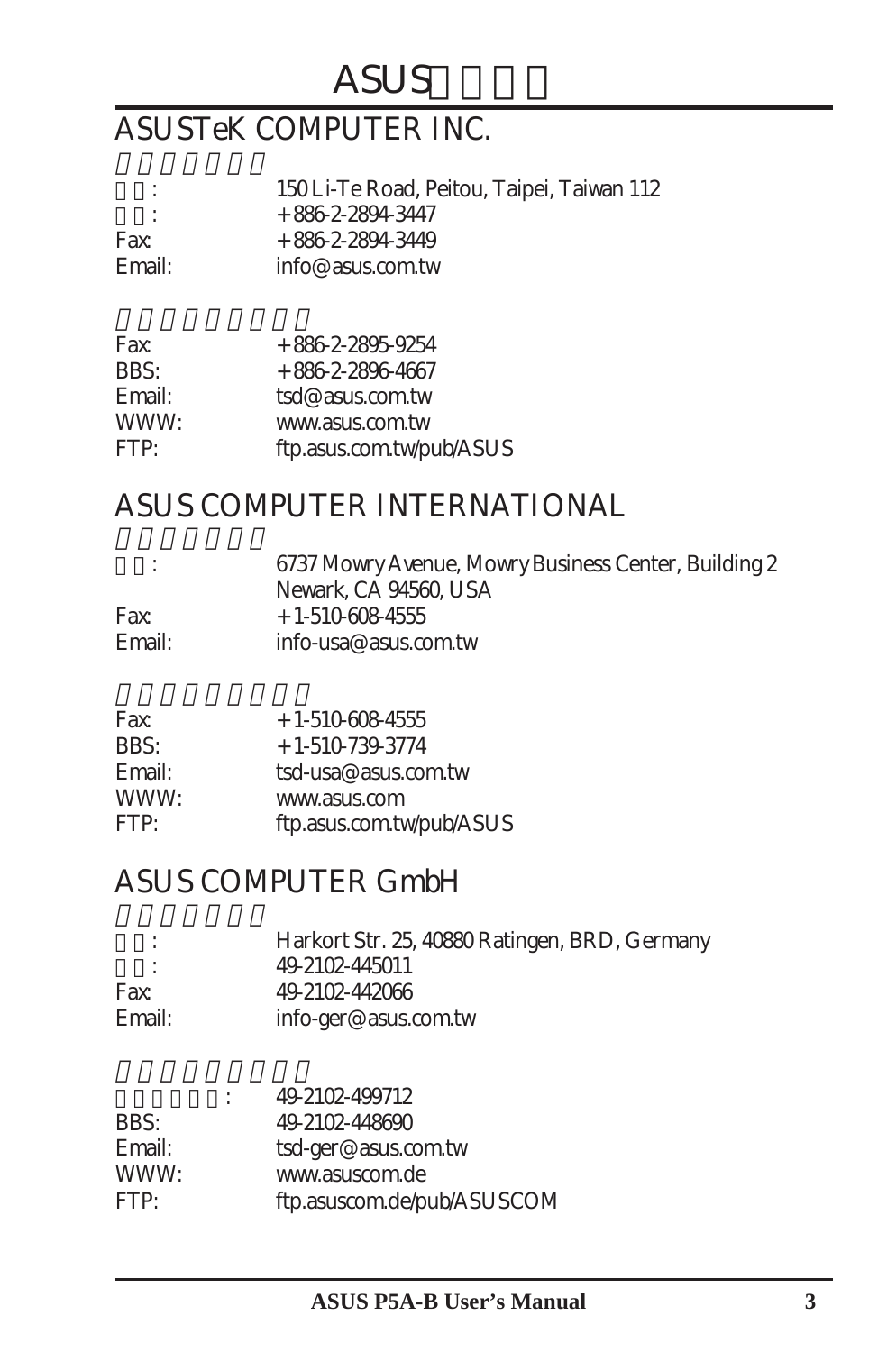| I.              |                               |   |    |
|-----------------|-------------------------------|---|----|
|                 |                               |   |    |
|                 |                               | 7 |    |
| II.             |                               |   |    |
| ASUS P5A-B      |                               |   |    |
| <b>ASUS</b>     |                               |   |    |
| <b>ASUS P5A</b> |                               |   |    |
| Ш.              |                               |   | 12 |
| ASUS P5A-B      |                               |   |    |
|                 |                               |   |    |
| 1.              |                               |   |    |
|                 |                               |   |    |
|                 | <b>Cyrix CPU</b>              |   |    |
| 2               |                               |   | 19 |
| <b>DIMM</b>     |                               |   |    |
| 3               |                               |   |    |
| 4.              |                               |   |    |
|                 |                               |   | 23 |
|                 | IRQ                           |   |    |
| <b>ISA</b>      |                               |   |    |
| <b>ISA</b>      |                               |   |    |
|                 |                               |   |    |
| 5.              |                               |   |    |
|                 |                               |   |    |
|                 |                               |   |    |
|                 |                               |   |    |
| IV. BIOS        |                               |   | 36 |
|                 |                               |   | 36 |
|                 | <b>BIOS</b>                   |   |    |
| 6 BIOS          |                               |   |    |
|                 |                               |   |    |
|                 |                               |   |    |
|                 | <b>Standard CMOS Setup</b>    |   |    |
|                 |                               |   |    |
|                 | <b>BIOS Features Setup</b>    |   |    |
|                 |                               |   |    |
|                 | <b>Chipset Features Setup</b> |   |    |
|                 |                               |   |    |
|                 | <b>Power Management Setup</b> |   |    |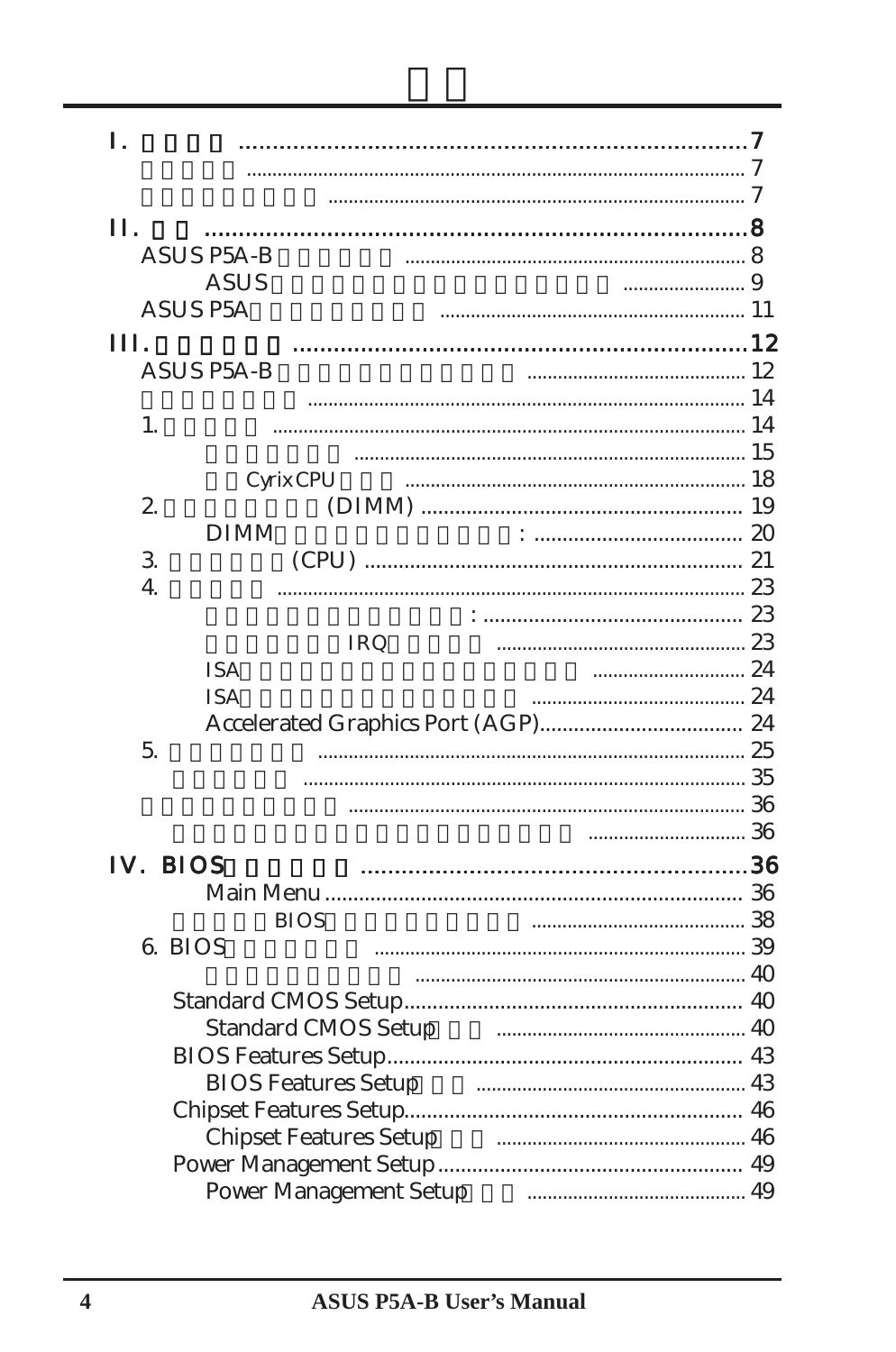|                           |                                                       | 52 |
|---------------------------|-------------------------------------------------------|----|
|                           | PNP and PCI Setup <b>CONSERVING</b> PNP and PCI Setup | 52 |
|                           |                                                       | 54 |
|                           |                                                       |    |
|                           |                                                       |    |
|                           |                                                       |    |
|                           |                                                       |    |
|                           |                                                       |    |
| ASUS                      |                                                       |    |
|                           |                                                       |    |
| ASUS DMI                  |                                                       |    |
|                           |                                                       |    |
|                           | <b>ASUS DMI Configuration Utility</b>                 |    |
| VI. ASUS LAN              |                                                       |    |
| ASUS PCI-L <sub>101</sub> |                                                       |    |
|                           |                                                       |    |
|                           |                                                       |    |
|                           |                                                       |    |
|                           |                                                       |    |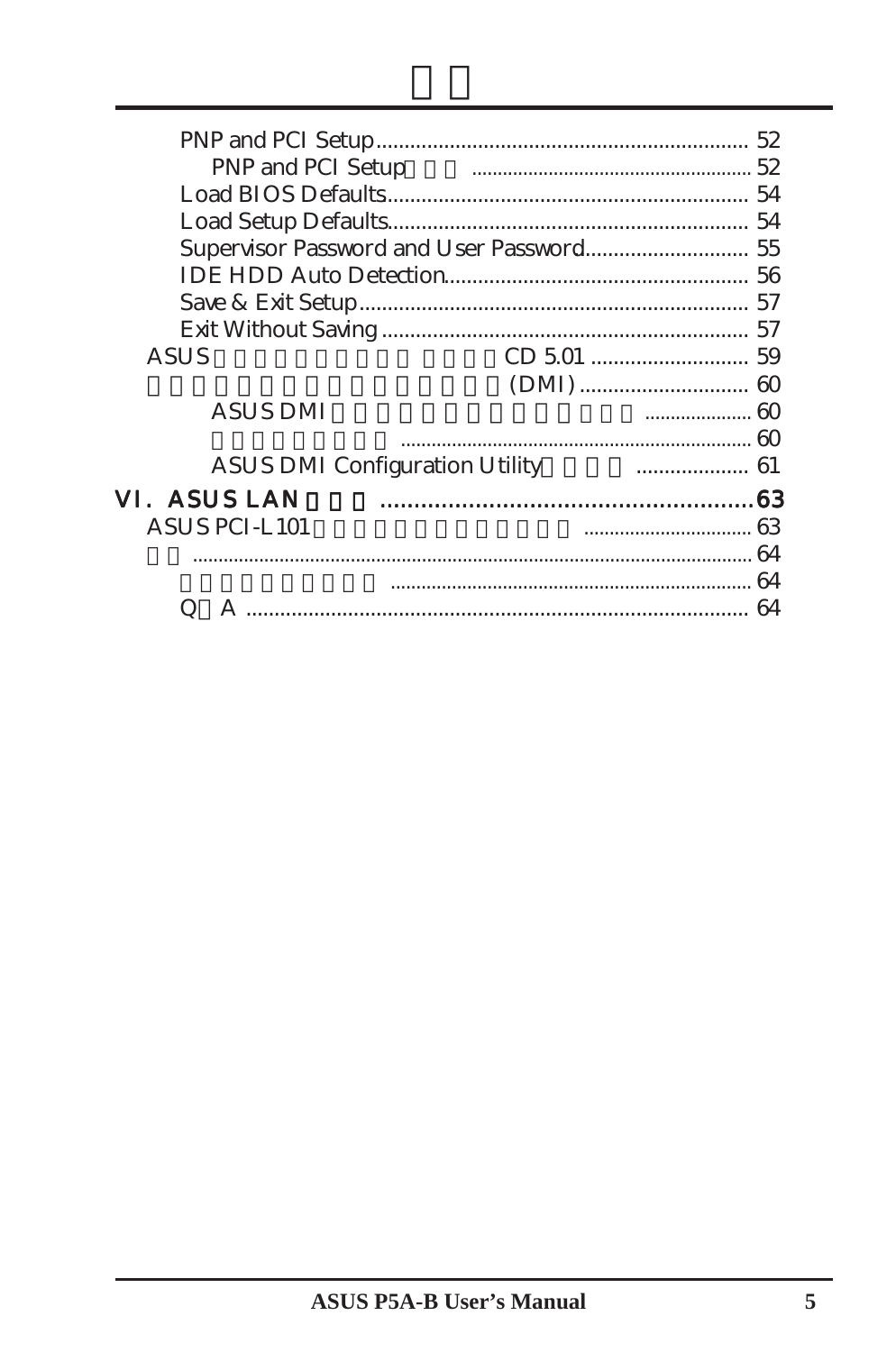### **Federal Communications Commission Statement**

This device complies with FCC Rules Part 15. Operation is subject to the following two conditions:

- This device may not cause harmful interference, and
- This device must accept any interference received, including interference that may cause undesired operation.

This equipment has been tested and found to comply with the limits for a Class B digital device, pursuant to Part 15 of the FCC Rules. These limits are designed to provide reasonable protection against harmful interference in a residential installation. This equipment generates, uses and can radiate radio frequency energy and, if not installed and used in accordance with manufacturer's instructions, may cause harmful interference to radio communications. However, there is no guarantee that interference will not occur in a particular installation. If this equipment does cause harmful interference to radio or television reception, which can be determined by turning the equipment off and on, the user is encouraged to try to correct the interference by one or more of the following measures:

- Re-orient or relocate the receiving antenna.
- Increase the separation between the equipment and receiver.
- Connect the equipment to an outlet on a circuit different from that to which the receiver is connected.
- Consult the dealer or an experienced radio/TV technician for help.

**WARNING!** The use of shielded cables for connection of the monitor to the graphics card is required to assure compliance with FCC regulations. Changes or modifications to this unit not expressly approved by the party responsible for compliance could void the user's authority to operate this equipment.

### **Canadian Department of Communications Statement**

This digital apparatus does not exceed the Class B limits for radio noise emissions from digital apparatus set out in the Radio Interference Regulations of the Canadian Department of Communications.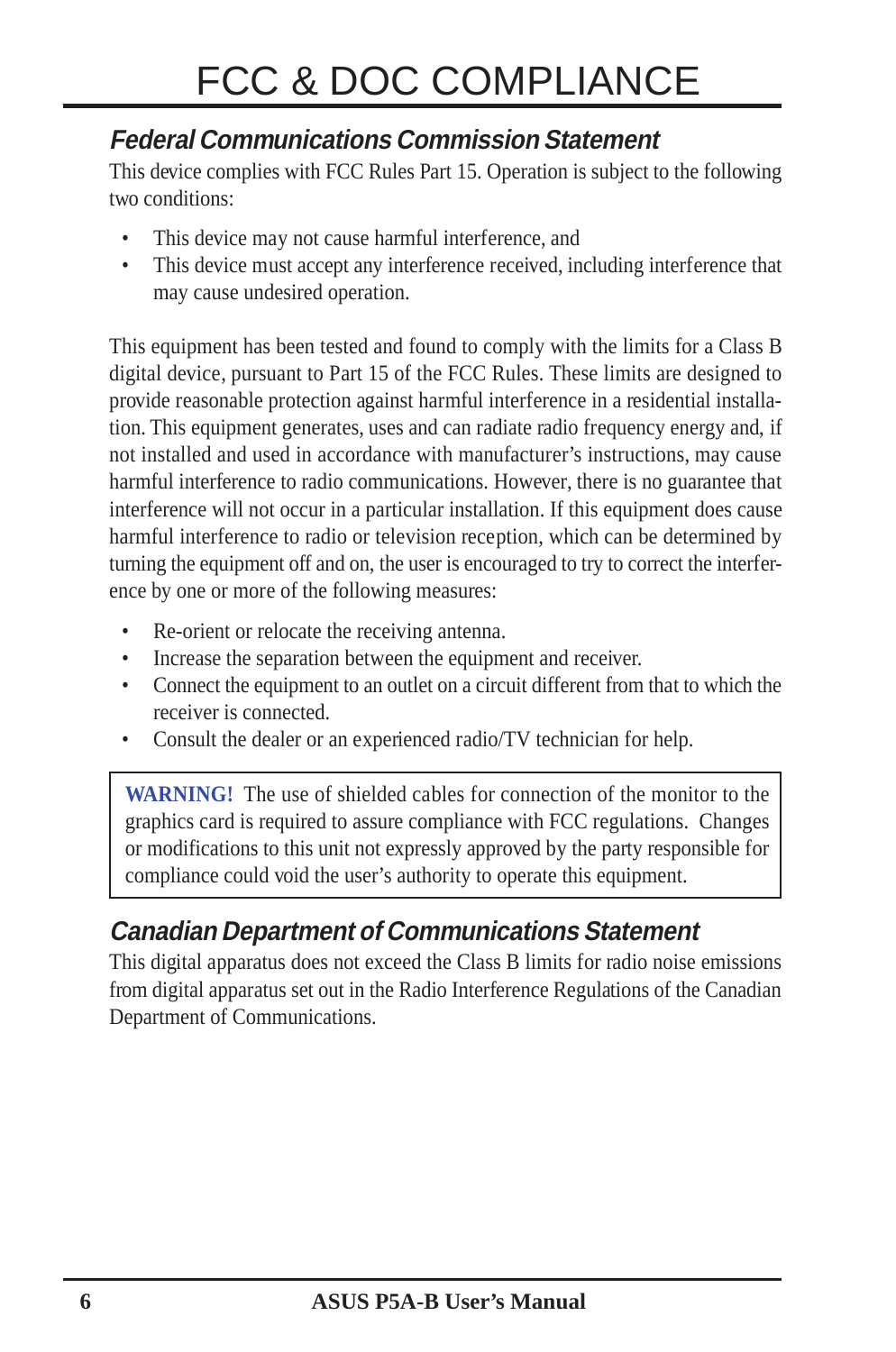| I.<br>II.<br>III. |               |                 |  |
|-------------------|---------------|-----------------|--|
| IV. BIOS<br>V.    |               | <b>BIOS</b>     |  |
|                   | VI. ASUS L101 | <b>ASUS LAN</b> |  |
|                   |               |                 |  |

| ☑                  |        | $(1)$ ASUS                       |                |   |            |    |          |     |  |  |
|--------------------|--------|----------------------------------|----------------|---|------------|----|----------|-----|--|--|
| $\bar{v}$          | (2)    |                                  |                |   |            |    |          |     |  |  |
| ☑                  | (1) 25 |                                  |                | 6 | PS/2       |    |          |     |  |  |
| ☑                  | (1)    |                                  |                |   | <b>IDE</b> |    |          |     |  |  |
| ☑                  | (1)    |                                  |                |   | 5.25       |    | $(1)$ 35 | (2) |  |  |
| ☑                  | (1)    |                                  |                |   |            |    |          |     |  |  |
| $\sqrt{(1)}$       |        |                                  |                |   |            | CD |          |     |  |  |
| $\mathbf{Z}^{(1)}$ |        |                                  |                |   |            |    |          |     |  |  |
|                    |        |                                  |                |   | <b>ISA</b> |    |          |     |  |  |
|                    | PS/2   |                                  | IrDA USB1 USB2 |   |            |    |          |     |  |  |
|                    |        | ASUS PCI-L101 Wake-on-LAN 10/100 |                |   |            |    |          |     |  |  |

 $\mathbf{I}$ .

**ASUS P5A-B User's Manual 7**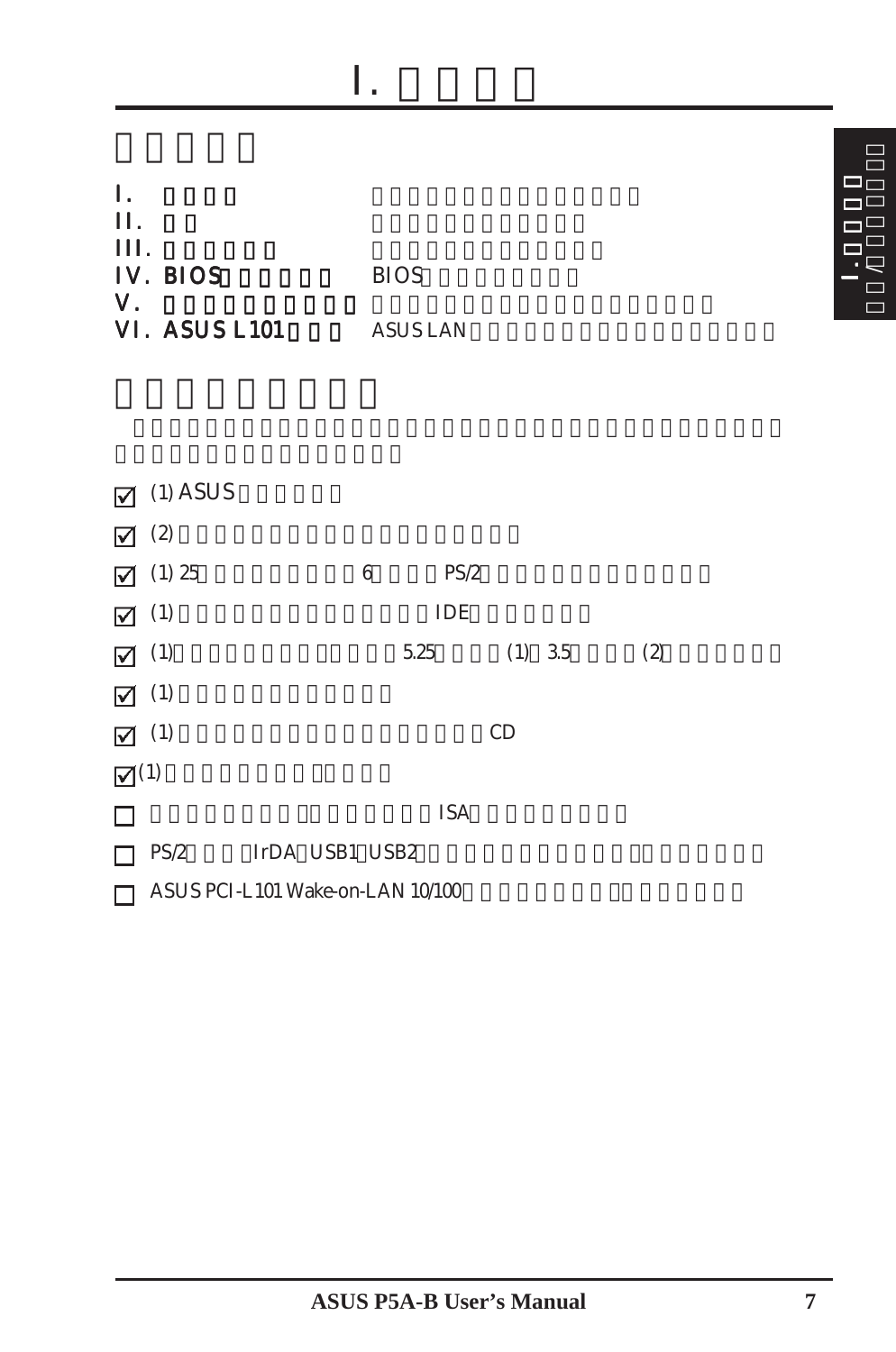# $II.$

### ASUS P5A-B

- ALi AGPset  $\frac{100 \text{MHz} \text{AGP}}{\text{ALi}^{\circ} (\text{A}\alpha)}$ ALi® (Acer Laboratories Inc.) Aladdin V AG Pset • 多種のCPU / スピード選択をサポート スピード選択をサポート スピード選択をサポート:AMD K6TM-2/266-350、AMD  $KG^{TM}/166$  AMD K5<sup>TM</sup>/75-133 IBM®/Cyrix<sup>®</sup> 6x86MX<sup>TM</sup>/
- $M II<sup>TM</sup> (PR166)$   $IBM<sup>®</sup> C**v r r r r r r r r r r r r r r r r r r r r r r r r r r r r r r r** <$ ) IDT WinChip  $2^{TM}$  /240 Intel Pentium® 75-233MHz (P55C-MMXTM).
- ACPI BIOS BIOS Windows98 ACPI TrendChipAwayVirus
- $PC100 \t 3$   $DIMM$  Intel  $PC/100$ SDRAM (8, 16, 32, 64, 128, 256MB) 768MB SDRAM 95MHz/100 MHz
- AGP 3D AGP
- Ultra DMA/33 BM IDE Ultra DMA/33 PIO Modes 3 4 IDE DMA Mode 2 CD-ROM EIDE PCI IDE  $2 \t 4 \t 1DE$ FDD 5.25 360 KB 1.2 MB 3.5 1.44 MB 720 KB 2.88 MB 3 3.5 1.2 MB LS-120 3.5 120MB 1.44MB 720 K IDE CD-ROM SCSI
- Wake-On-LAN ASUS PCI-L101 10/100 PCI Wake-On-LAN
- ISA AUDIO WAVE 3D SPDIFI/O C-Media 3D DOS Windows95

| $\bullet$ | IЮ<br>vl                                                                                                                                                           | $x2$ EPP $ECP$<br>UART2 COM2 |  |
|-----------|--------------------------------------------------------------------------------------------------------------------------------------------------------------------|------------------------------|--|
|           | $\mathbf{r}$ , $\mathbf{r}$ , $\mathbf{r}$ , $\mathbf{r}$ , $\mathbf{r}$ , $\mathbf{r}$ , $\mathbf{r}$ , $\mathbf{r}$ , $\mathbf{r}$ , $\mathbf{r}$ , $\mathbf{r}$ |                              |  |

- **Desktop Management Interface (DMI)**
- $DMI$  $(V \t V)$ **2 SRAM/Tag RAM:** 512KB<br>SRAML2 **Tag RAM** 100 Tag RAM 100 MHz
- $\cdot$  USB PS/2 IrDA

 $IrDA$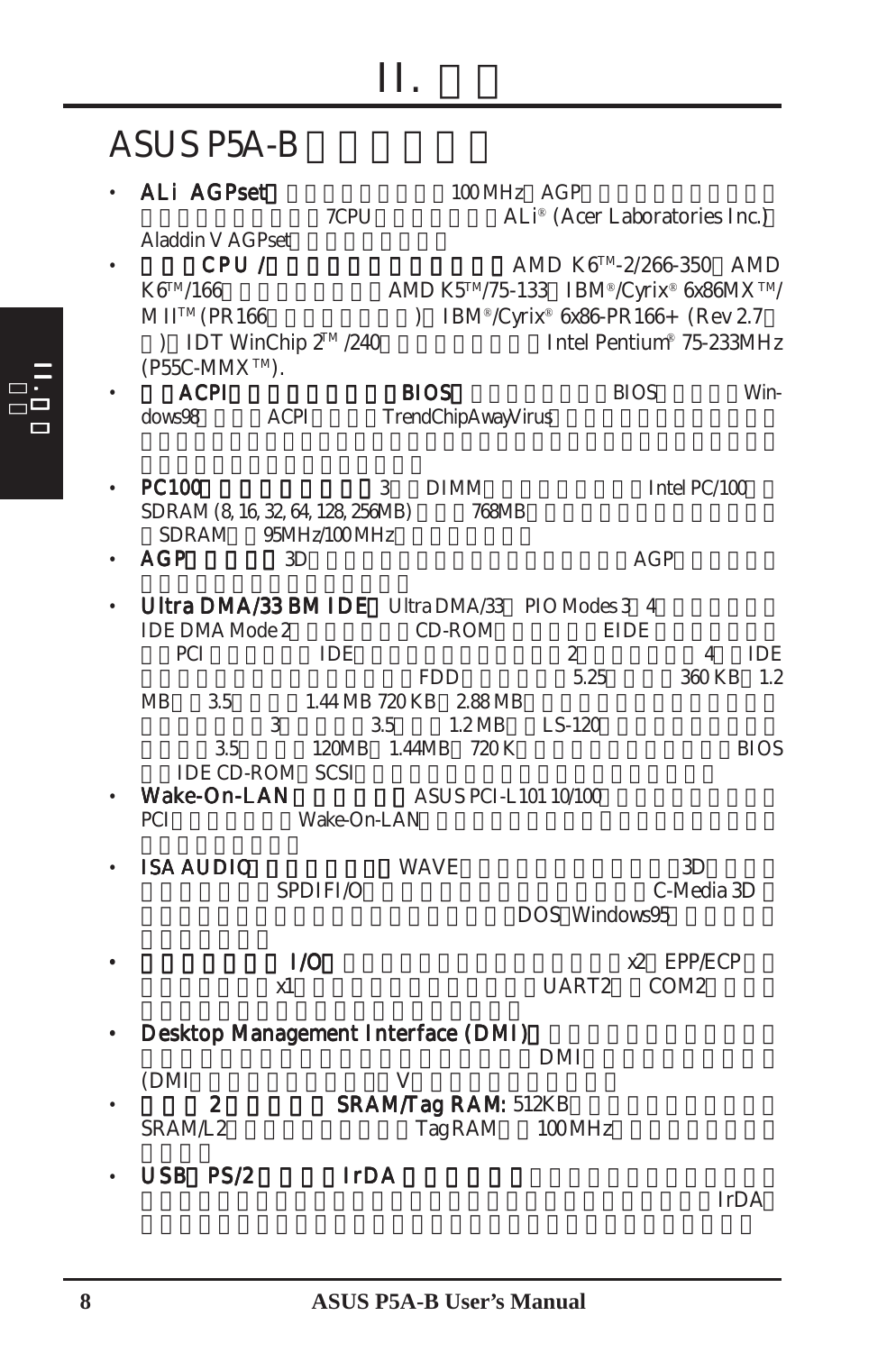# $II.$

ASUS

| $\bullet$ | <b>SDRAM</b>                   |                                   | <b>ASUS</b>  |            |                                                   |             |
|-----------|--------------------------------|-----------------------------------|--------------|------------|---------------------------------------------------|-------------|
|           |                                |                                   | DRAM(SDRAM)  |            |                                                   |             |
|           |                                | <b>EDO</b>                        |              |            | 264MB/                                            |             |
|           | <b>SDRAM</b>                   |                                   | 528MB/       |            |                                                   |             |
| $\bullet$ | <b>IDE</b><br>$\boldsymbol{2}$ |                                   | ALi AladdinV |            |                                                   | <b>ASUS</b> |
|           |                                |                                   |              |            | 33MB/                                             |             |
|           | UltraDMA/33                    |                                   |              | IDE        |                                                   |             |
|           |                                | UltraDMA/33                       |              | ATA-2IDE   |                                                   |             |
|           | $\overline{(}$                 |                                   |              |            | $\mathcal{E}$                                     |             |
| $\bullet$ |                                | PCI                               | PCI          | <b>PCI</b> | <b>CPU</b>                                        |             |
|           |                                |                                   |              |            |                                                   |             |
| $\bullet$ | <b>ACPI</b><br><b>ASUS</b>     |                                   |              |            | ACPI (Advanced Configuration and Power Interface) |             |
|           | <b>ACPI</b>                    | OS Direct Power Management (OSPM) |              |            |                                                   | <b>OS</b>   |
|           | <b>OS</b>                      |                                   | 24           |            |                                                   |             |
|           |                                |                                   | <b>ACPI</b>  |            |                                                   | Windows 98  |
|           | <b>ACP</b>                     |                                   | <b>OS</b>    |            |                                                   |             |
| $\bullet$ | PC' 98                         | <b>ASUS</b>                       |              |            | <b>BIOS</b>                                       |             |
|           |                                | <b>PC'98</b>                      |              |            | <b>PC'98</b>                                      |             |
|           |                                | 32                                |              |            |                                                   |             |
|           |                                |                                   |              |            | Windows 95                                        |             |
|           |                                | Windows 98 Windows NT             |              |            |                                                   |             |
|           |                                |                                   |              |            |                                                   |             |
|           |                                |                                   |              |            |                                                   |             |
|           | <b>CPU</b>                     |                                   |              |            |                                                   |             |
|           |                                |                                   |              |            |                                                   |             |
|           |                                |                                   |              |            |                                                   |             |
| $\bullet$ |                                |                                   |              |            |                                                   |             |
|           | <b>CPU</b>                     |                                   |              |            |                                                   |             |
|           |                                |                                   |              |            | <b>CPU</b>                                        |             |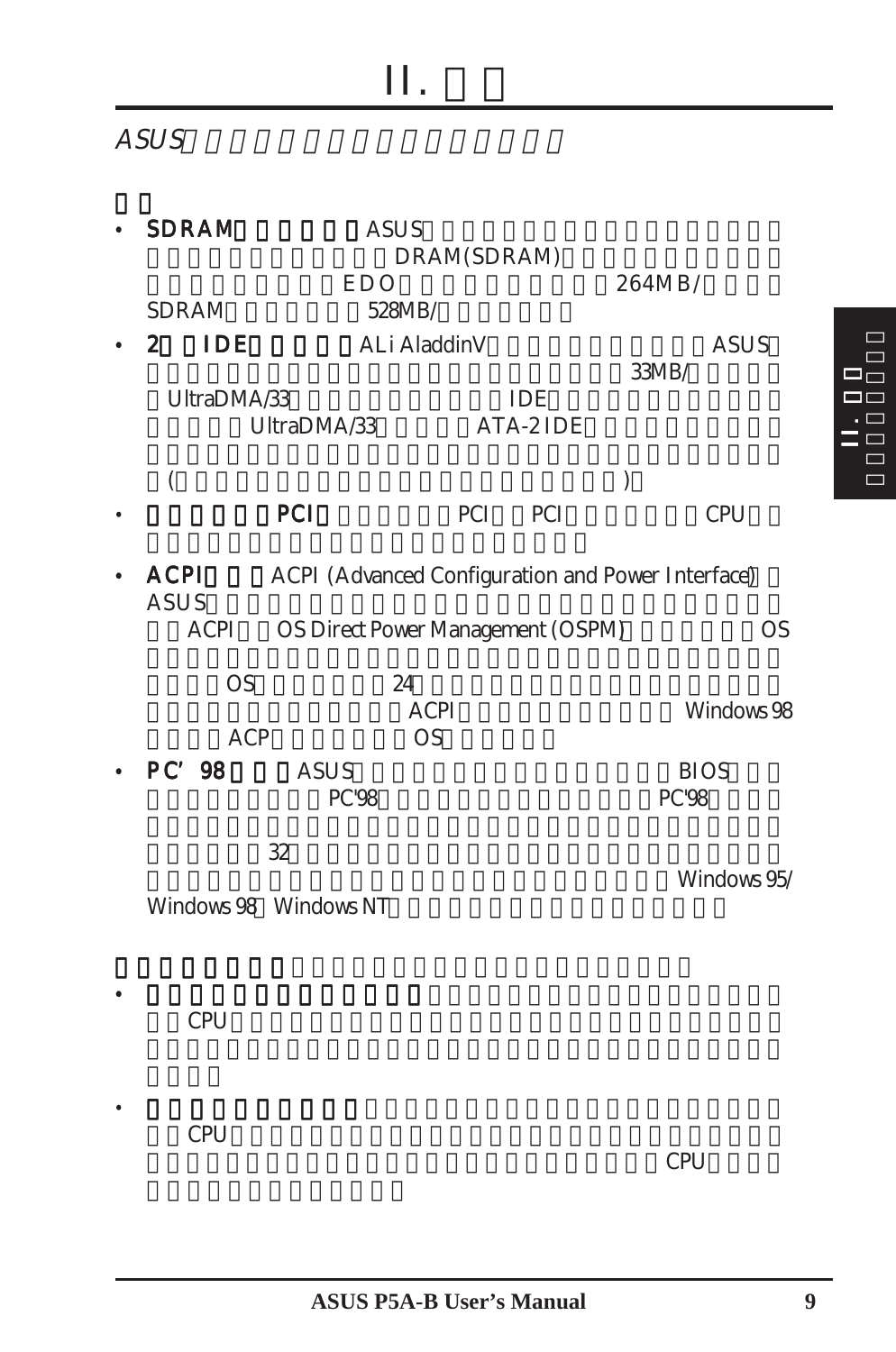$\bullet$ 







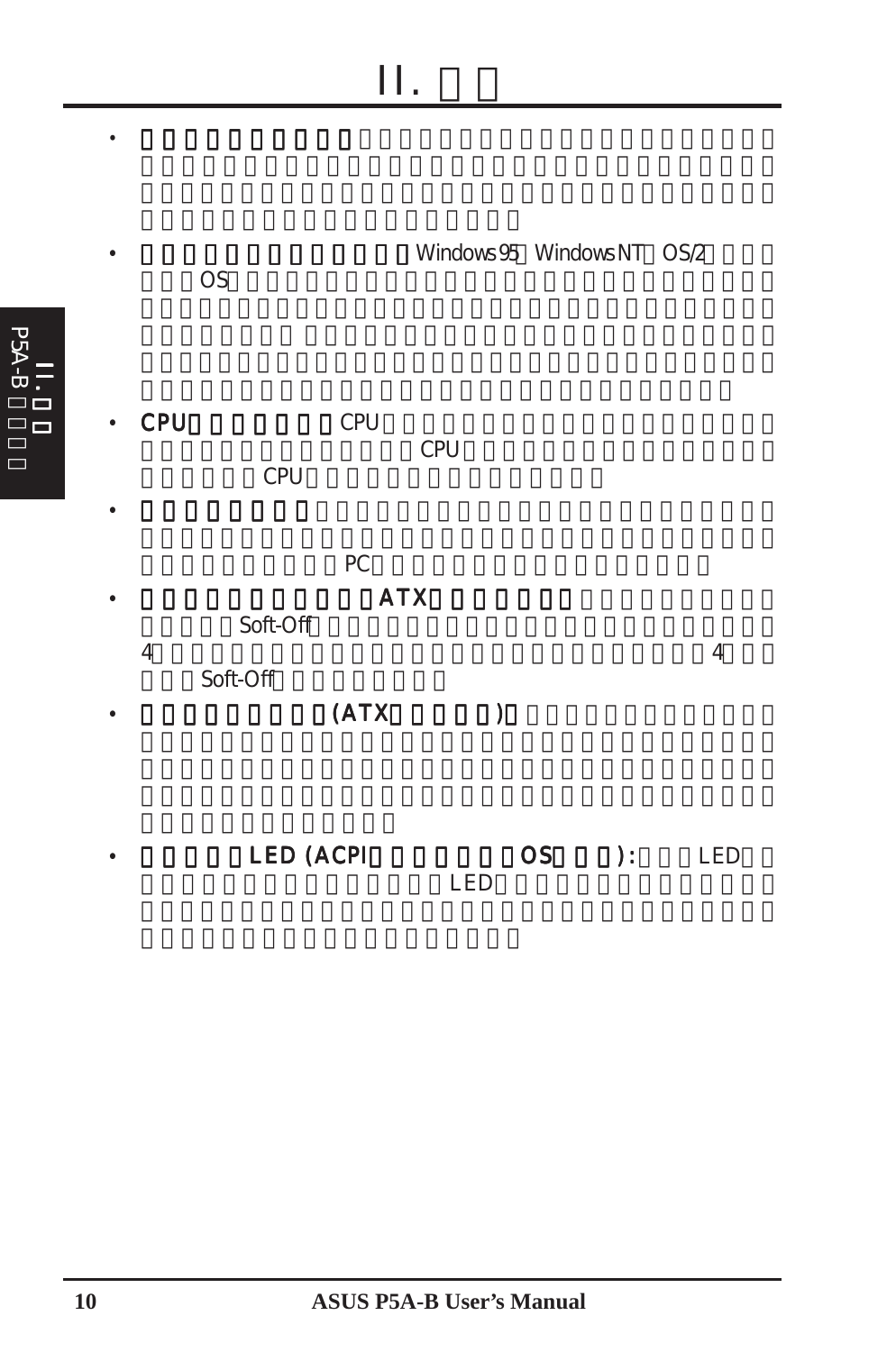# $II.$

### ASUS P5A-B



mable Flash ROM

Positional Sound Chip (optional)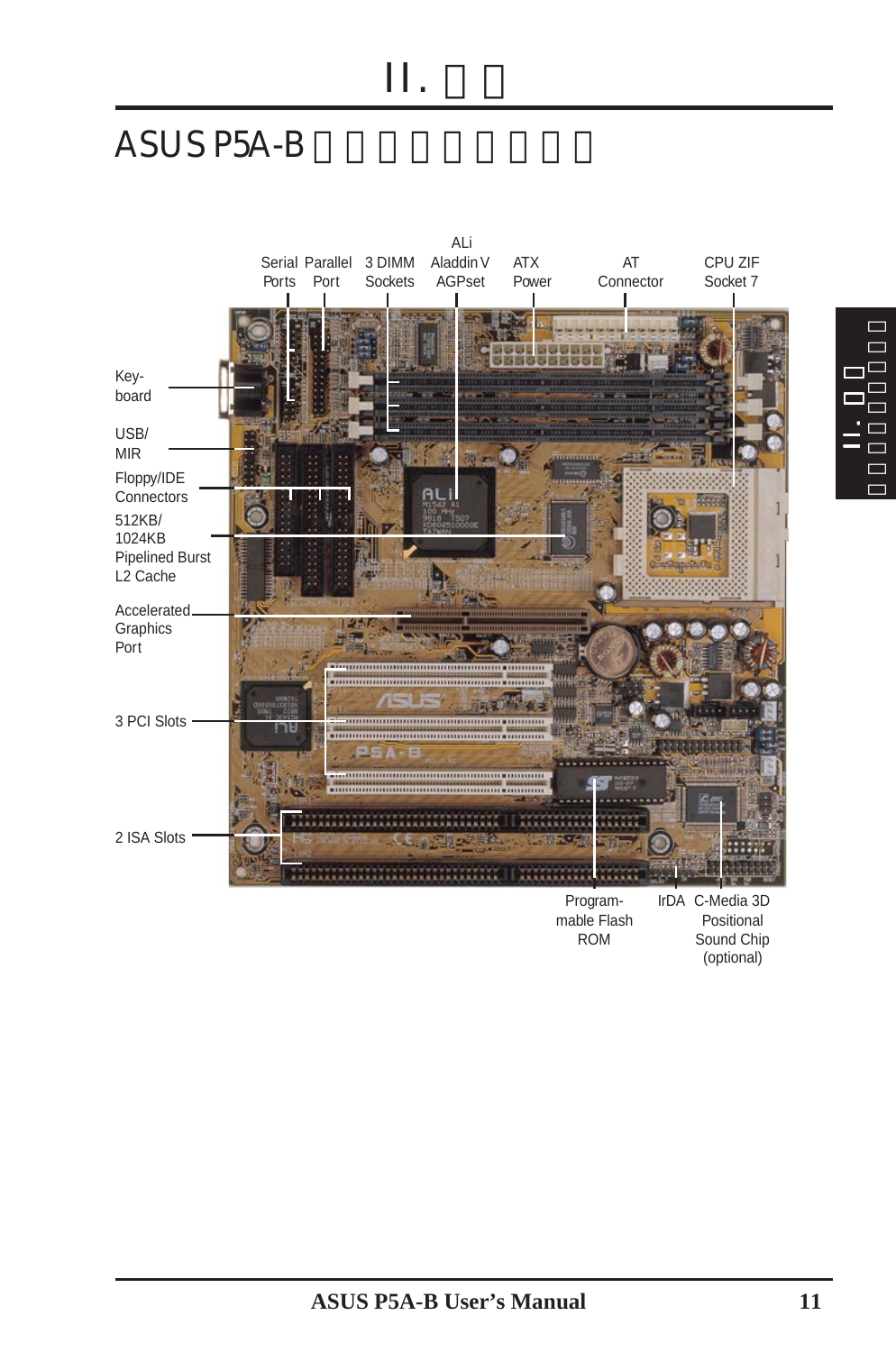ASUS P5A-B

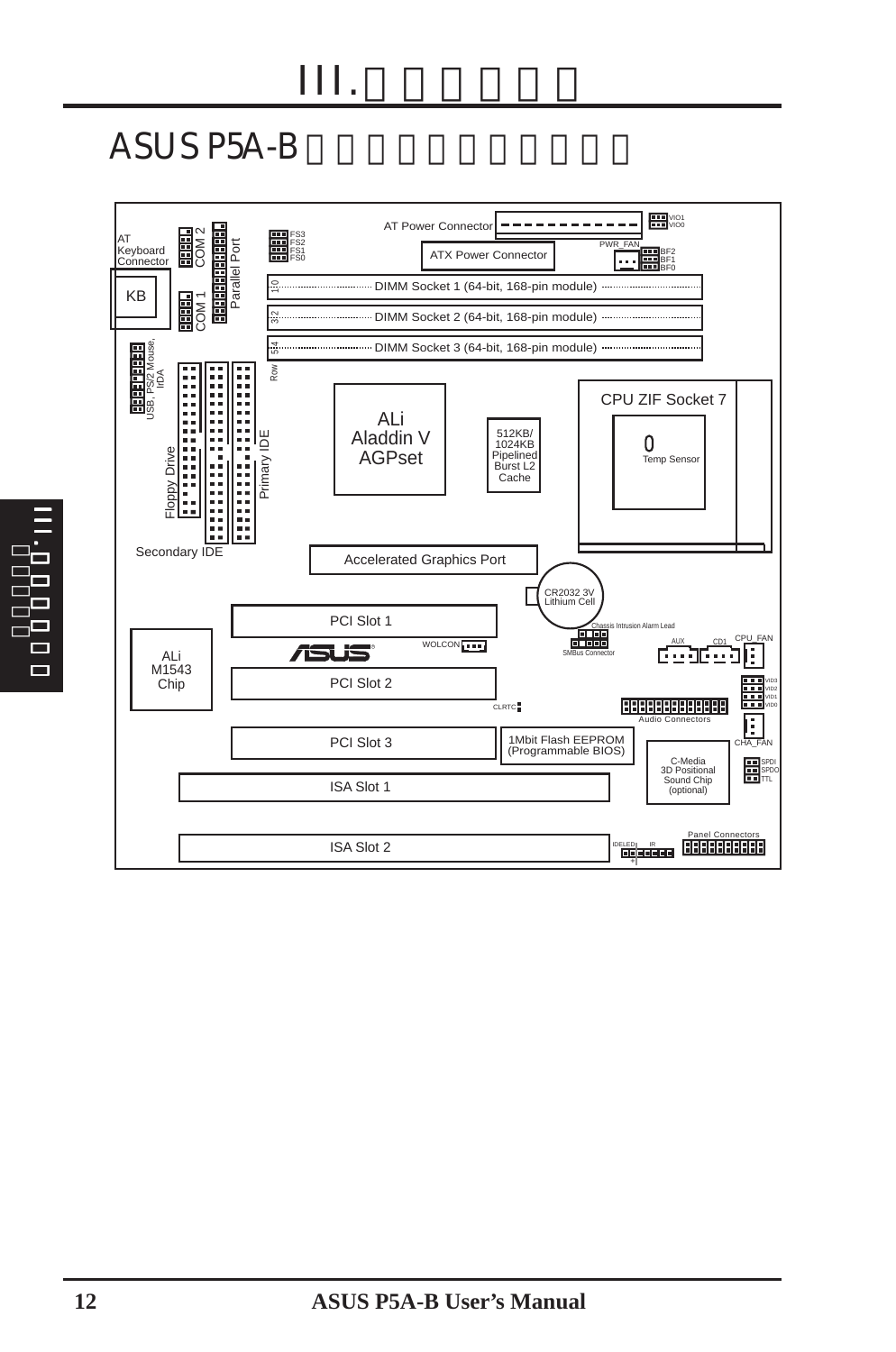| 1)     | <b>CLRTC</b>              | p. 15     |               |                      |            |                  |   | RTC RAM |       |                |   |               |
|--------|---------------------------|-----------|---------------|----------------------|------------|------------------|---|---------|-------|----------------|---|---------------|
| 2)     | VIO                       | p. 15     |               |                      |            |                  |   |         |       |                |   |               |
| 4)     | FSQ FS1, FS2, FS3         | p. 16 CPU |               |                      |            |                  |   |         |       |                |   |               |
| 5)     | BFQ BF1, BF2              | p. 16 CPU |               |                      |            |                  |   |         |       |                |   |               |
| 6      | VIDQVID1, VID2VID3p. 18   |           |               |                      |            |                  |   |         |       |                |   |               |
|        |                           |           |               |                      |            |                  |   |         |       |                |   |               |
| 1)     | DIMM                      |           |               | p. 19 $168$ Pin DIMM |            |                  |   |         |       |                |   |               |
| 2)     | CPU ZIF<br>7              | p. 21     |               |                      | CPU        |                  |   |         |       |                |   |               |
| 3)     | SLOT <sub>1</sub> , 2     | p. 23 16  |               | ISA                  |            |                  |   |         |       |                |   |               |
| 4)     | PCI 1, 2, 3               | p. 23 32  |               | <b>PCI</b>           |            |                  |   |         |       |                |   |               |
|        |                           |           |               |                      |            |                  |   |         |       |                |   |               |
| 1)     | <b>PS2KB</b>              | p. 25     |               |                      |            | 5                |   |         |       |                |   |               |
| 2)     | <b>FLOPPY</b>             | p. 25     |               |                      |            |                  |   | 341     |       |                |   |               |
| 3)     | <b>PRINTER</b>            | p. 26     |               |                      |            |                  |   |         |       | $26-1$         |   |               |
| 4)     | COM1, COM2                | p. 26     |               |                      |            | COM1/COM2 101    |   |         |       |                |   |               |
| 5)     | FAN                       | p. 27     |               |                      | <b>CPU</b> |                  |   |         |       |                |   |               |
| 6)     | CHASIS                    | p. 27     |               |                      | $4-1$      |                  |   |         |       |                |   |               |
| Ŋ      | PRIMARY SECOND. IDE p. 28 |           |               | 7                    |            |                  |   |         | (401) |                |   |               |
|        |                           |           |               |                      |            | <b>IDE</b>       |   |         |       |                |   | $\mathcal{L}$ |
| 8)     | <b>IDELED</b>             |           | p. 28 IDE LED |                      |            |                  |   |         |       |                |   |               |
| 9)     | ATX                       | p. 29 ATX |               |                      |            | 20               |   |         |       |                |   |               |
|        | 10 PS/2                   | p. 29 AT  |               |                      |            | 12               |   |         |       |                |   |               |
|        | 11) USBMIR                |           |               | p. 31 USB IrDA       | PS/2       |                  |   |         |       |                |   | 18            |
|        |                           |           | $\mathbf{1}$  |                      |            |                  |   |         |       |                |   |               |
| 12) IR |                           |           |               | p. 31 IrDA Fast IR   |            |                  |   |         |       |                | 5 |               |
|        | 13) MSG.LED (PANEL)       | p. 31     |               |                      |            | LED <sub>2</sub> |   |         |       |                |   |               |
|        | 14) PWR SW. (PANEL)       | p. 31 ATX |               |                      |            |                  |   |         |       | $\overline{2}$ |   |               |
|        | 15) RESET (PANEL)         | p. 31     |               |                      |            | 2                |   |         |       |                |   |               |
|        | 16) PWR.LED (PANEL)       | p. 31     |               | LED                  |            | 3                |   |         |       |                |   |               |
|        | 17) KEYLOCK (PANEL)       | p. 31     |               |                      |            |                  |   | 2       |       |                |   |               |
|        | 18 SPEAKER (PANEL)        | p. 31     |               |                      |            |                  | 4 |         |       |                |   |               |
|        | 19) WOLCON                |           |               | p. 32 Wake-On-LAN    |            |                  |   | 3       |       |                |   |               |
|        | 20) SMB                   | p. 32 SM  |               |                      |            | $5-1$            |   |         |       |                |   |               |
|        | 21) AUDIOCON              | p. 33     |               |                      |            | 26               |   |         |       |                |   |               |
|        | 22) SPDOSPD 1/TTL         | p. 33     |               |                      |            |                  |   |         | 6     |                |   |               |
|        | 23) AUX                   | p. 34     |               |                      |            |                  |   | 4       |       |                |   |               |
|        | 24) CD 1                  | p. 34     |               |                      |            |                  |   | 4       |       |                |   |               |
|        |                           |           |               |                      | 290H-297H  |                  |   |         |       | <b>ISA</b>     |   |               |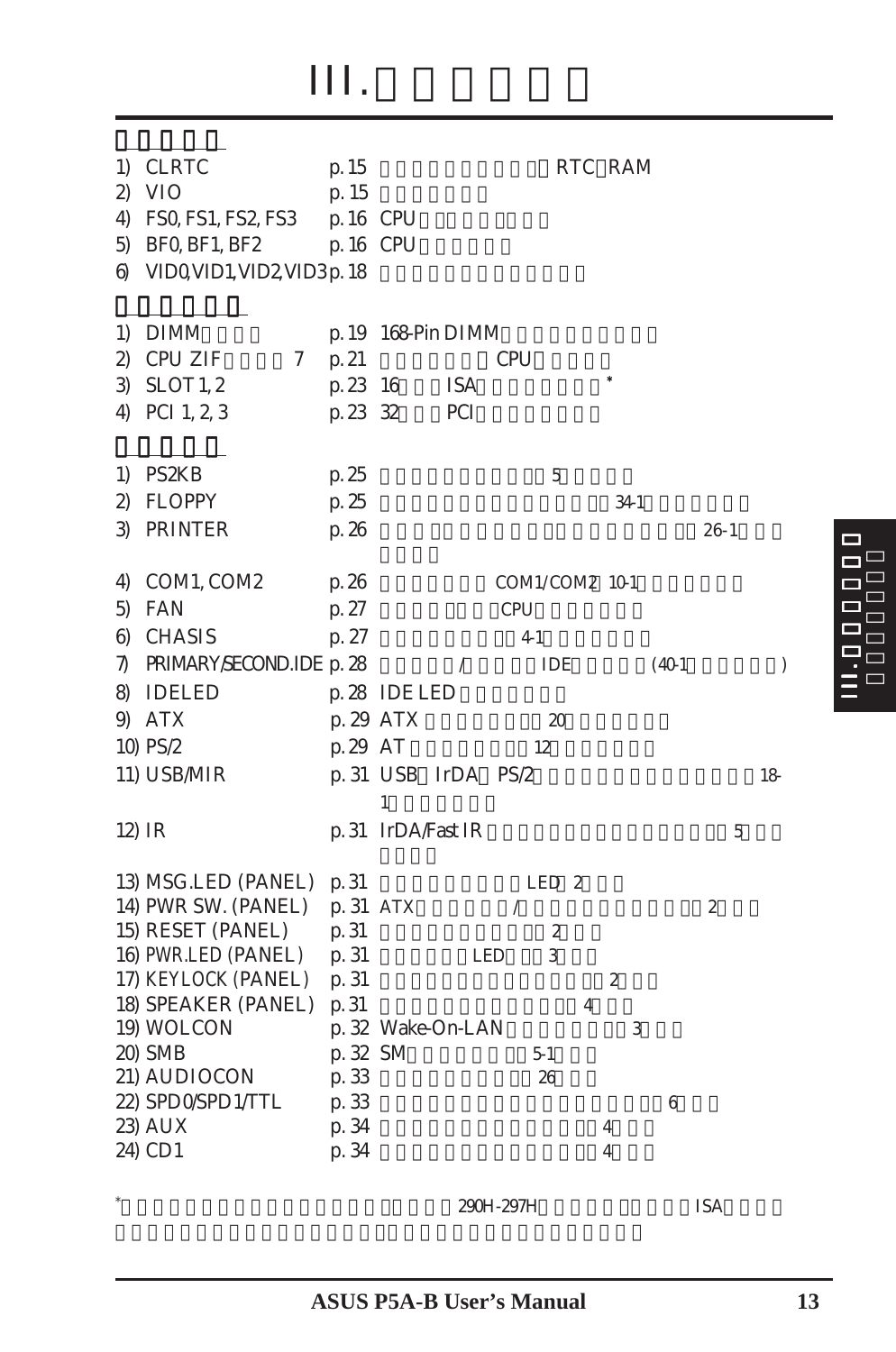| $\boldsymbol{2}$<br>$\mathcal{S}_{\mathcal{S}}$<br>$\overline{4}$ |        | <b>CPU</b> |  |  |
|-------------------------------------------------------------------|--------|------------|--|--|
| $\overline{5}$                                                    | 6 BIOS |            |  |  |

コンピューターを使う前に、次の手順に従ってインストールしてください。:

1.

| ${\rm IC}$    | $\operatorname{SCSI}$ |  |
|---------------|-----------------------|--|
| $\frac{1}{2}$ |                       |  |
| 3             | ${\rm IC}$            |  |
| 4             |                       |  |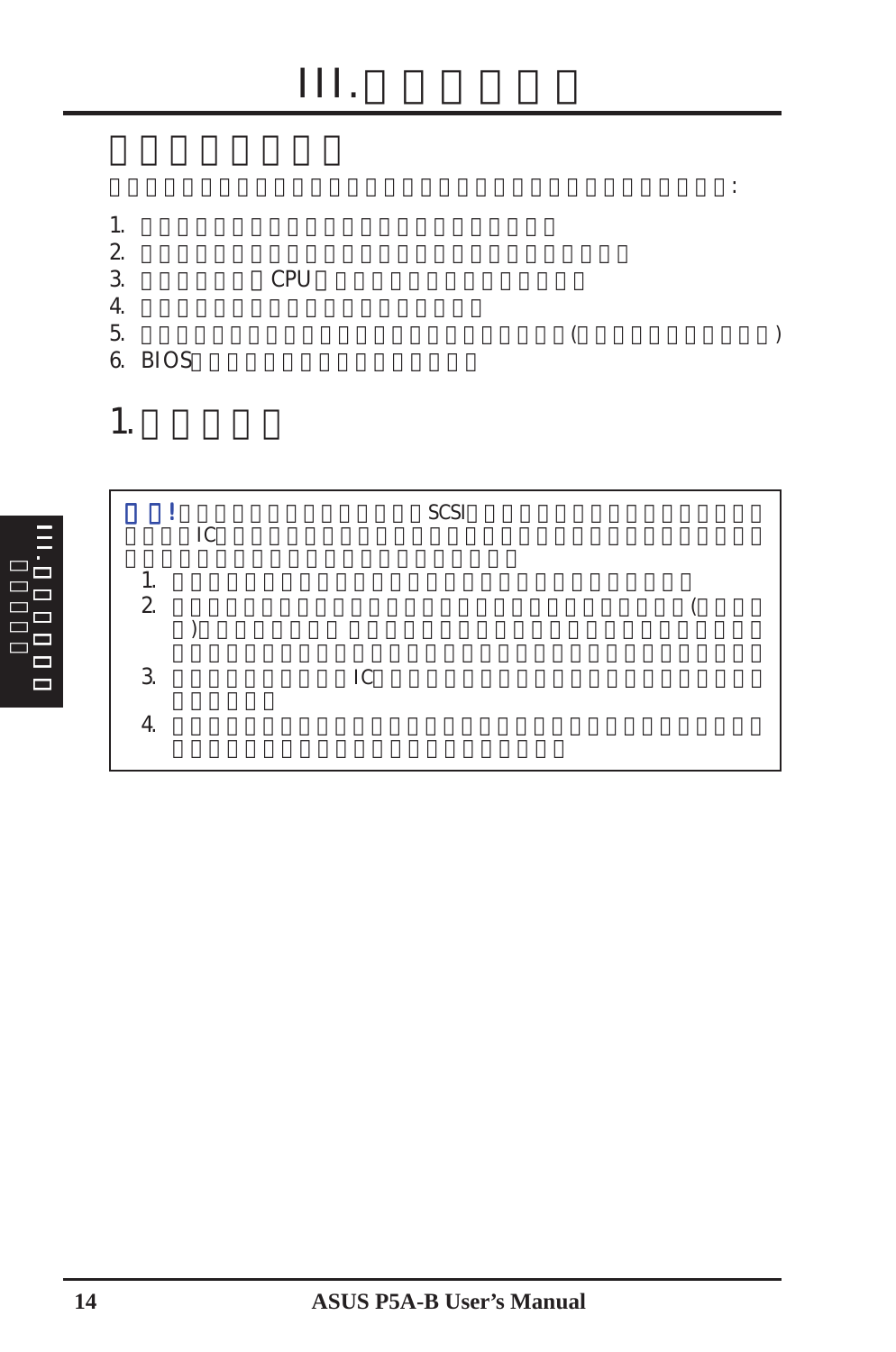#### 1. Real Time Clock (RTC) RAM (CLRTC)

CMOS RAM
RTC  $\frac{1}{2}$  $\overline{\mathbf{3}}$  $4 \leq \text{Delete}$ 

 $\frac{1}{2}$ 

**BIOS** 



#### 2. Voltage Input/Output Selection (VIO) DRAM AGP



**P5A-B Voltage Input/Output Selection**

**ASUS P5A-B User's Manual 15**

警 告 !電圧を標準より高く設定する事により、オーバークロックできる場合が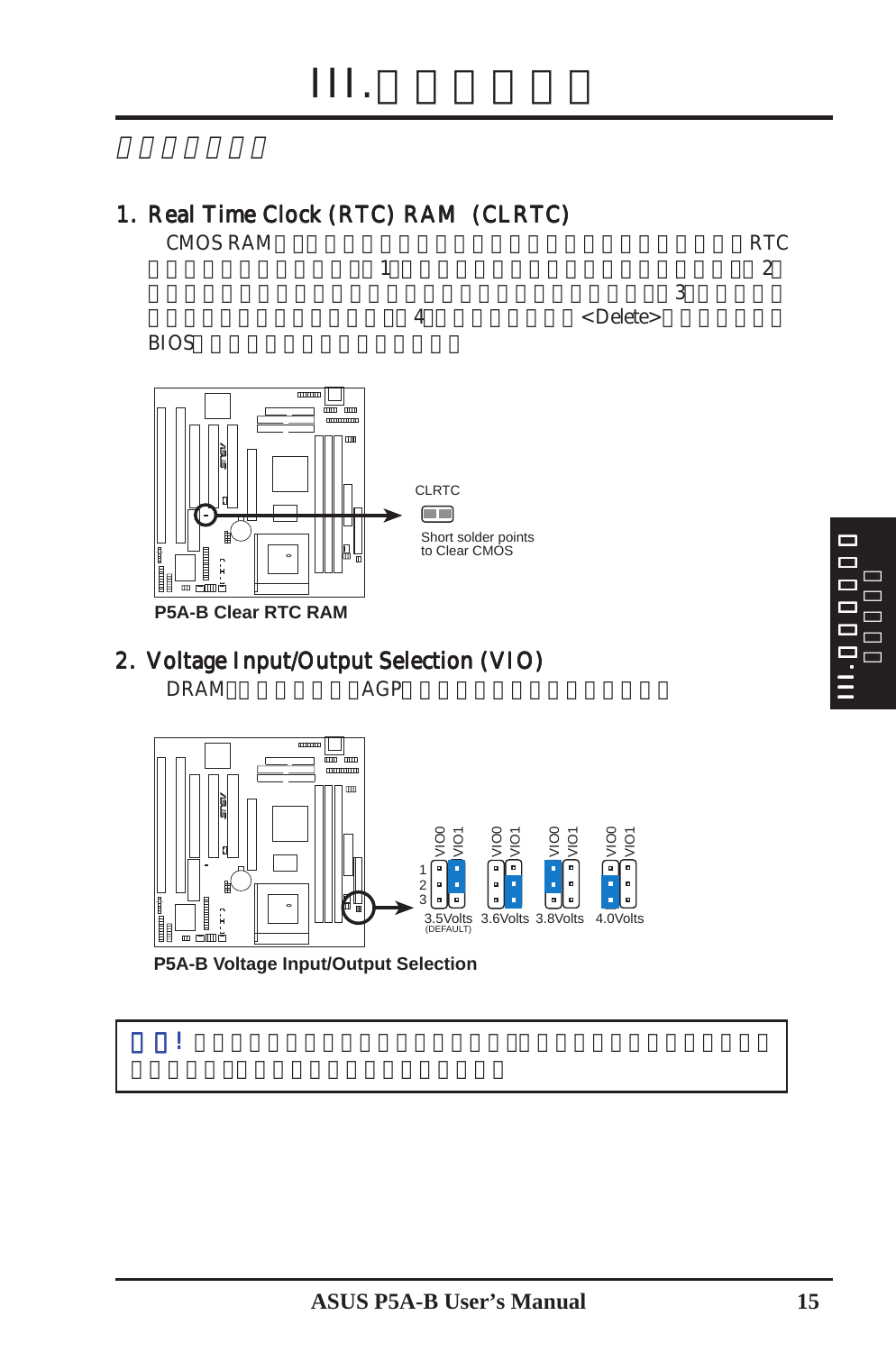

i<br>i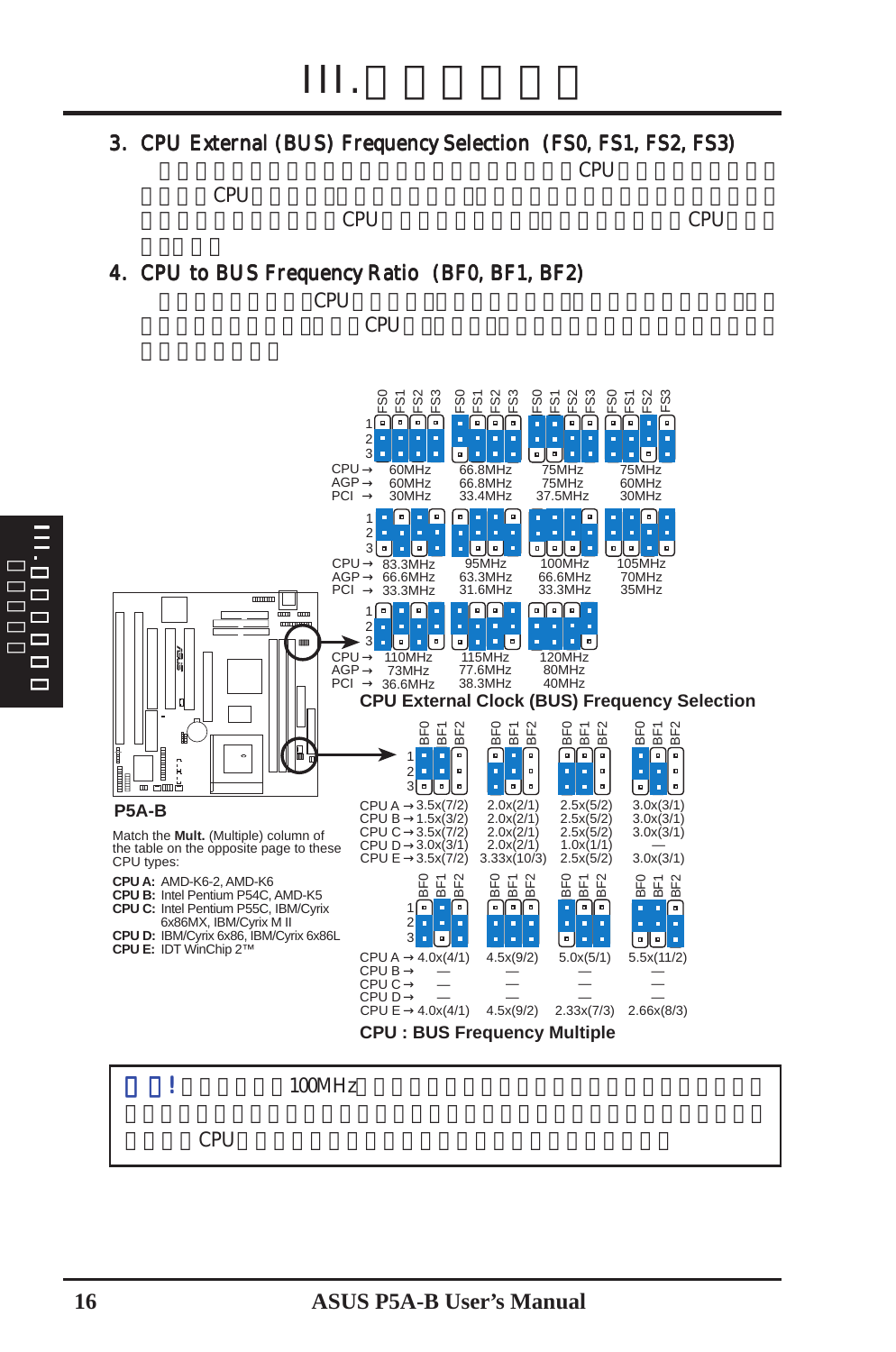Intel AMD IBM Cyrix CPU

| <b>CPU Model</b>               |        |                 | Г             | -0<br><b>FS0 FS1 FS2 FS3</b>    | 1  | ( | BF0 BF1 BF2             | )                     |
|--------------------------------|--------|-----------------|---------------|---------------------------------|----|---|-------------------------|-----------------------|
| AMD-K6-2-PR350                 | 350MHz |                 | A-3.5x 100MHz | $[1-2]$ $[1-2]$ $[1-2]$ $[2-3]$ |    |   | $[1-2] [1-2] [-]$       |                       |
| AMD-K6-2-PR333                 | 333MHz | $A-3.5x$        | 95MHz         | $[2-3] [1-2] [1-2] [2-3]$       |    |   | $[1-2] [1-2] [-]$       |                       |
| AMD-K6-2-PR300                 | 300MHz |                 | A-3.0x 100MHz | $[1-2] [1-2] [1-2] [2-3]$       |    |   | $[1-2] [2-3]$ $[--1]$   |                       |
| AMD-K6-2-PR266                 | 266MHz | $A-4.0x$        | 66MHz         | $[1-2]$ $[2-3]$ $[2-3]$ $[2-3]$ |    |   | $[2-3] [1-2] [2-3]$     |                       |
| AMD-K6-PR300                   | 300MHz | $A-4.5x$        | 66MHz         | $[1-2]$ $[2-3]$ $[2-3]$ $[2-3]$ |    |   | $[2-3] [2-3] [2-3]$     |                       |
| AMD-K6-PR266                   | 266MHz | $A-4.0x$        | 66MHz         | $[1-2]$ $[2-3]$ $[2-3]$ $[2-3]$ |    |   | $[2-3] [1-2] [2-3]$     |                       |
| AMD-K6-PR233                   | 233MHz | $A-3.5x$        | 66MHz         | $[1-2] [2-3] [2-3] [2-3]$       |    |   | $[1-2] [1-2] [-]$       |                       |
| AMD-K6-PR200                   | 200MHz | $A-3.0x$        | 66MHz         | $[1-2] [2-3] [2-3] [2-3]$       |    |   |                         | $[1-2] [2-3]$ $[--1]$ |
| AMD-K6-PR166                   | 166MHz | $A-2.5x$        | 66MHz         | $[1-2] [2-3] [2-3] [2-3]$       |    |   | $[2-3] [2-3] [---]$     |                       |
| AMD-K5-PR133                   | 100MHz | $B-1.5x$        | 66MHz         | $[1-2]$ $[2-3]$ $[2-3]$ $[2-3]$ |    |   | $[1-2] [1-2] [-]$       |                       |
| AMD-K5-PR120                   | 90MHz  | $B-1.5x$        | 60MHz         | $[2-3]$ $[2-3]$ $[2-3]$ $[2-3]$ |    |   | $[1-2] [1-2] [-]$       |                       |
| AMD-K5-PR100                   | 100MHz | $B-1.5x$        | 66MHz         | $[1-2] [2-3] [2-3] [2-3]$       |    |   | $[1-2] [1-2] [-]$       |                       |
| AMD-K5-PR90                    | 90MHz  | $B-1.5x$        | 60MHz         | $[2-3]$ $[2-3]$ $[2-3]$ $[2-3]$ |    |   | $[1-2] [1-2] [-]$       |                       |
| Intel Pentium P54C             | 166MHz | $B-2.5x$        | 66MHz         | $[1-2]$ $[2-3]$ $[2-3]$ $[2-3]$ |    |   | $[2-3] [2-3] [-]$       |                       |
| Intel Pentium P54C             | 150MHz | $B-2.5x$        | 60MHz         | $[2-3]$ $[2-3]$ $[2-3]$ $[2-3]$ |    |   | $[2-3] [2-3] [-]$       |                       |
| Intel Pentium P54C             | 133MHz | $B-2.0x$        | 66MHz         | $[1-2] [2-3] [2-3] [2-3]$       |    |   | $[2-3] [1-2] [-]$       |                       |
| Intel Pentium P54C             | 120MHz | $B-2.0x$        | 60MHz         | $[2-3]$ $[2-3]$ $[2-3]$ $[2-3]$ |    |   | $[2-3] [1-2] [-]$       |                       |
| Intel Pentium P54C             | 100MHz | $B-1.5x$        | 66MHz         | $[1-2] [2-3] [2-3] [2-3]$       |    |   | $[1-2] [1-2] [-]$       |                       |
| Intel Pentium P54C             | 90MHz  | $B-1.5x$        | 60MHz         | $[2-3] [2-3] [2-3] [2-3]$       |    |   | $[1-2] [1-2] [-]$       |                       |
| Intel Pentium P55C             | 233MHz | $C-3.5x$        | 66MHz         | $[1-2]$ $[2-3]$ $[2-3]$ $[2-3]$ |    |   | $[1-2] [1-2] [-]$       |                       |
| Intel Pentium P55C             | 200MHz | $C-3.0x$        | 66MHz         | $[1-2] [2-3] [2-3] [2-3]$       |    |   | $[1-2] [2-3]$ $[--1]$   |                       |
| Intel Pentium P55C             | 166MHz | $C-2.5x$        | 66MHz         | $[1-2]$ $[2-3]$ $[2-3]$ $[2-3]$ |    |   | $[2-3] [2-3] [-]$       |                       |
| IBM/Cyrix M II-PR333           | 333MHz | $C-3.0x$        | 83MHz         | $[1-2]$ $[2-3]$ $[1-2]$ $[2-3]$ |    |   | $[1-2] [2-3]$ $[---]$   |                       |
| IBM/Cyrix M II-PR300           | 300MHz | $C-3.0x$        | 75MHz         | $[1-2] [1-2] [2-3] [2-3]$       |    |   | $[1-2] [2-3]$ $[--1]$   |                       |
| IBM/Cyrix M II-PR300           | 300MHz | $C-3.5x$        | 66MHz         | $[1-2]$ $[2-3]$ $[2-3]$ $[2-3]$ |    |   | $[1-2] [1-2] [-]$       |                       |
| IBM/Cyrix 6x86MX-PR233         | 200MHz | $C-3.0x$        | 66MHz         | $[1-2]$ $[2-3]$ $[2-3]$ $[2-3]$ |    |   | $[1-2] [2-3]$ $[---]$   |                       |
| IBM/Cyrix 6x86MX-PR200         | 166MHz | $C-2.5x$        | 66MHz         | $[1-2] [2-3] [2-3] [2-3]$       |    |   | $[2-3] [2-3] [-]$       |                       |
| IBM/Cyrix 6x86MX-PR166         | 150MHz | $C-2.5x$        | 60MHz         | $[2-3]$ $[2-3]$ $[2-3]$ $[2-3]$ |    |   | $[2-3] [2-3] [-]$       |                       |
| *IBM/Cyrix 6x86-PR166+         | 133MHz | $D-2.0x$        | 66MHz         | $[1-2] [2-3] [2-3] [2-3]$       |    |   | $[2-3] [1-2] [-]$       |                       |
| *IBM/Cyrix 6x86L-PR166+ 133MHz |        | $D-2.0x$        | 66MHz         | $[1-2] [2-3] [2-3] [2-3]$       |    |   | $[2-3] [1-2] [-]$       |                       |
| IDT WinChip 2™                 | 240MHz | $E-4.0x$        | 60MHz         | $[2-3]$ $[2-3]$ $[2-3]$ $[2-3]$ |    |   | $[2-3]$ $[1-2]$ $[2-3]$ |                       |
| *                              |        | IBM Cyrix6x86 L | M1            |                                 | 27 |   |                         |                       |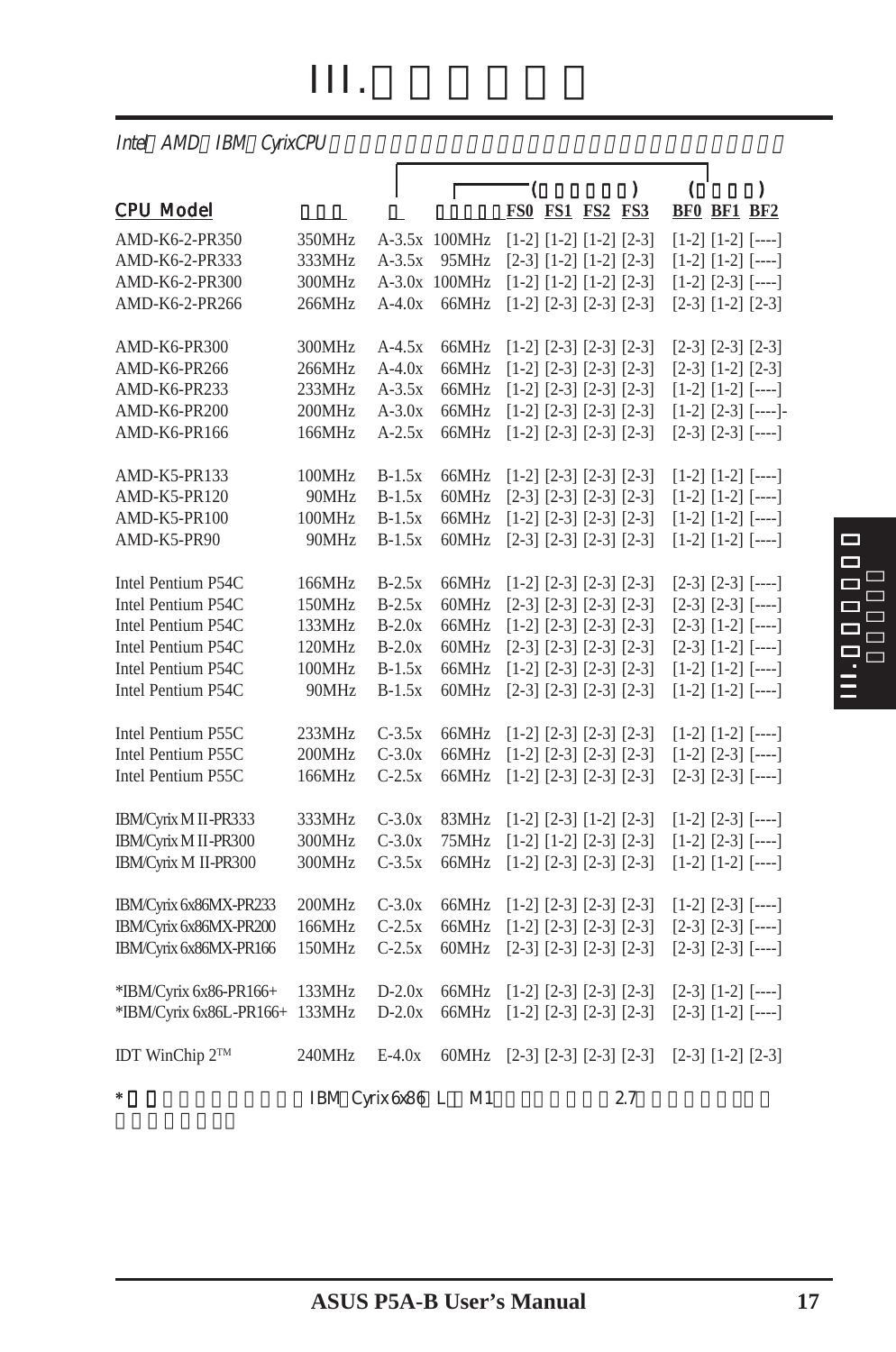

i<br>i

**18 ASUS P5A-B User's Manual**

1 2 3

∣¤

× × ×.

**D** 

 $\blacksquare$  -  $\blacksquare$ ╔

□

 $\cdot$  0

3.5Volts

<u>elelele</u> × ×.

2.6Volts

o ╔ n la

 $\vert$ o $\vert$  -

 $\blacksquare$ 

2.5Volts 2.6Volts 2.7Volts 2.8Volts 2.9Volts

à, −∣∙

×

व[≖

×

 $\lbrack \cdot \rbrack \cdot \lbrack \cdot \rbrack$ 

П

 $\blacksquare$ 

i,

×

Б

o le

п ×  $\lbrack \cdot \rbrack \cdot \rbrack$ 

×

ä, وافاك

3.0Volts 3.1Volts 3.2Volts 3.3Volts 3.4Volts

 $\Box$ 

**P5A-B CPU Vcore Voltage Selection**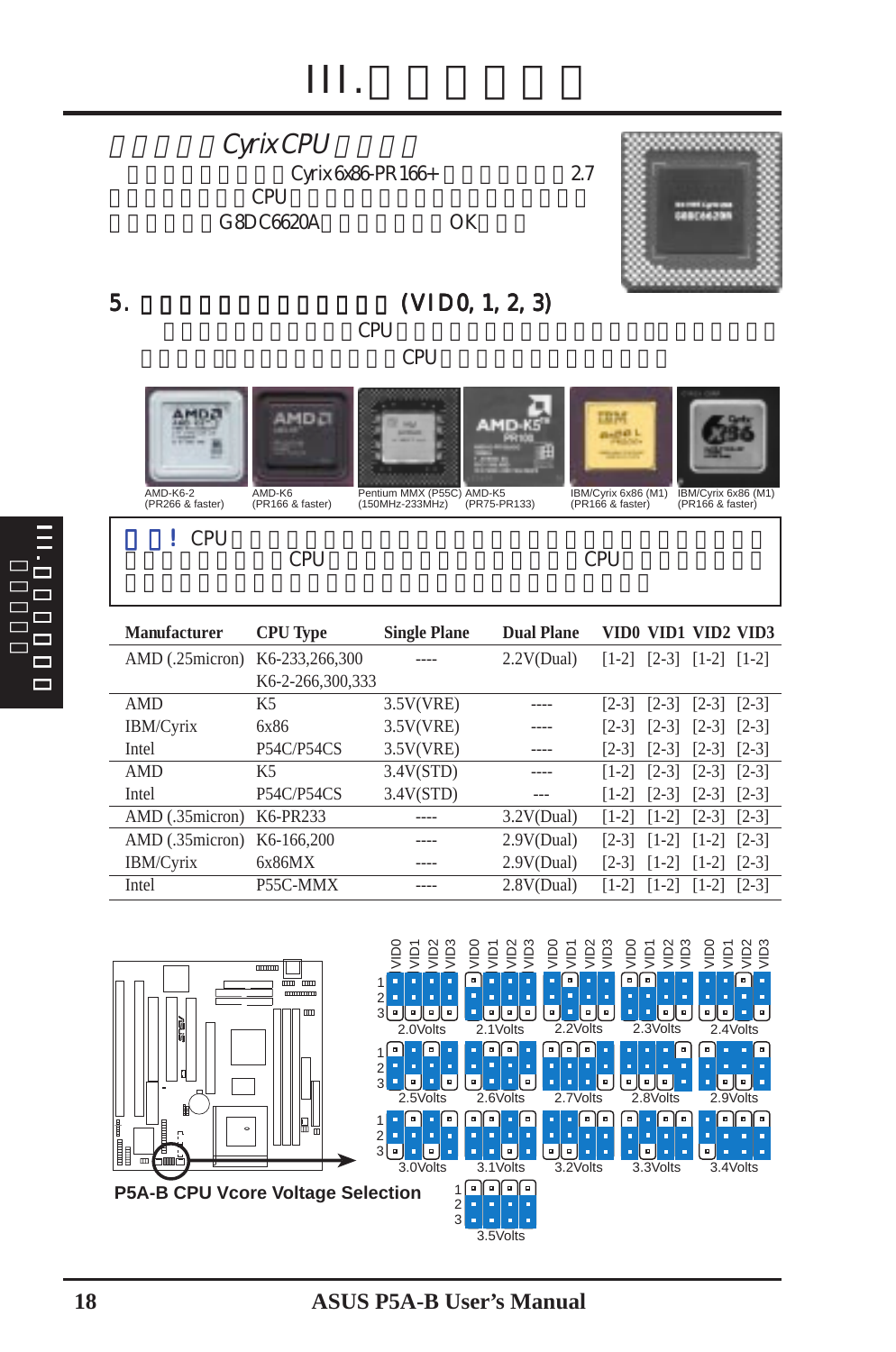|          | (DIMM)                                |                           |                                                               |                  |  |
|----------|---------------------------------------|---------------------------|---------------------------------------------------------------|------------------|--|
| 33V<br>3 | 8MB                                   | <b>768MB</b>              | Dual Inline Memory Modules DIMM<br>8 16 32 64 128 256MB SDRAM | <b>DIMM</b>      |  |
|          | 1ECC<br><b>Chipset Features Setup</b> | ECC<br><b>DIMM</b><br>ECC |                                                               | 8<br><b>BIOS</b> |  |
|          |                                       | <b>BIOS</b>               | <b>Chipset Features Setup</b>                                 | <b>SDRAM</b>     |  |

#### DIMM • 95MHz/100MHz Intel PC100 SDRAM SDRAM

#### *Install memory in any combination as follows:*

| <b>DIMM</b> Location    | 168-pin DIMM                           |    | <b>Total Memory</b> |
|-------------------------|----------------------------------------|----|---------------------|
| Socket 1 (Rows $0&4$ )  | SDRAM 8, 16, 32, 64, 128, 256MB        | x1 |                     |
| Socket 2 (Rows $2\&3$ ) | SDRAM 8, 16, 32, 64, 128, 256MB        | x1 |                     |
| Socket 3 (Rows $4&5$ )  | SDRAM 8, 16, 32, 64, 128, 256MB        | x1 |                     |
|                         | <b>Total System Memory (Max 768MB)</b> |    |                     |

#### **ASUS**



#### DIMM

- $95MHz/100MHz$   $PC100$   $PC100$ PC100
- 
- 95MHz/100MHz ECC SDRAM EDO
- **SDRAM**
- 8 ECC 9 ECC
- DIMM 16 32 64 128MB<br>• DIMM 32 64 128 256MB 32 64 128 256MB



ECC EDO DIMM (9 chips) Non-ECC SDRAM DIMM (8 chips)

• 2  $\text{ECC}$ 

III.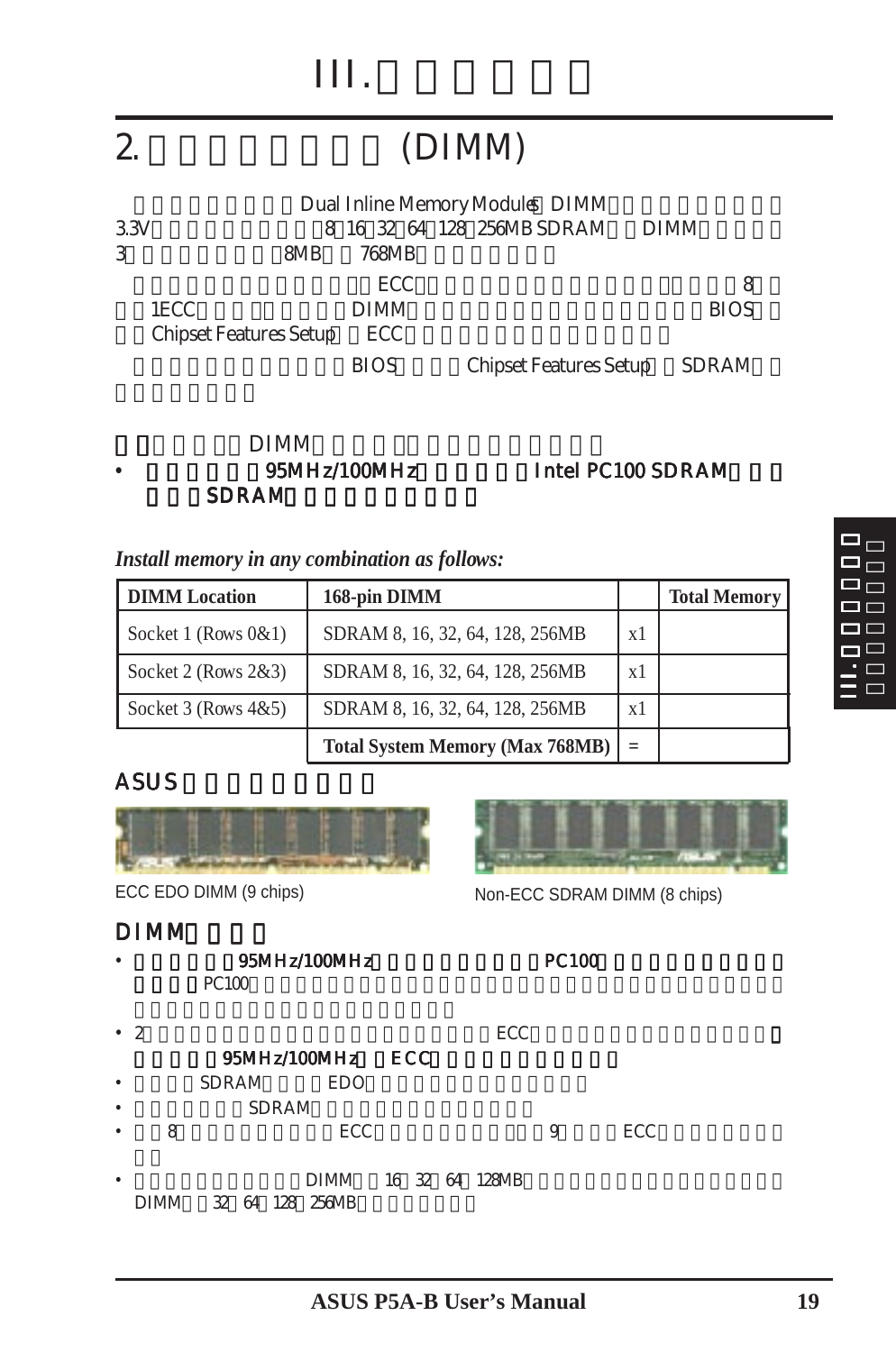DIMM

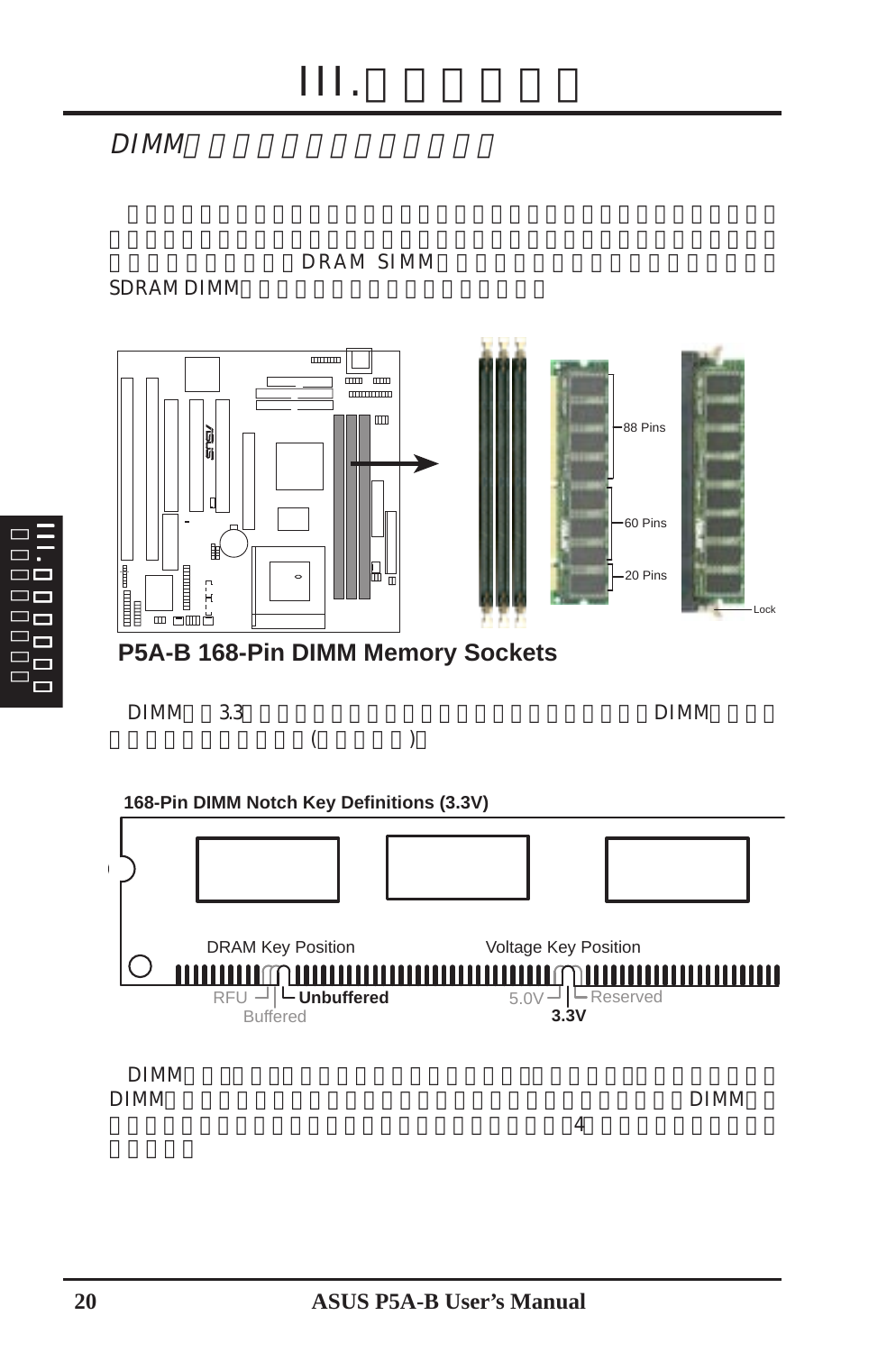| III.                                                                                                                                                                                                                                                                                                                                                                                                                                                                                                                                                                                                                                       |                                                    |                           |             |
|--------------------------------------------------------------------------------------------------------------------------------------------------------------------------------------------------------------------------------------------------------------------------------------------------------------------------------------------------------------------------------------------------------------------------------------------------------------------------------------------------------------------------------------------------------------------------------------------------------------------------------------------|----------------------------------------------------|---------------------------|-------------|
| $\mathbf{3}$                                                                                                                                                                                                                                                                                                                                                                                                                                                                                                                                                                                                                               | (CPU)                                              |                           |             |
| 321-pin ZIF<br>$\big)$                                                                                                                                                                                                                                                                                                                                                                                                                                                                                                                                                                                                                     | $\overline{7}$<br><b>CPU</b><br><b>CPU</b>         | (                         | $\mathbf 5$ |
| ţ                                                                                                                                                                                                                                                                                                                                                                                                                                                                                                                                                                                                                                          |                                                    | <b>CPU</b>                |             |
| <b>CPU</b><br>ZIF                                                                                                                                                                                                                                                                                                                                                                                                                                                                                                                                                                                                                          | CPU                                                | <b>CPU</b>                |             |
| <b>CPU</b>                                                                                                                                                                                                                                                                                                                                                                                                                                                                                                                                                                                                                                 |                                                    |                           |             |
| <b>CPU</b><br><b>CPU</b><br><b>CPU</b>                                                                                                                                                                                                                                                                                                                                                                                                                                                                                                                                                                                                     | <b>CPU</b>                                         |                           | <b>CPU</b>  |
| <b>CPU</b>                                                                                                                                                                                                                                                                                                                                                                                                                                                                                                                                                                                                                                 |                                                    | <b>CPU</b>                |             |
| $\begin{tabular}{ c c c c } \hline \quad \quad & \quad \quad & \quad \quad & \quad \quad \\ \hline \end{tabular}$<br>הן<br>הו<br>閳<br>$\begin{array}{ll} \hbox{\hbox{\small $\underbrace{\hspace{1.5cm} \overline{\hspace{1.5cm} \overline{\hspace{1.5cm} \overline{\hspace{1.5cm} \overline{\hspace{1.5cm} \overline{\hspace{1.5cm} \overline{\hspace{1.5cm} \overline{\hspace{1.5cm} \overline{\hspace{1.5cm} \overline{\hspace{1.5cm} \overline{\hspace{1.5cm} \overline{\hspace{1.5cm} \overline{\hspace{1.5cm} \overline{\hspace{1.5cm} \overline{\hspace{1.5cm} \overline{\hspace{1.5cm}}}}}}}\qquad \hbox{\small\textbf$<br>$\circ$ | uuun uun<br>$\frac{1}{2}$<br>$\rm \Xi{}$<br>⊞<br>ō | Blank<br>Lever -<br>Lock. |             |

**P5A-B ZIF Socket 7**

III. CPU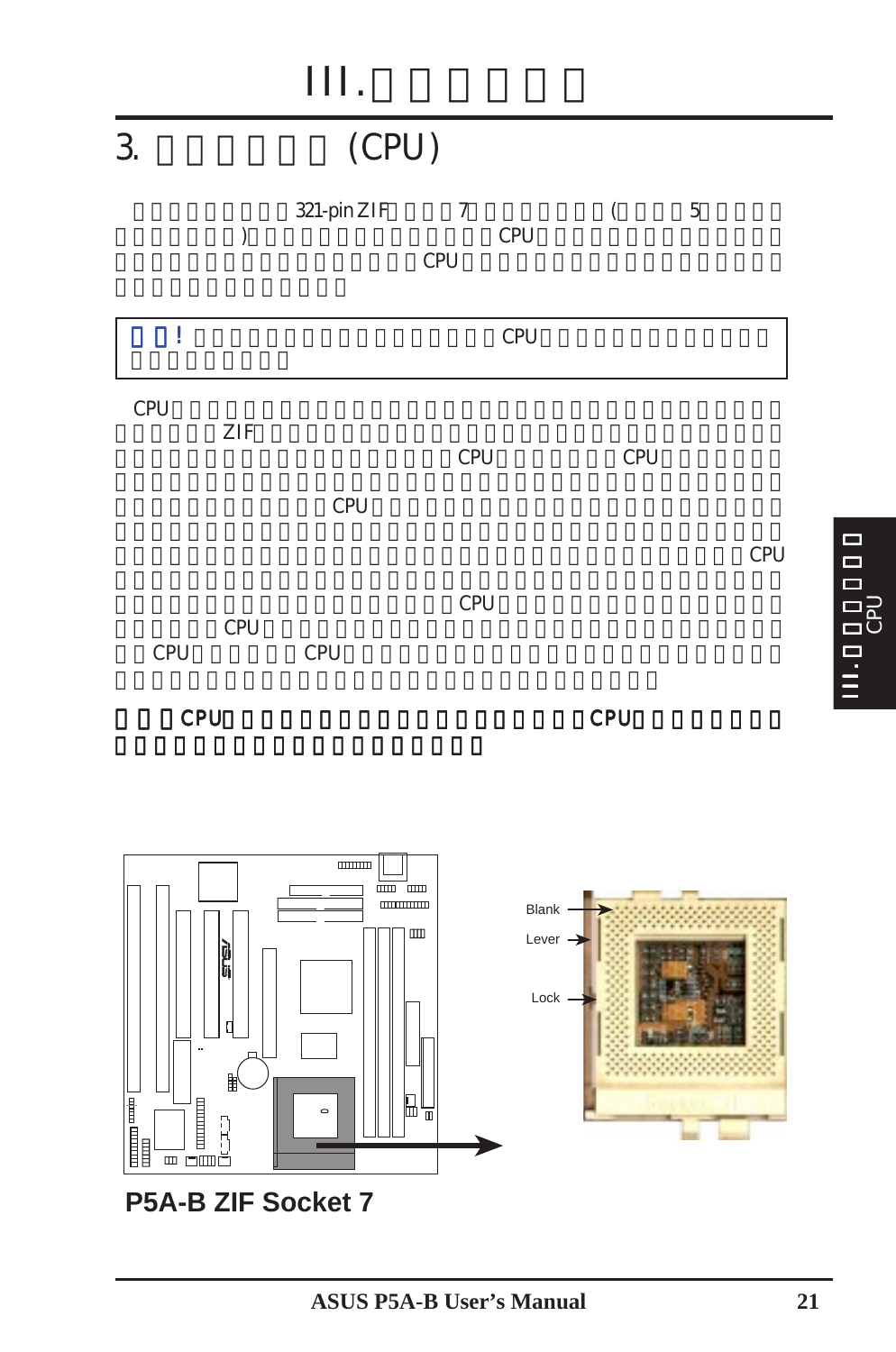**ASUS P5A-B User's Manual**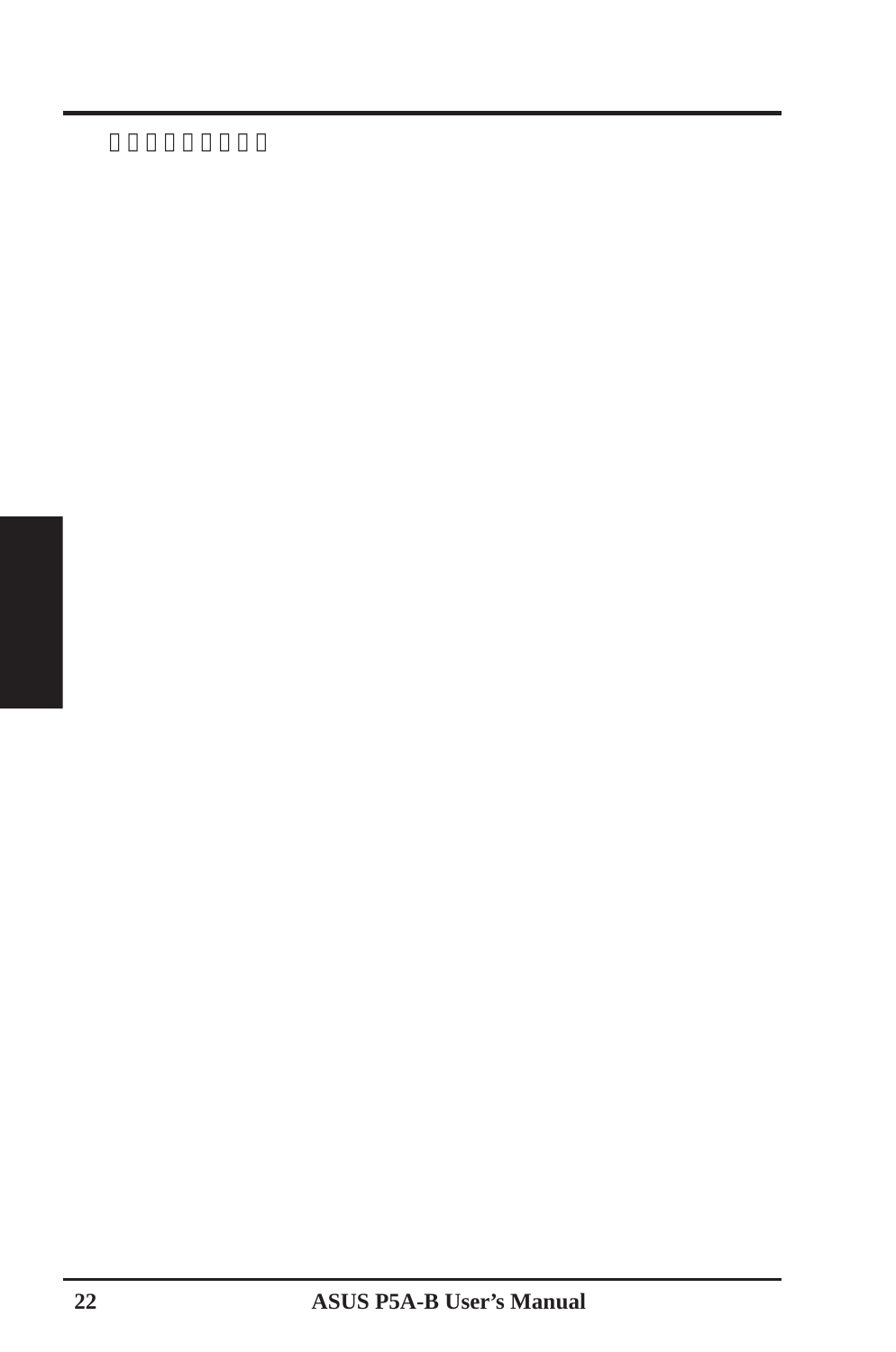| $\overline{4}$ |  |  |  |
|----------------|--|--|--|
|                |  |  |  |

| Ţ                                                                                     |                                               |                          |               |
|---------------------------------------------------------------------------------------|-----------------------------------------------|--------------------------|---------------|
| $\mathbf{A}\mathbf{C}$                                                                |                                               |                          |               |
|                                                                                       |                                               |                          |               |
| 1.                                                                                    |                                               |                          |               |
| $\mathbf{z}$<br>$\mathbf{3}$<br>$\overline{4}$                                        |                                               |                          |               |
| $\overline{5}$<br>$\rm 6$<br>$\overline{4}$<br>7.                                     |                                               |                          |               |
| 8<br><b>BIOS</b><br>PNP AND PCI SETUP IRQ xxUsed ByISA Yes<br>$\overline{(\ }$<br>$9$ |                                               |                          | $\mathcal{E}$ |
| <b>IRQ</b>                                                                            |                                               |                          |               |
|                                                                                       | IRQ                                           |                          | IRQ<br>16     |
| IRQ<br>$\,6\,$<br>IRQ                                                                 |                                               |                          |               |
| ISA PCI<br>IRQ<br>PCI                                                                 | IRQ<br>$\boldsymbol{2}$                       | <b>ISA</b><br><b>ISA</b> |               |
| <b>ISA</b><br>IRQ<br>Windows95                                                        | IRQ<br>IRQ<br>Microsofts Diagnostic (MSD.EXE) |                          | Windows       |
| IRQ                                                                                   |                                               |                          |               |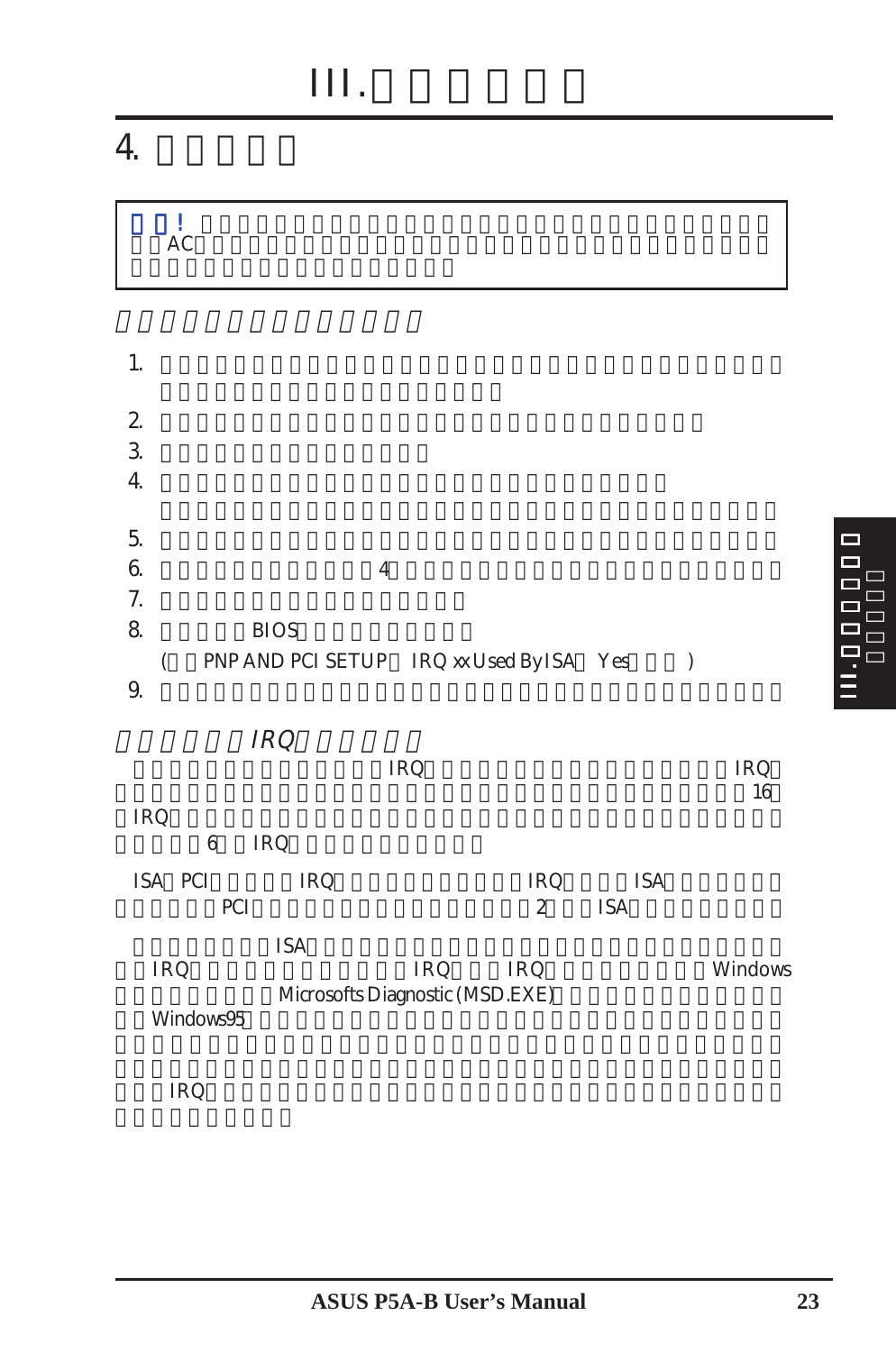|                   |                                 |            |                                         |             | <b>PNP</b>       |
|-------------------|---------------------------------|------------|-----------------------------------------|-------------|------------------|
|                   |                                 |            |                                         | (PNP)       |                  |
| <b>PNP</b>        |                                 | IRQ        |                                         |             |                  |
| PNP ISA           |                                 | <b>ISA</b> |                                         |             |                  |
| <b>ISA</b>        |                                 |            | IRQ PNPISA<br>PCI and PNP configuration | IRQ         | <b>BIOS</b>      |
|                   |                                 |            | <b>ISA</b>                              | <b>BIOS</b> |                  |
|                   |                                 |            | IRQ                                     |             |                  |
| PCI               |                                 | <b>ISA</b> | <b>IRQ</b>                              |             | IRQ              |
|                   | <b>PCI</b>                      |            | BIOS PCI                                |             |                  |
|                   | IRQ                             |            | <b>PCI</b>                              |             | INT              |
|                   |                                 |            |                                         |             |                  |
| PCI               | INTA #                          |            | <b>PCI</b>                              |             | <b>INTA</b>      |
|                   |                                 |            |                                         |             |                  |
| <b>ISA</b>        |                                 |            |                                         |             |                  |
| <b>ISA</b>        |                                 |            | <b>PNP</b>                              |             | DMA (Direct      |
| Memory Access)    |                                 |            |                                         |             | <b>DMA</b>       |
|                   | IRQ                             |            | <b>BIOS</b>                             |             | PCI and          |
| PnP configuration | <b>DMA</b>                      |            |                                         |             |                  |
|                   |                                 |            | IRQ DMA                                 |             | <b>ISA</b>       |
|                   | <b>BIOS</b>                     |            | PNP AND PCI SETUP                       |             | IRQ xxUsed ByISA |
| DMA xUsed ByISA   |                                 |            | Yes                                     |             |                  |
| <b>ISA</b>        |                                 |            |                                         |             |                  |
|                   |                                 |            |                                         | 290H-297H   |                  |
|                   | <b>ISA</b>                      |            |                                         |             |                  |
|                   |                                 |            |                                         |             |                  |
|                   | Accelerated Graphics Port (AGP) |            |                                         |             |                  |
|                   |                                 |            |                                         |             |                  |

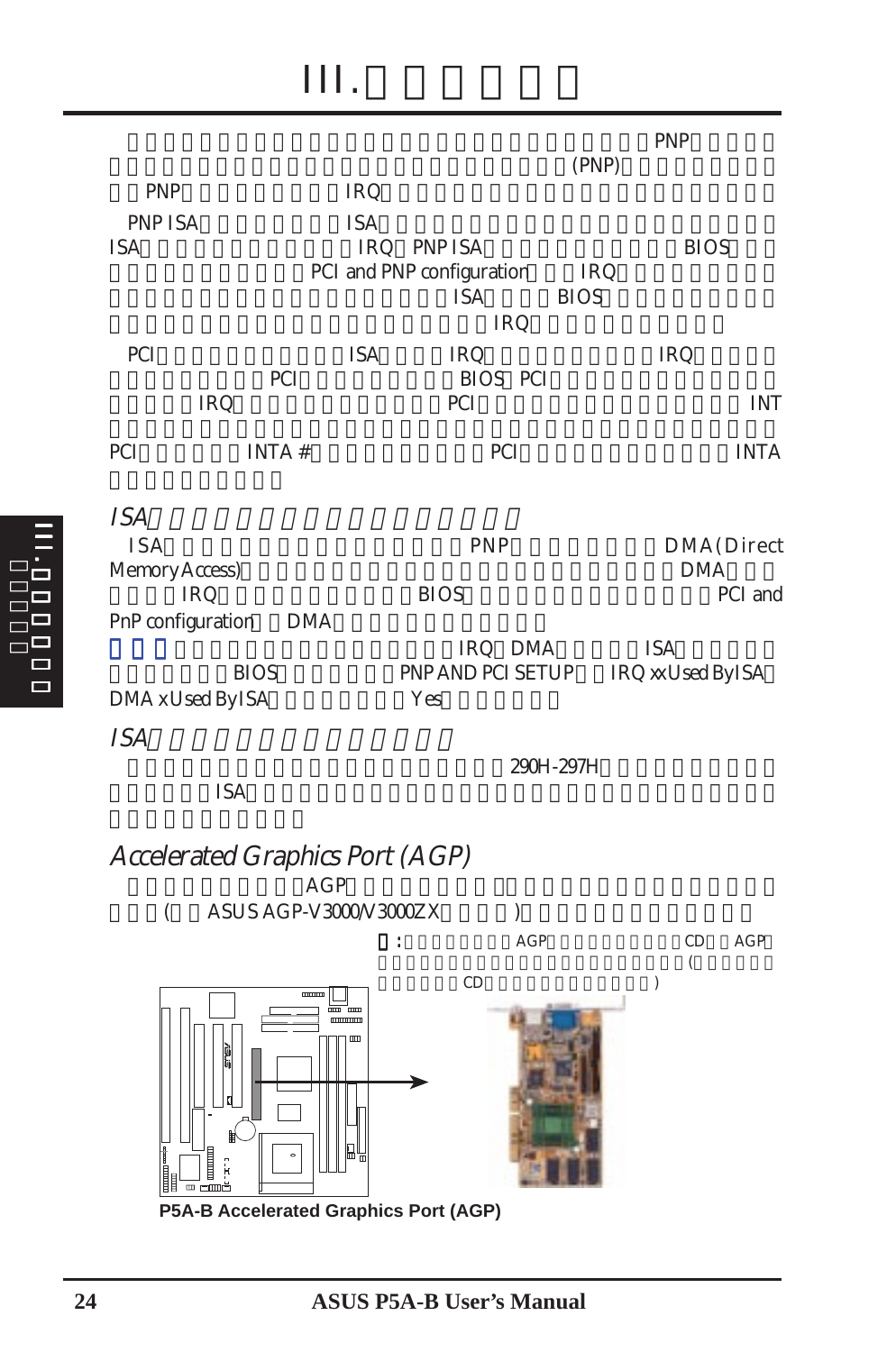| 5.     |                                                                                                                                                                                                                                                                                                                                                                                                                                                                                                                                                                                                                                                                                 |                                  |                                                                                                               |               |
|--------|---------------------------------------------------------------------------------------------------------------------------------------------------------------------------------------------------------------------------------------------------------------------------------------------------------------------------------------------------------------------------------------------------------------------------------------------------------------------------------------------------------------------------------------------------------------------------------------------------------------------------------------------------------------------------------|----------------------------------|---------------------------------------------------------------------------------------------------------------|---------------|
|        | I<br><b>ASUS</b>                                                                                                                                                                                                                                                                                                                                                                                                                                                                                                                                                                                                                                                                |                                  |                                                                                                               |               |
| (46cm) | $\mathbf{1}$                                                                                                                                                                                                                                                                                                                                                                                                                                                                                                                                                                                                                                                                    |                                  | $\overline{4}$<br><b>IDE</b>                                                                                  | $\,1\,$<br>18 |
| 1.     | (15cm)<br>$\,6$<br>IBM<br>$\mathbf{A}\mathbf{T}$                                                                                                                                                                                                                                                                                                                                                                                                                                                                                                                                                                                                                                | <b>KB</b> 5                      | PS/2                                                                                                          |               |
|        | mm<br>₩<br>$\begin{tabular}{ c c } \hline \quad \quad & \quad \quad & \quad \quad & \quad \quad \\ \hline \quad \quad & \quad \quad & \quad \quad \\ \hline \quad \quad & \quad \quad & \quad \quad \\ \hline \quad \quad & \quad \quad & \quad \quad \\ \hline \quad \quad & \quad \quad & \quad \quad \\ \hline \quad \quad & \quad \quad & \quad \quad \\ \hline \quad \quad & \quad \quad & \quad \quad \\ \hline \quad \quad & \quad \quad & \quad \quad \\ \hline \quad \quad & \quad \quad & \quad \quad \\ \hline \quad \quad & \quad \quad & \quad \quad \\ \hline \quad \quad & \quad \quad & \quad \quad \\ \hline \quad$<br>∐<br>⊒<br>ò<br>P5A-B Keyboard Connector | ‴<br>ᆖ<br>$\mathbf{m}$<br>◫<br>m | Keyboard Connector (5-pin female)<br>This motherboard accepts an AT Keyboard<br>Connector Plug as shown here. |               |



 $\mathbf 2$ 

 $5$  $\frac{1}{2}$  Pin 1  $\frac{1}{2}$  . . . . . . . . . . . . . . . . . . Orient the red stripe on your cable to Pin 1  $\underline{\blacksquare}$ 

**P5A-B Floppy Disk Drive Connector**

 $\dot{\Xi}$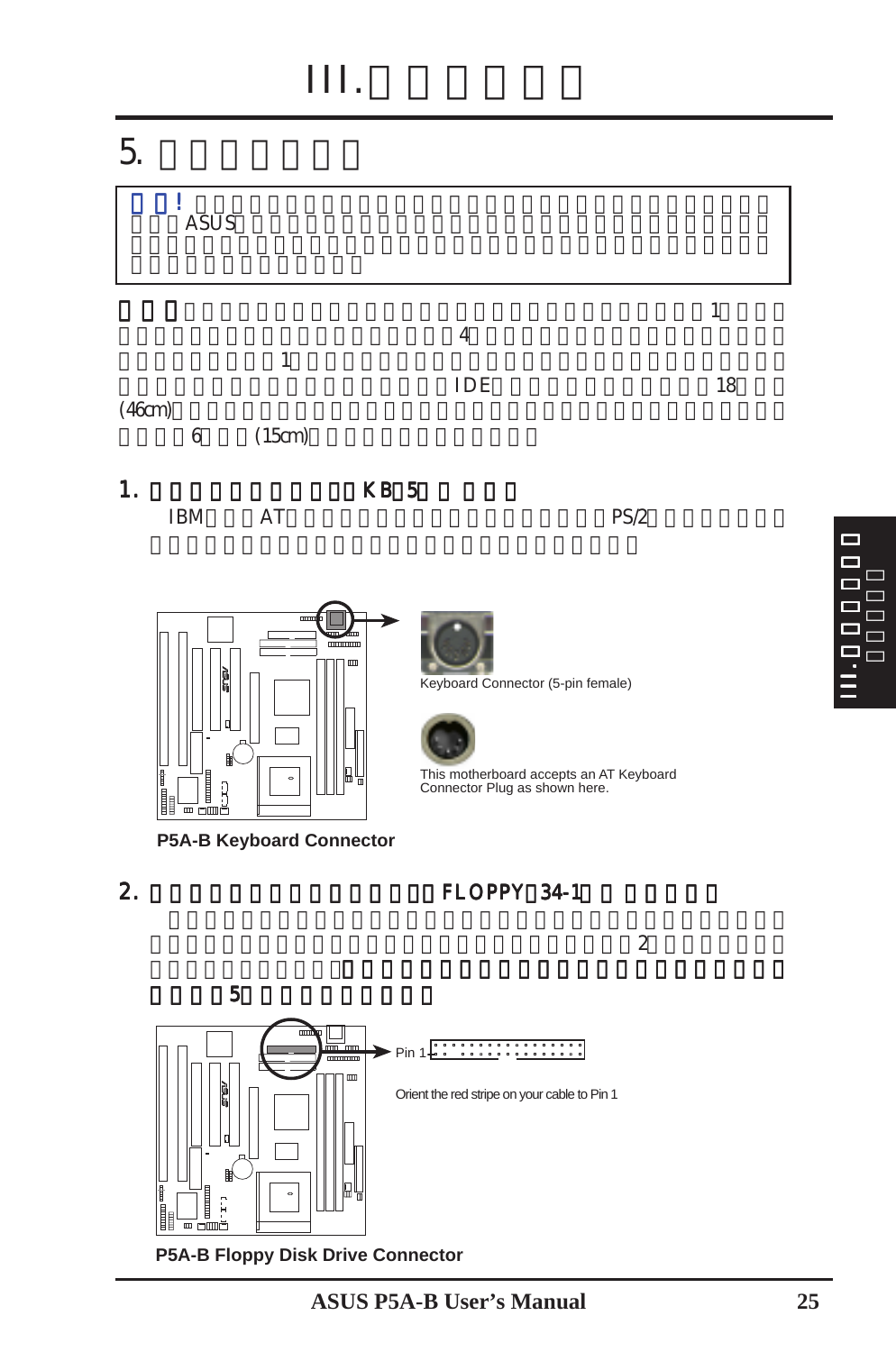

#### 3. PARALLEL 26-1

 $PS/2$ 

**USB/MIR** 

USB/Mouse/IR $_{\text{I}}$ BIOS SOFTWARE Chipset Features Setup Onboard Parallel Port

 $26$ 



4 . COM1/COM2 10-1 x2

Onboard Parallel Port

IRQ BIOS SOFTWARE Chipset Features Setup

#### $\mathbf{10}$

COM 2<br>**FEE** Pin 1

COM 1<br>[[[[[]] Pin 1

For these connectors to be available, you must connect the included Serial cable set from COM1 (using the 9-Pin male) & COM2 (using the 25-Pin male) to a free expansion slot opening.

**TIP:** You may also remove the bracket connectors and mount them directly to the case to save expansion slot space.

**P5A-B Onboard Serial Port Connectors**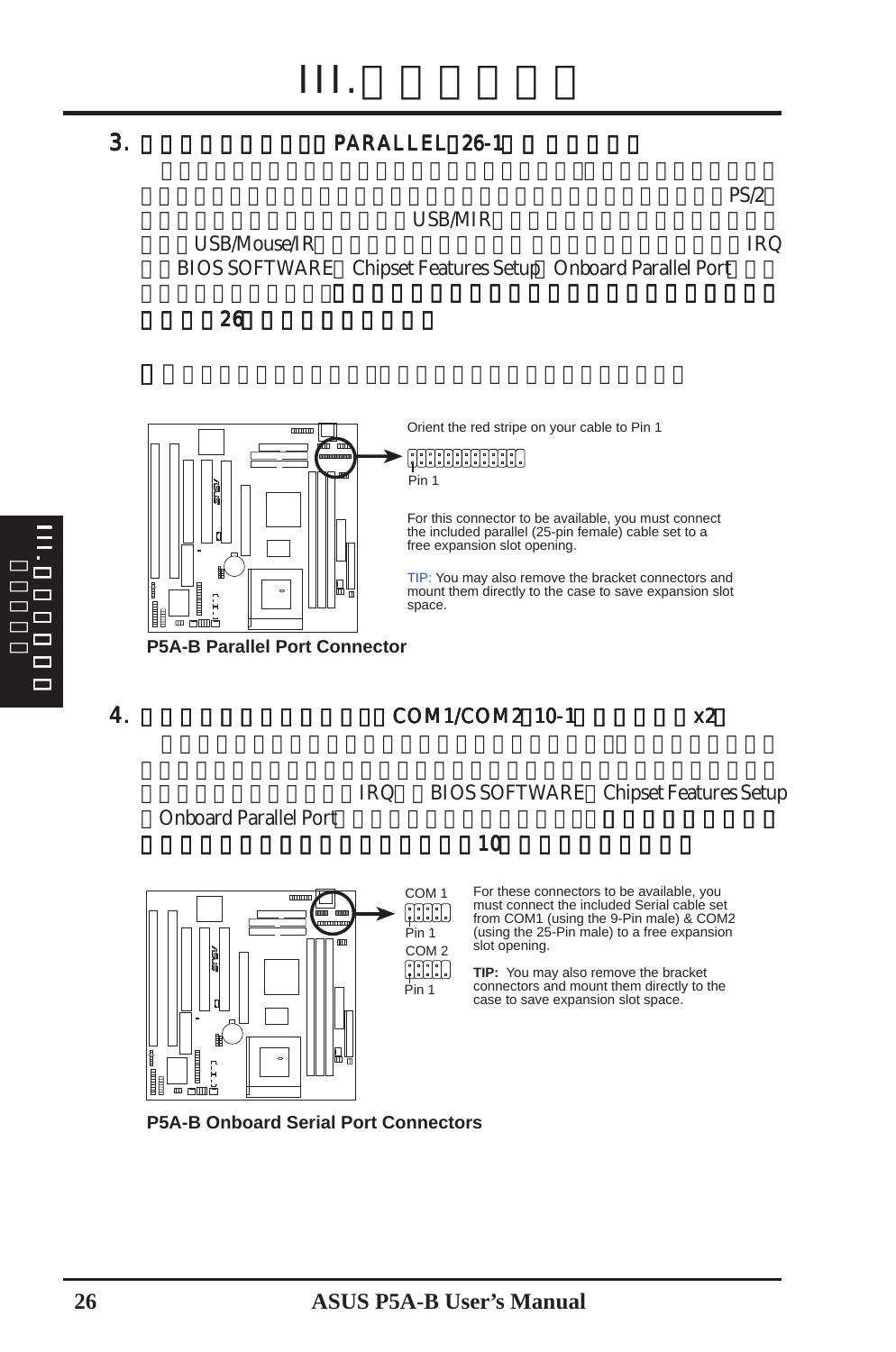### 5. CPU FAN 3

500mA(6W) 3,500RPM 3-pinCPU



 $6.$   $4-1$  CHASIS

CHASIS

 $+5VSB$ 

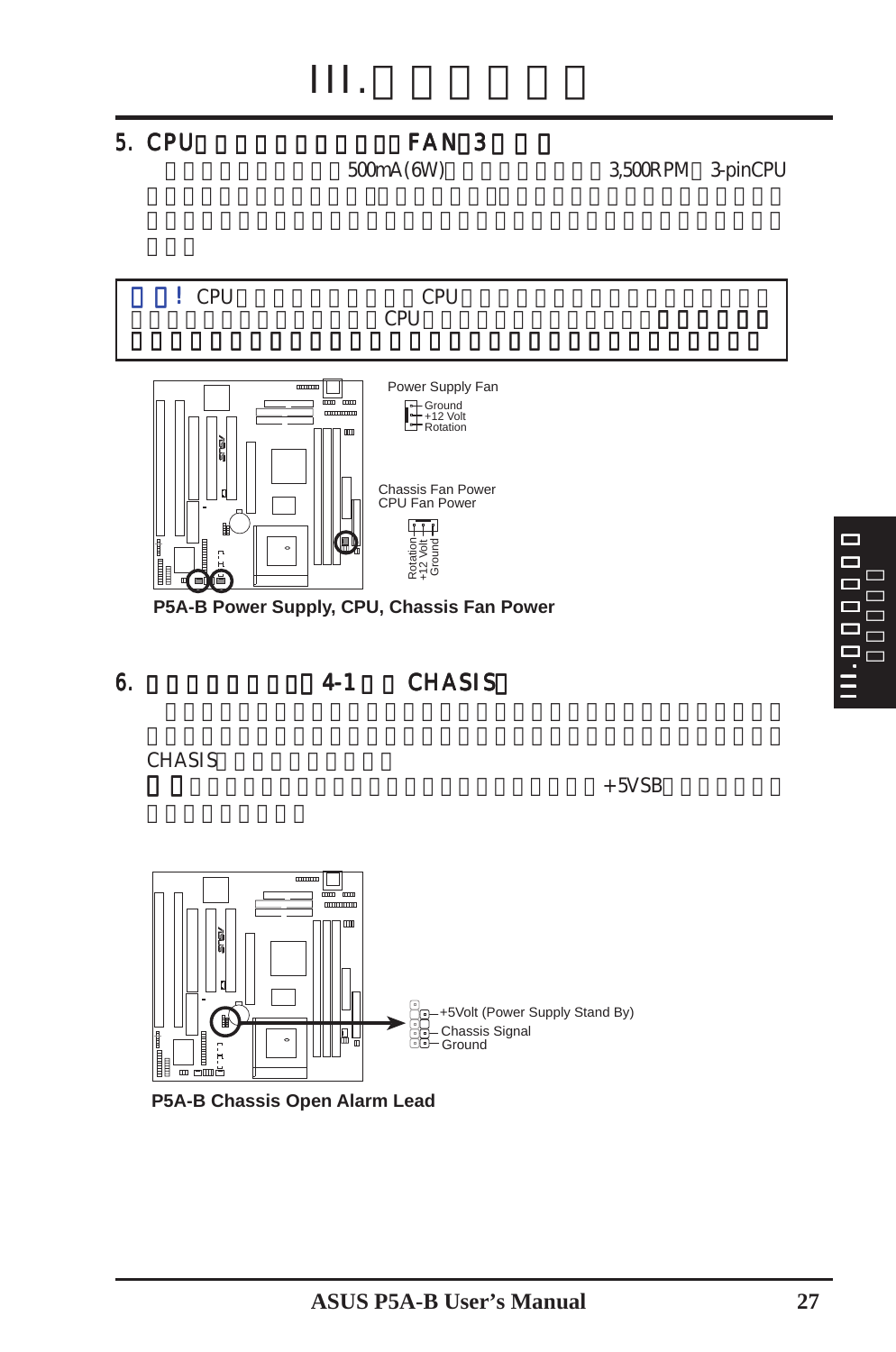

i<br>i

**P5A-B IDE Activity LED**

IDELED

+

**TIP:** If the case-mounted LED does not light, try reversing the 2-pin plug.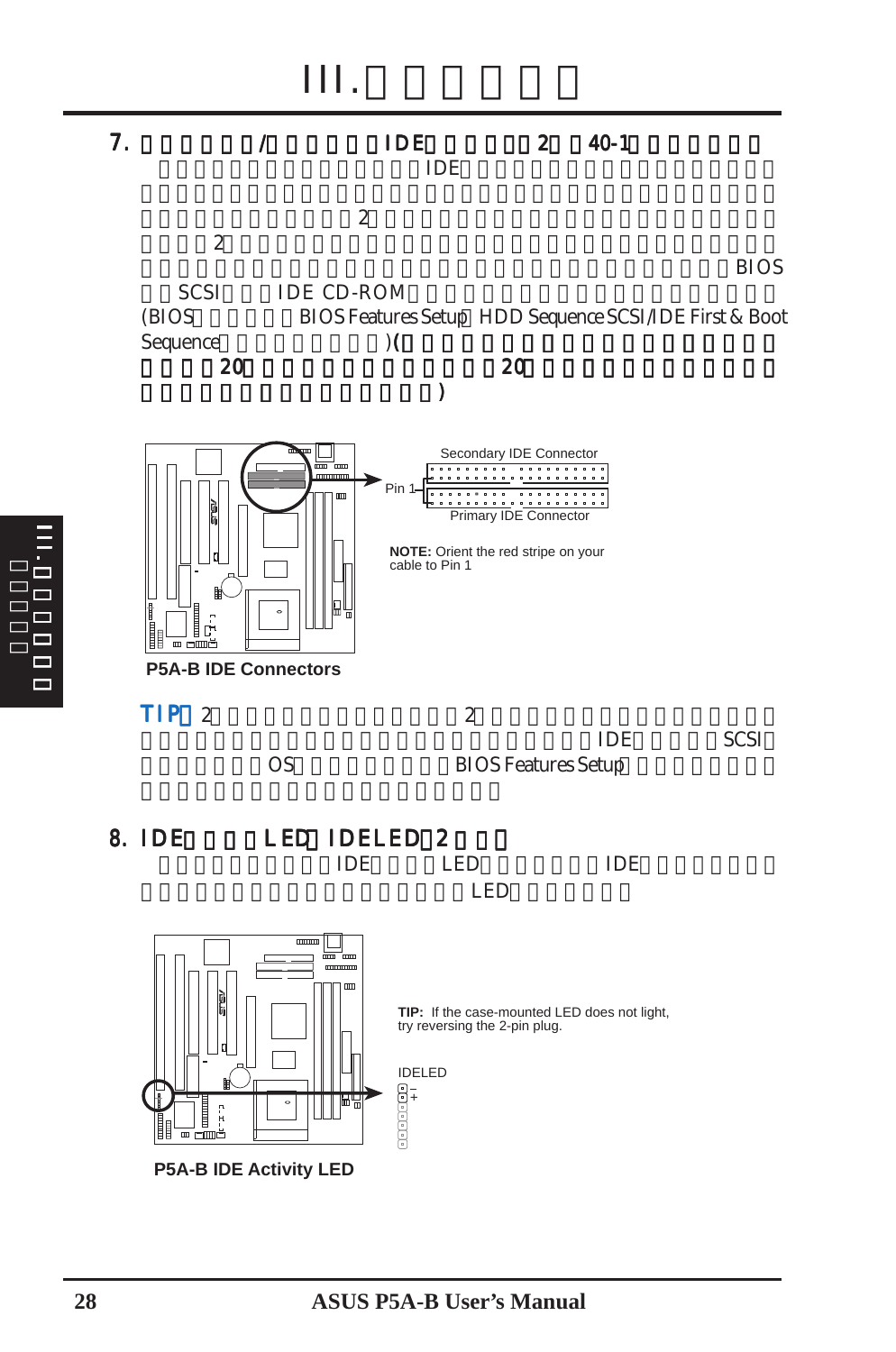#### III. 9. ATX 20-pin  $\overline{\text{ATX}}$  $ATX$  5V  $+5VSB$  10mAmp  $\sqrt{a}$ Wake on LAN  $ATX$ 720mAmp **P5A-B ATX Power Connector** +3.3 Volts -12.0 Volts  $\overline{\phantom{0}}$  Ground<br> $\overline{\phantom{0}}$  -12.0 Volts Power Supply On Ground Ground Ground -5.0 Volts +5.0 Volts +5.0 Volts Power Good +12.0 Volts  $+3.3$  Volts - $+3.3$  Volts  $-$ Ground +5.0 Volts Ground +5.0 Volts Ground +5V Standby



10. A T BS/2 12

 $AC$ 





Power Plugs from Power Supply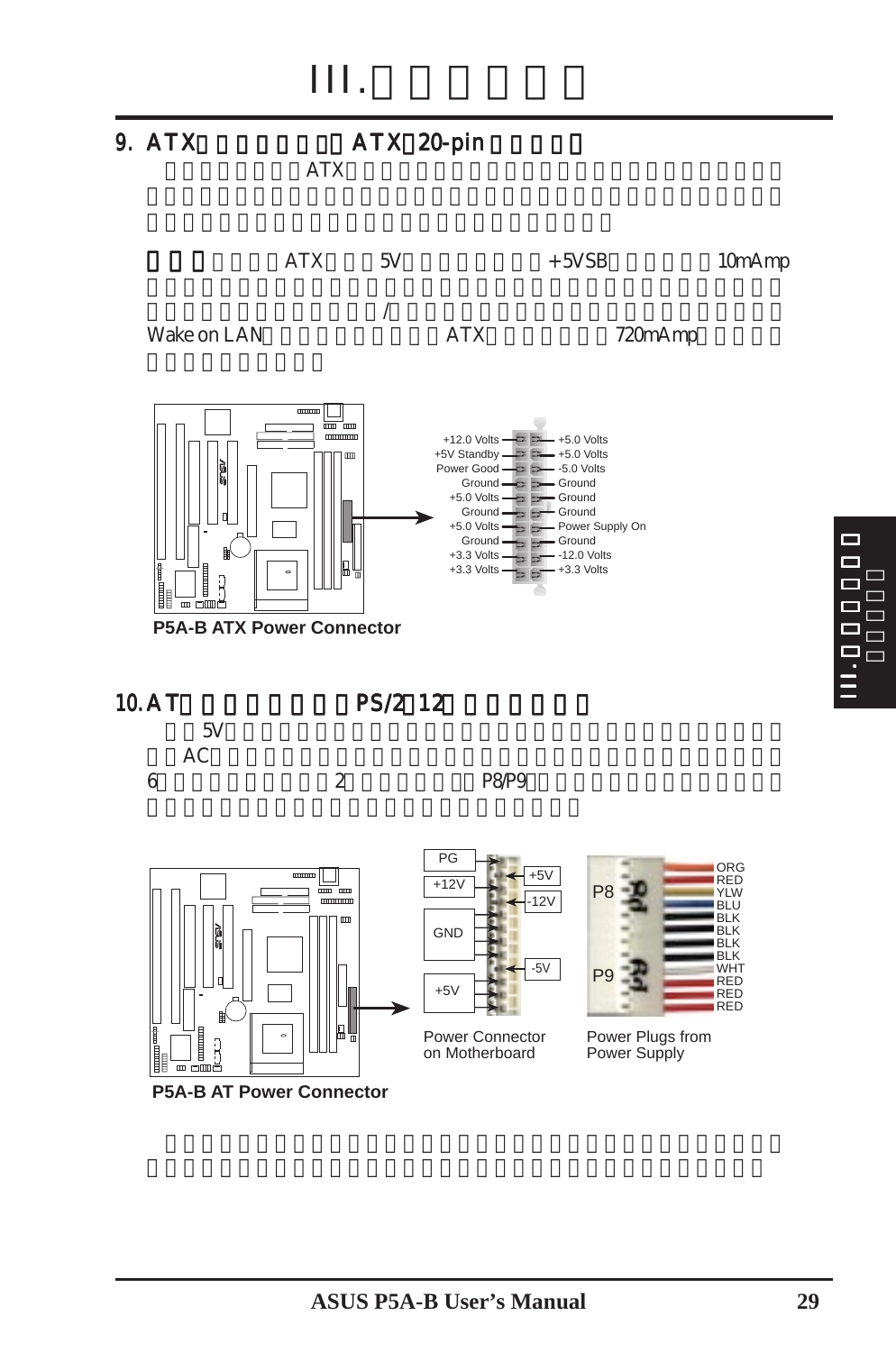

#### 12. IrDA/Fast IR IR 5-pin



i<br>i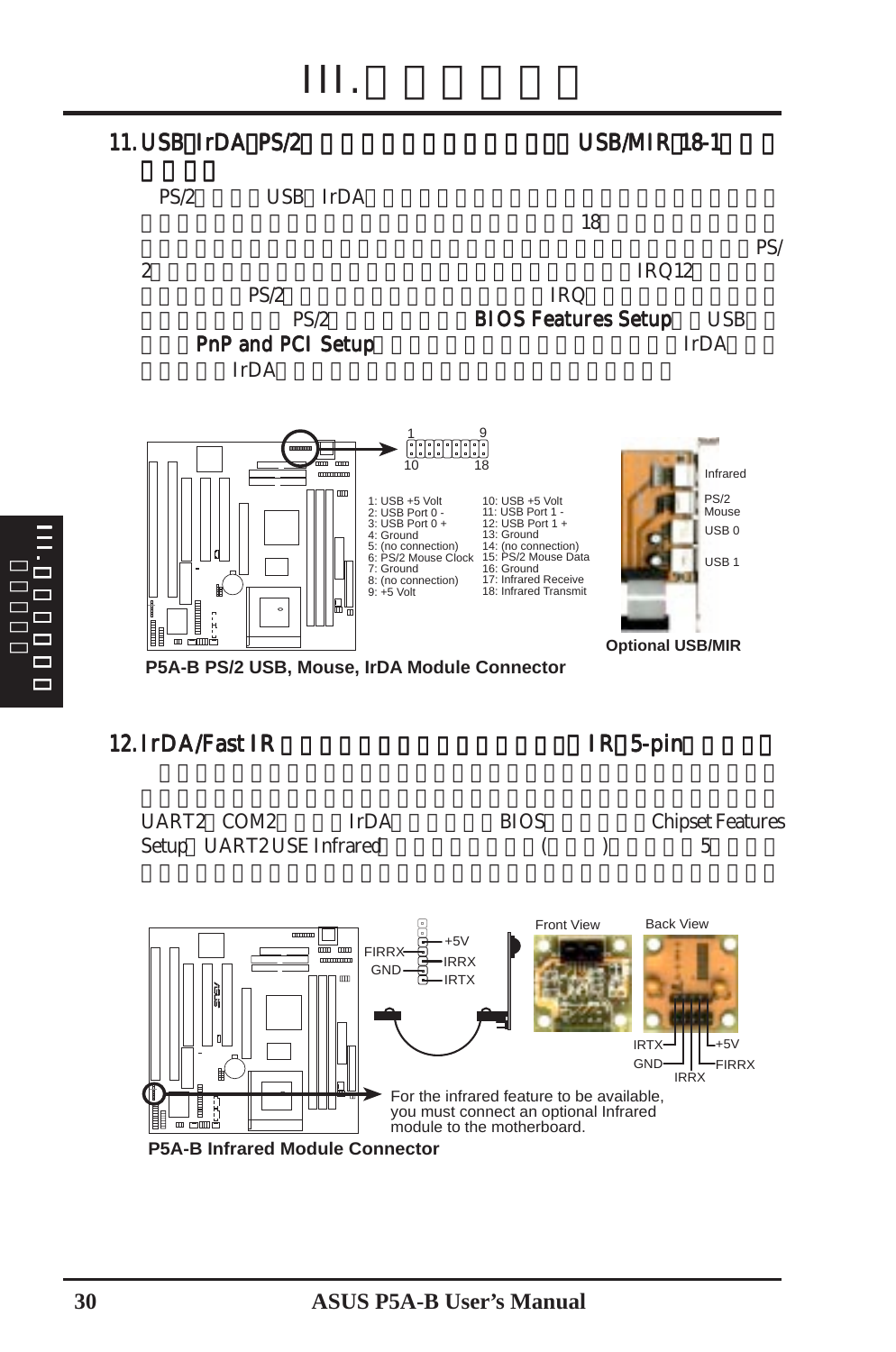|     |                                  |                            | III.                                                                                                                   |                                                                                                                                                                                                                                                                                                                         |
|-----|----------------------------------|----------------------------|------------------------------------------------------------------------------------------------------------------------|-------------------------------------------------------------------------------------------------------------------------------------------------------------------------------------------------------------------------------------------------------------------------------------------------------------------------|
| 13. |                                  | <b>LED</b>                 | MSG.LED 2                                                                                                              |                                                                                                                                                                                                                                                                                                                         |
|     | <b>14. ATX</b>                   | <b>LED</b><br>7            | Ϊ<br><b>ACPI OS</b>                                                                                                    | PWR.SW. 2                                                                                                                                                                                                                                                                                                               |
| 15. |                                  | <b>LED</b>                 | $\overline{4}$<br>RESET <sub>2</sub>                                                                                   |                                                                                                                                                                                                                                                                                                                         |
| 16. | 3                                | <b>LED</b>                 | <b>PWR.LED</b>                                                                                                         | 3<br><b>LED</b>                                                                                                                                                                                                                                                                                                         |
| 17. |                                  |                            | KEYLOCK <sub>2</sub>                                                                                                   |                                                                                                                                                                                                                                                                                                                         |
| 18. | $\overline{c}$<br>$\overline{4}$ |                            | SPEAKER 4                                                                                                              |                                                                                                                                                                                                                                                                                                                         |
|     | ▌<br>⊞ o⊞ŏ                       | $\frac{1}{2}$<br>$\bullet$ | 画画<br><b>CONTINUES</b><br>Message<br>Œ<br><b>LED</b><br><b>ATX Power</b><br>Switch<br>Reset SW.<br>밃<br>switch button. | System<br>N <sub>C</sub><br>+5V<br>Power LED<br>GND<br>GND<br>-LOCK<br><b>Keyboard Lock</b><br>-GND-<br>×<br>GND<br>$+5V$<br>a.<br>$\mathbf{a}$<br>Speaker<br>GND-<br><b>GND</b><br>Connector<br>$-SND$<br><b>SPKR</b><br>*Requires an ATX power supply, optional ATX to<br>AT power connector adapter, and a momentary |

**P5A-B System Panel Connectors** 

III.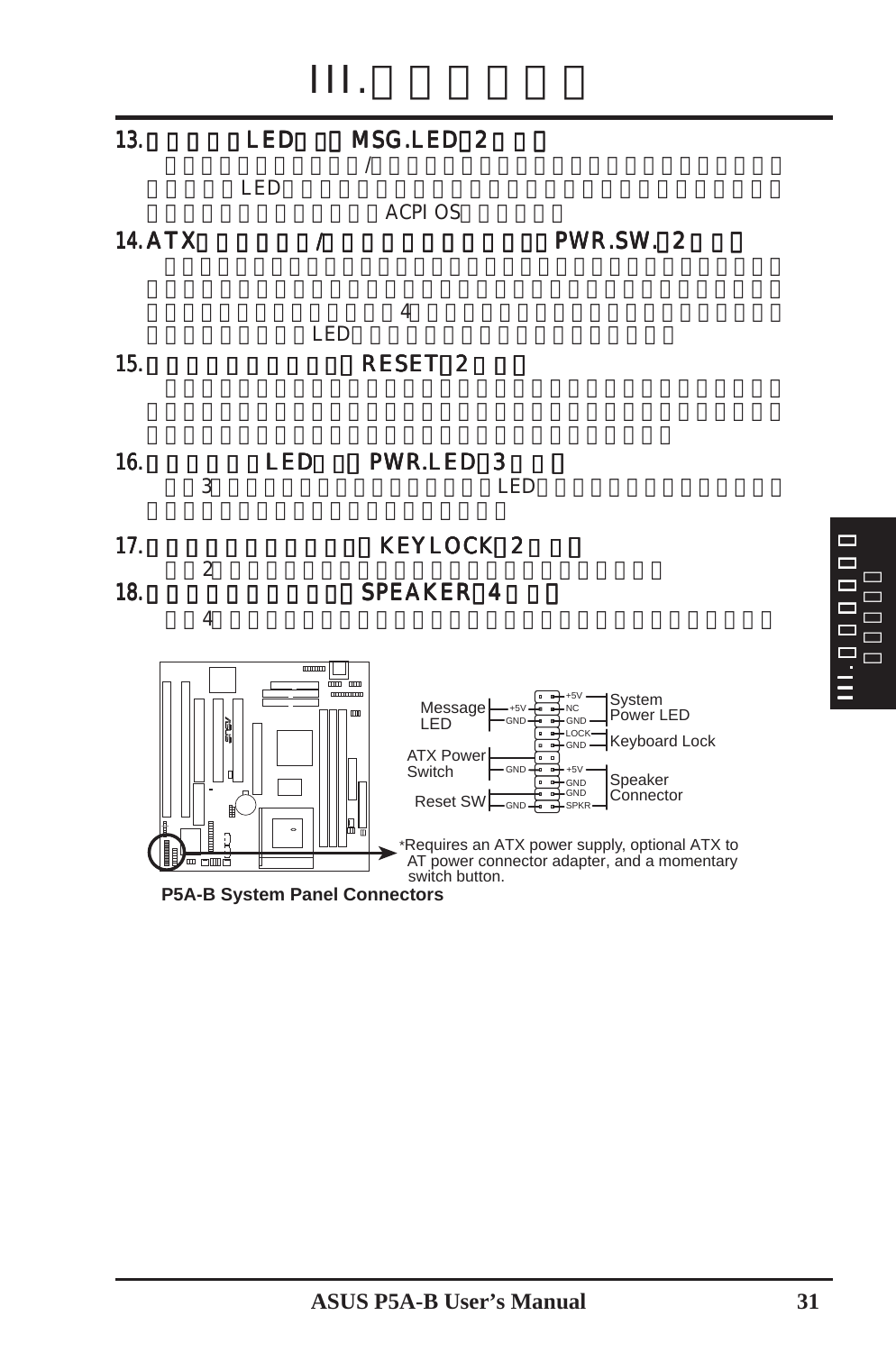



i<br>i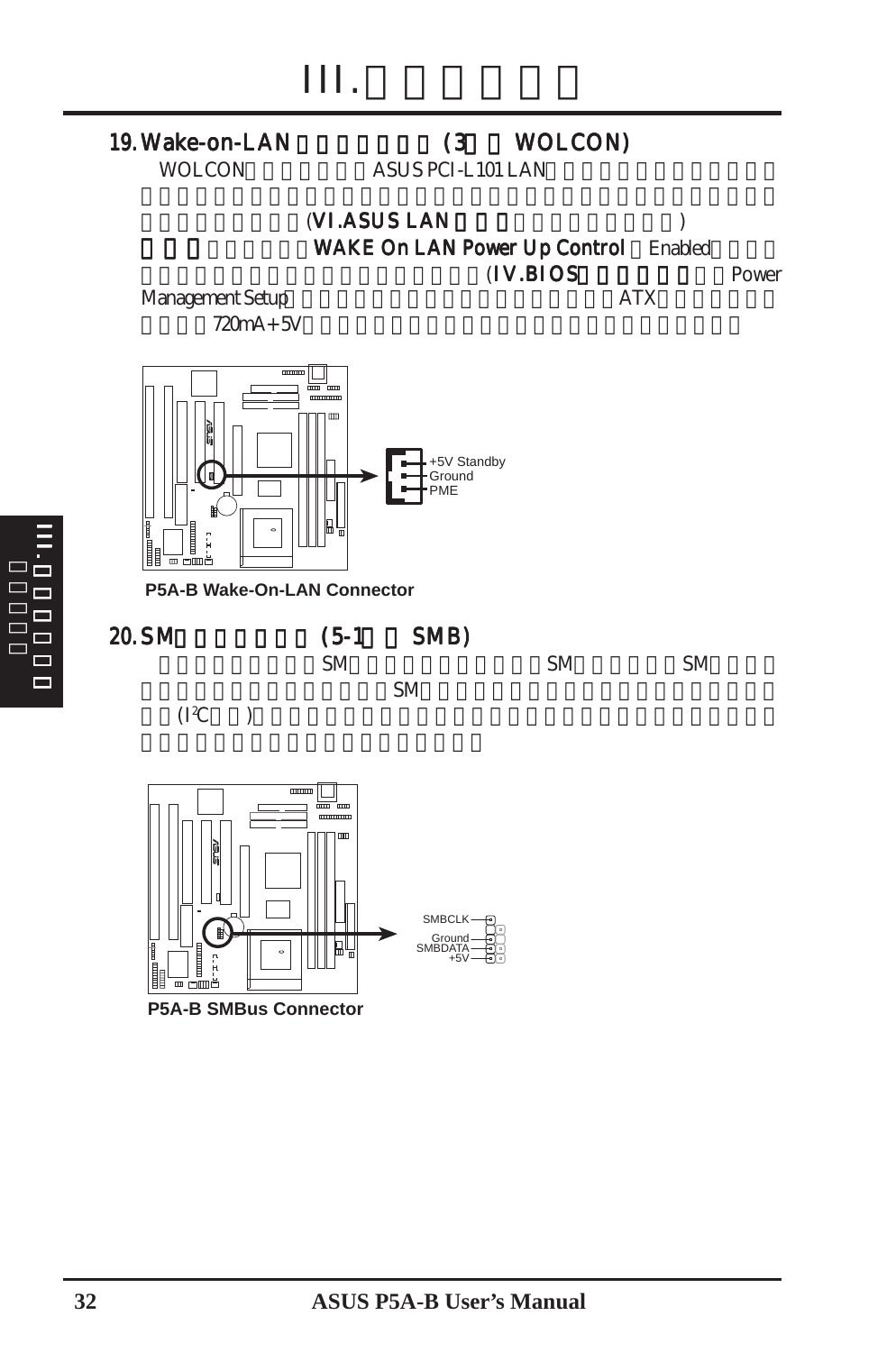

### 21. (26 AUDIOCON)

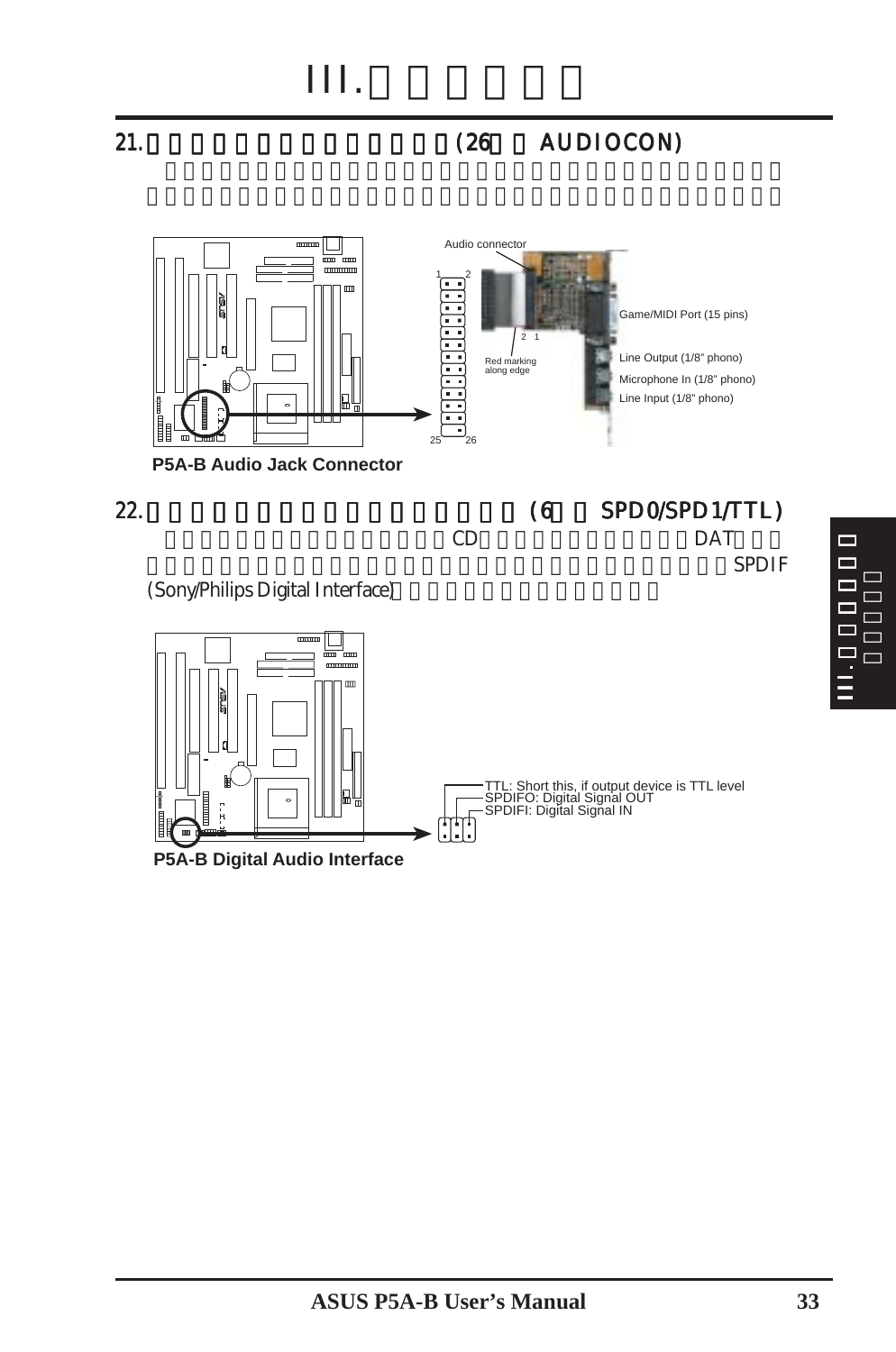









CD-ROM



**P5A-B Stereo Audio In Connector**





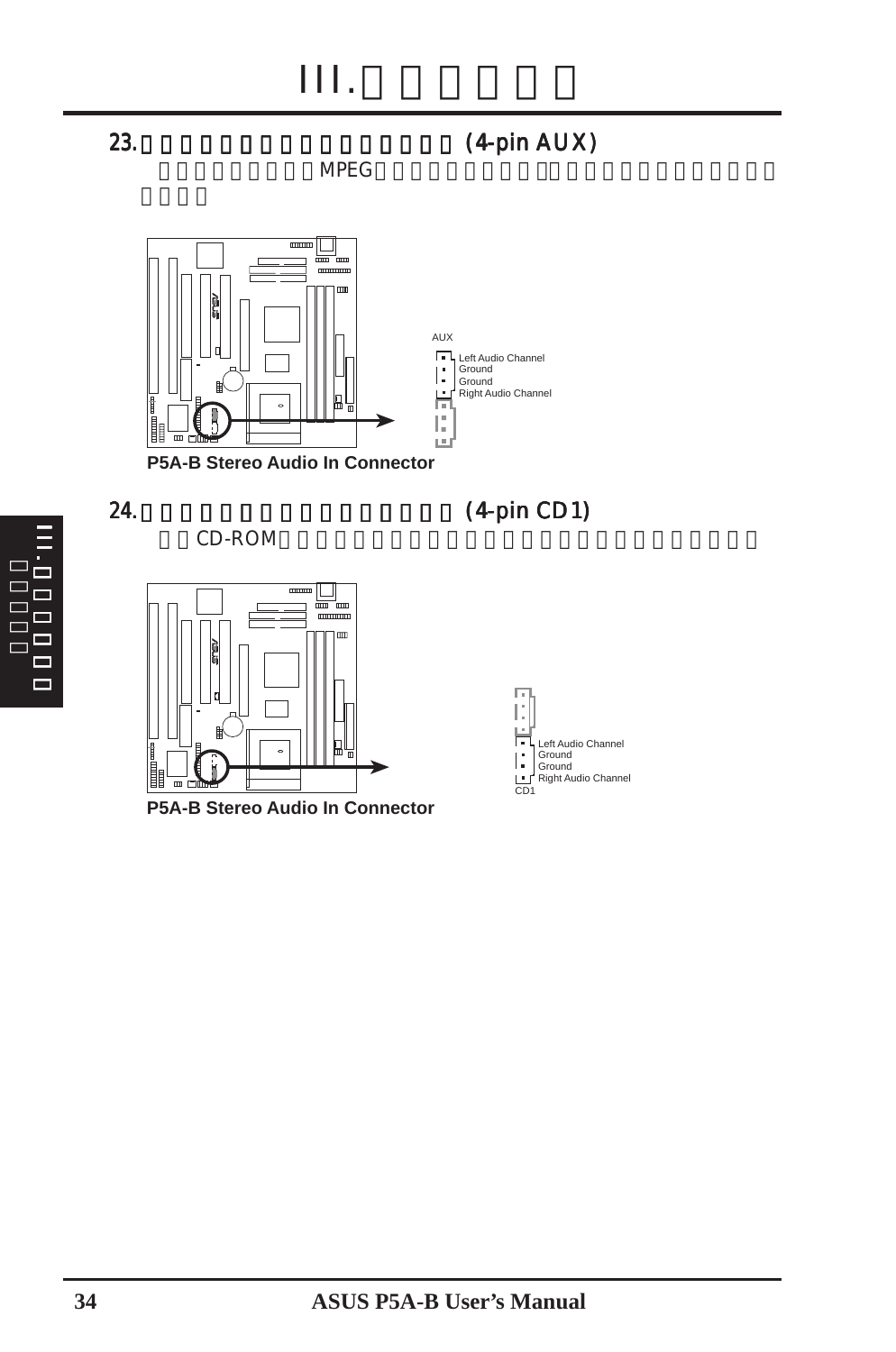|                                                | III.                                                                     |                                |                                                                 |                      |
|------------------------------------------------|--------------------------------------------------------------------------|--------------------------------|-----------------------------------------------------------------|----------------------|
| $1.$                                           |                                                                          |                                |                                                                 |                      |
| $\mathbf{2}% \in\mathbb{Z}_{+}^{d}[z,\bar{z}]$ |                                                                          |                                |                                                                 |                      |
| $\rm 3$                                        |                                                                          | AC                             |                                                                 |                      |
| $\bf 4$                                        | $\mathbf{A}\mathbf{C}$                                                   | AC                             |                                                                 |                      |
| $5\,$                                          | a.<br>$\mathbf b$<br><b>SCSI</b><br>$\operatorname{ATX}$<br>$\mathsf{C}$ | $\ddot{\cdot}$                 |                                                                 | $\operatorname{ATX}$ |
| $\rm 6$                                        | <b>LED</b><br><b>LED</b>                                                 | $\operatorname{ATX}$           | $\operatorname{ATX}$<br>$\ensuremath{\mathsf{LED}}$<br>$30\,$   |                      |
| $7. \,$                                        | <b>BIOS</b><br>$\ast$<br>$\operatorname{ATX}$<br>Windows 95<br>Windows   | $\langle$ Delete><br><b>OS</b> | <b>BIOS</b><br>$\operatorname{ATX}$<br>- Windows<br>$30\,$<br>3 | <b>OS</b>            |
|                                                |                                                                          |                                |                                                                 | <b>ATX</b>           |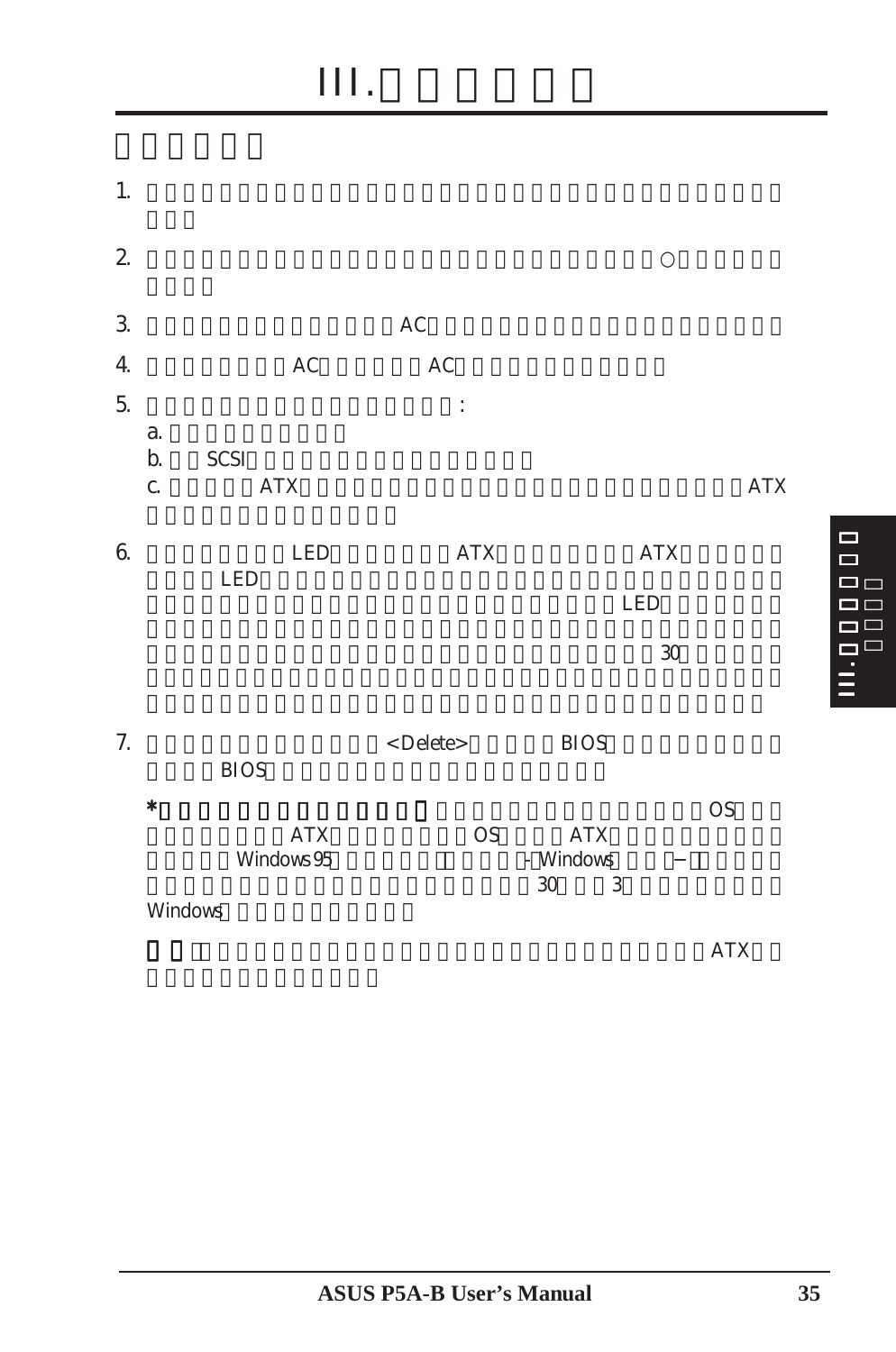



 $\frac{1}{2}$  unknown  $\frac{1}{2}$  unknown

### Main Menu

#### 1. Save Current BIOS To File

**RIOS** 

**AFLASH.EXE BIOS** 



**Current BIOS To File**  $a \lambda 440XX-1$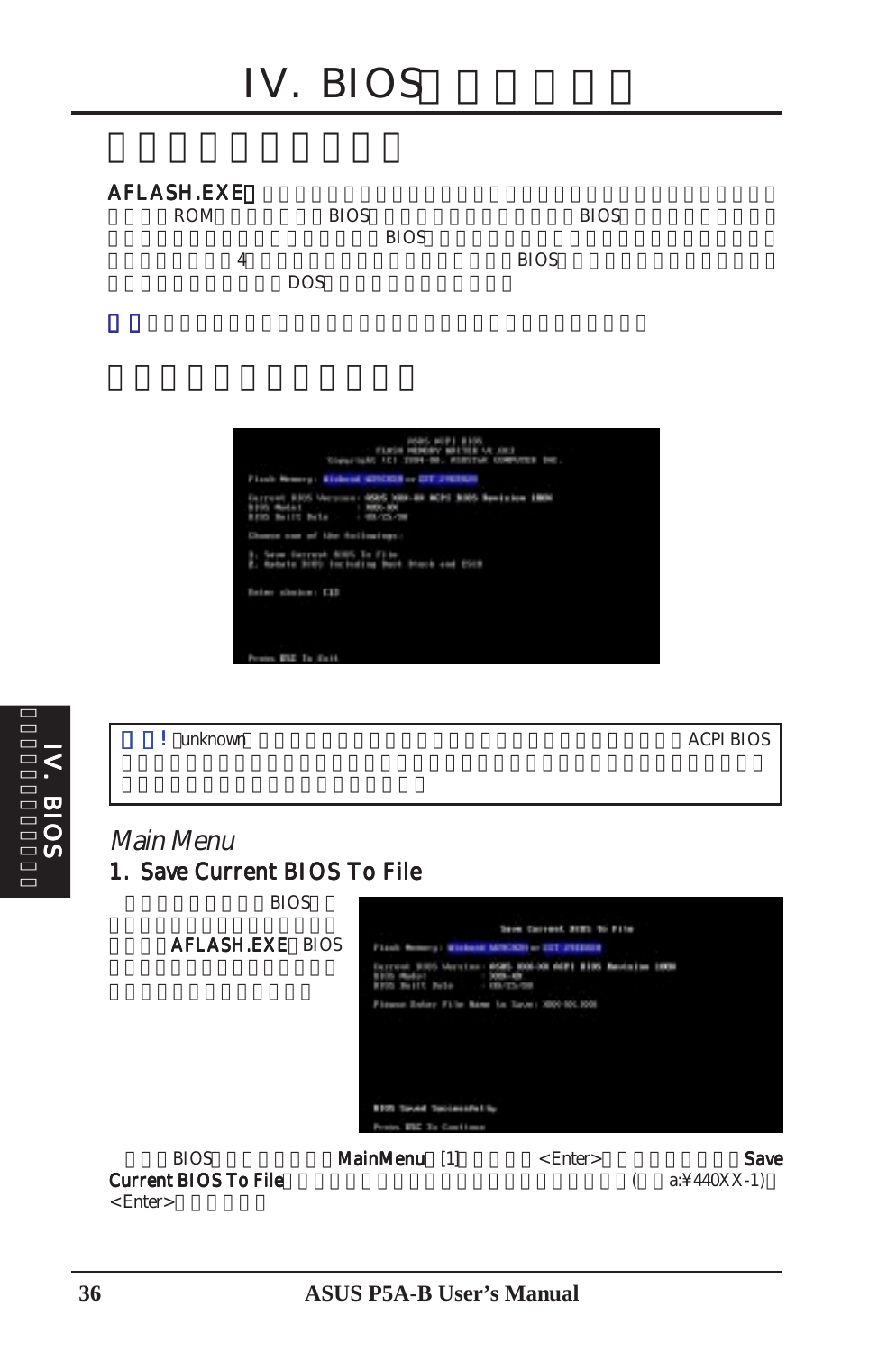#### 2. Update BIOS Including Boot Block and ESCD

**BIOS ACPI ESCD** 

<u>BIOS</u> **BIOS** 

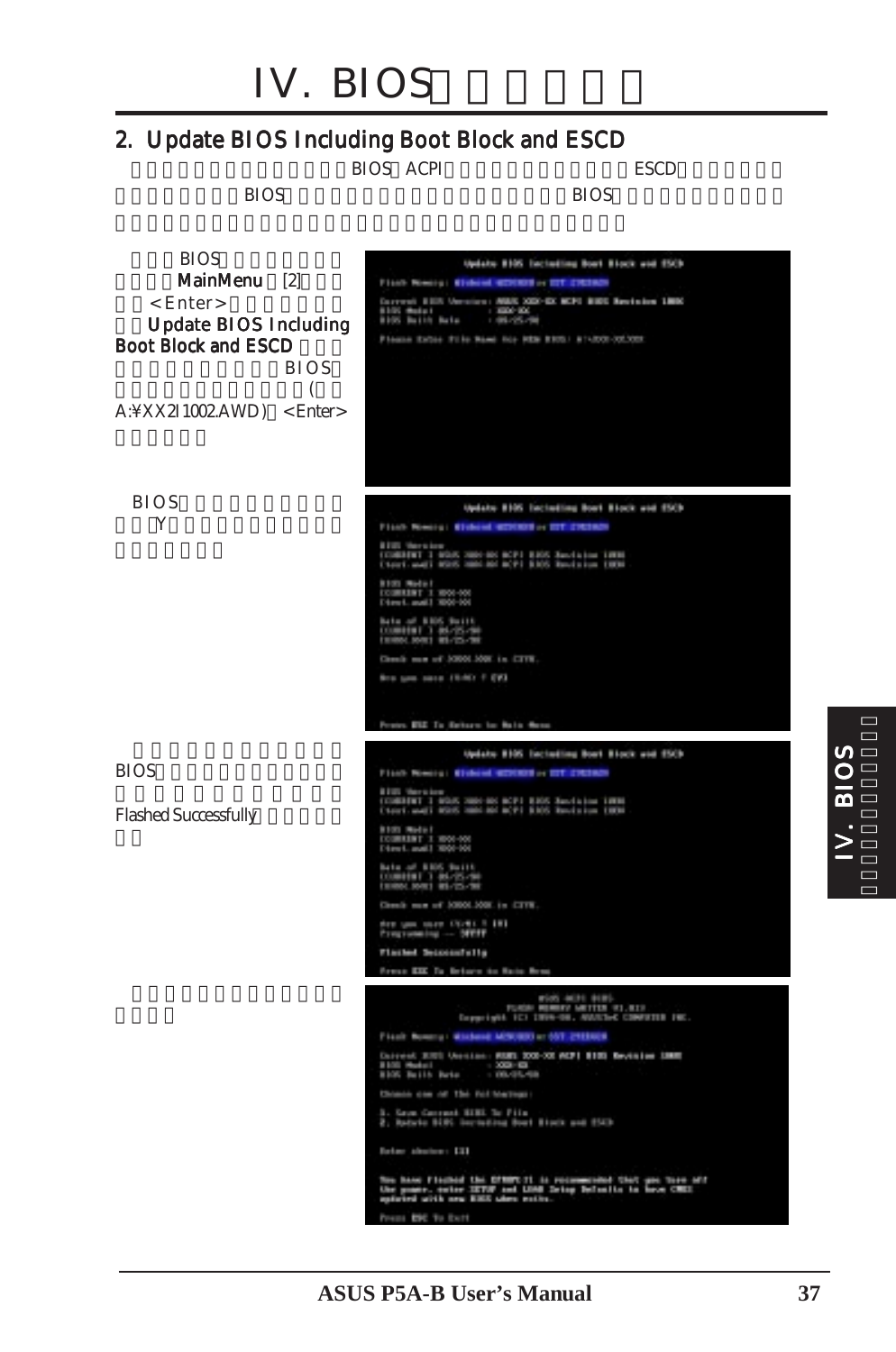### **BIOS**

| AUTOEXEC.BAT | $[FORMAT A:\mathcal{S}]$<br>CONFIG.SYS |                                                                  |                                                                                                                |              |
|--------------|----------------------------------------|------------------------------------------------------------------|----------------------------------------------------------------------------------------------------------------|--------------|
|              |                                        |                                                                  |                                                                                                                |              |
|              |                                        | <b>AFLASH.EXE</b>                                                |                                                                                                                |              |
|              |                                        |                                                                  |                                                                                                                | 1. Save Cur- |
| <b>BIOS</b>  |                                        |                                                                  |                                                                                                                |              |
|              |                                        | <b>ASUS BIOS</b>                                                 | $\mathcal{L}$                                                                                                  | <b>ASUS</b>  |
|              |                                        |                                                                  |                                                                                                                |              |
|              |                                        |                                                                  |                                                                                                                | $2Up-$       |
|              |                                        |                                                                  | <b>BIOS</b>                                                                                                    |              |
|              | "A:\"                                  | 1. Save Current BIOS to File<br>rent BIOS to File<br>Main Menu 2 | <b>AFLASH.EXE</b><br>WWW FTP BBS<br>$\epsilon$ Enter<br>date BIOS Including Boot Block and ESCD<br><b>BIOS</b> |              |

IV. BIOS IV. BIOS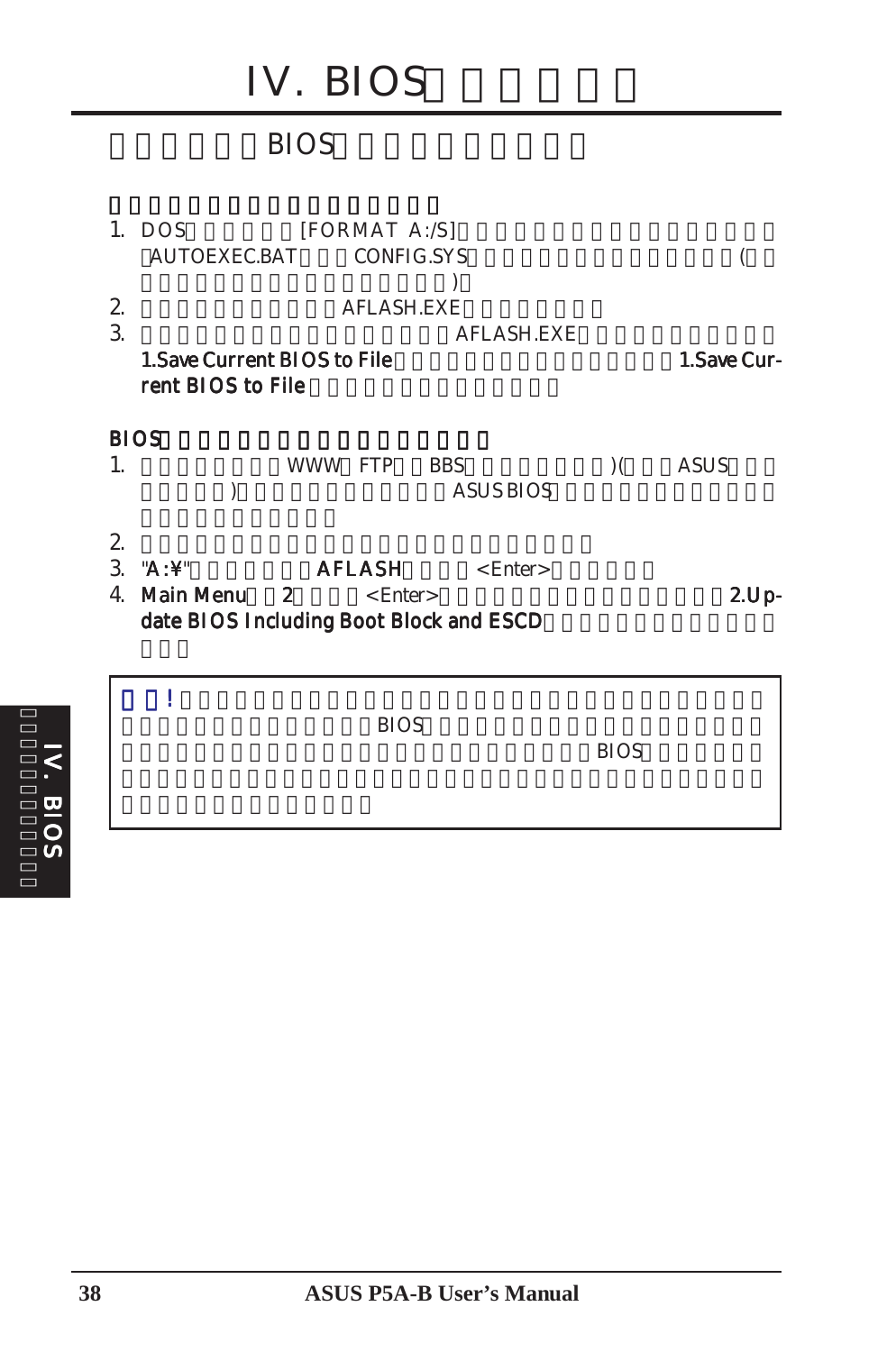## 6. BIOS

| ۰. |  |
|----|--|
|    |  |

ROM 5V 12V  $\overline{B}$ IOS

BIOS **Programs** 

 $\overline{B}$ IOS

|                                                                        | $(POST) \leq Delete$ | $\langle$ Delete $\rangle$ |
|------------------------------------------------------------------------|----------------------|----------------------------|
| <b>POST</b>                                                            |                      |                            |
| $\langle Ctr\rangle$ $\langle A\vert \rangle$ $\langle D\vert \rangle$ |                      |                            |

 $\mathbf{2}$ 

#### CMOS SETUP UTILITY

| STRICKED ONTS SETUP                 | SUPERVISOR PROGRAMS                                |
|-------------------------------------|----------------------------------------------------|
| <b>BIOS FERDINES SETIP</b>          | <b>LEET PRESIDEN</b>                               |
| <b>DUPSET FERTURES SETUP</b>        | <b>IDE NOT FRATO DETECTION</b>                     |
| <b><i>POWER NEWSTHEMT SETUP</i></b> | SENT & EXT1 SETUP                                  |
| <b>PIP ON RCI SETUP</b>             | <b>EKIT METHOLIC SIVIDE:</b>                       |
| <b>LOOD BIES INFORMES</b>           |                                                    |
| LOAD SETUP DEFINEDS.                |                                                    |
| s : Quit<br>it : Save & Exit Setuu  | Shift)F2 : Select Item<br>IShift)F2 : Change Color |

IV. BIOS IV. BIOS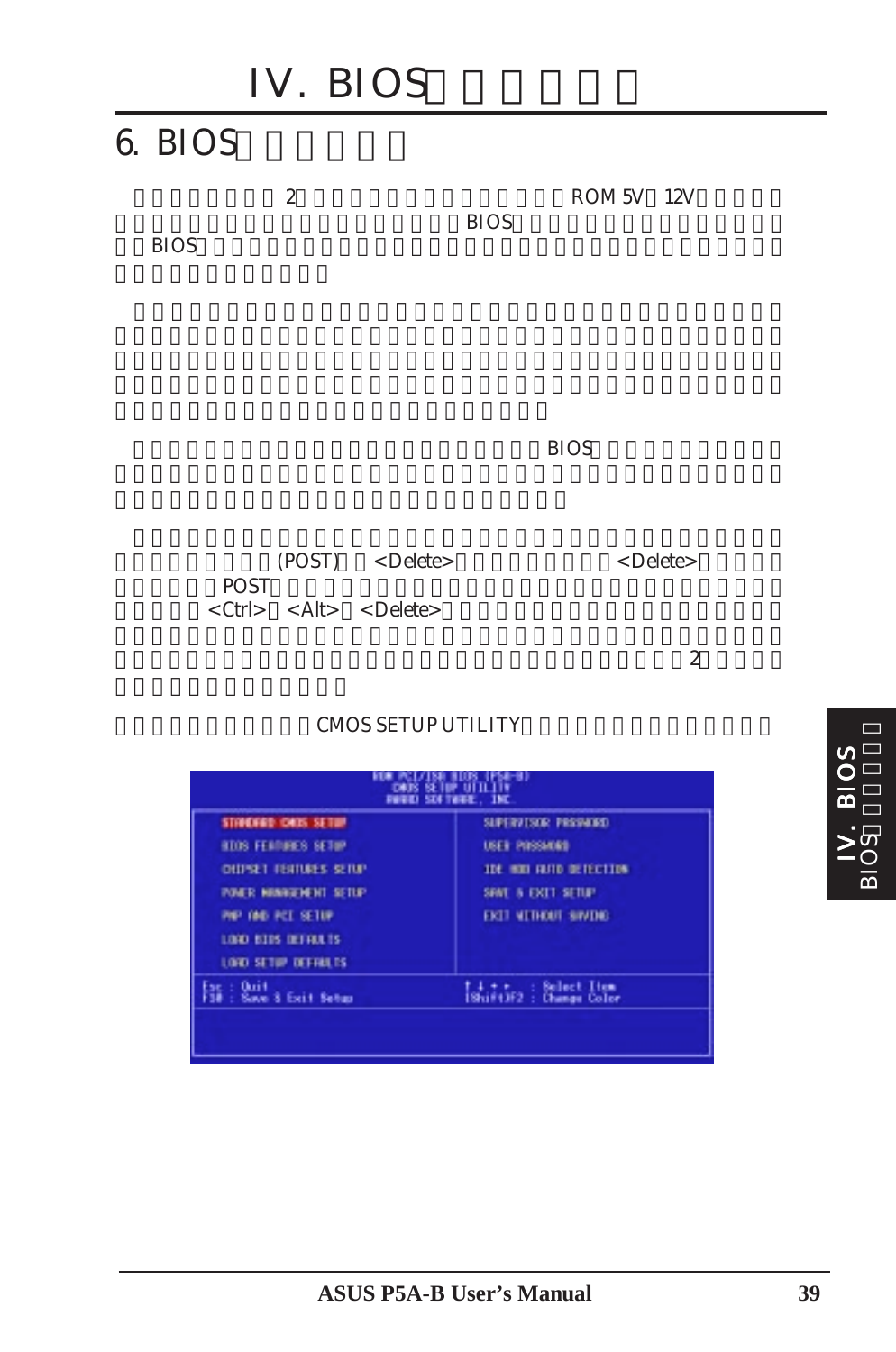#### Load BIOS Defaults Load Setup Defaults

#### Standard CMOS Setup Standard CMOS Setup

 $\rm{CMOS}$ 

| STIPRABID CROS SETUP<br><b><i>VAND SIX TAKE. INC.</i></b>                                                                                   |      |                                                                                                               |                                |      |                     |             |  |
|---------------------------------------------------------------------------------------------------------------------------------------------|------|---------------------------------------------------------------------------------------------------------------|--------------------------------|------|---------------------|-------------|--|
| 행복 <u>하는 동</u> 1998<br>late [m divy]<br><b>NED DISES</b><br>51.71<br><b>TWE</b>                                                             |      |                                                                                                               | CALS HERD PIECONF LANCE SECTOR |      |                     | <b>HODE</b> |  |
| Primary Master<br><b>Butto</b><br>Primary Slave<br>fluto.<br>Socondary Mayter<br><b>fluto</b><br>Seconders Slave<br><b>Huto</b>             | 0000 |                                                                                                               |                                | 8888 | ā<br>ä<br>ú         | 들고고고        |  |
| Brive 日: 2. 四射, 3.5 in.<br><b>British II</b> : None<br>Floppe 3 Made Support : Disabled<br><b>EQUALE</b><br>Wildoo!<br>Halt On : 811 Errors |      | <b>Ilivia Newary:</b><br>圜<br>Extended Reserv.<br>5138<br><b>Other Reserv:</b><br>512K<br><b>Total Neony:</b> |                                |      |                     |             |  |
| $\pm$ 0.61<br>FSE.<br>Skätt 3F2<br>: Help                                                                                                   |      | Select Ties<br><b>Change Color</b>                                                                            |                                |      | FLATLA J -   Modify |             |  |

 $\langle$  F1> $\langle$ 

IV. BIOS Standard CMOS

candard (

#### Standard CMOS Setup Date  $\text{DATE}$  < Page Up>  $\angle$  Page Down> < + > /  $\langle \cdot \rangle$  $:(1\quad12),\quad:(1\quad31),\quad:(2079)$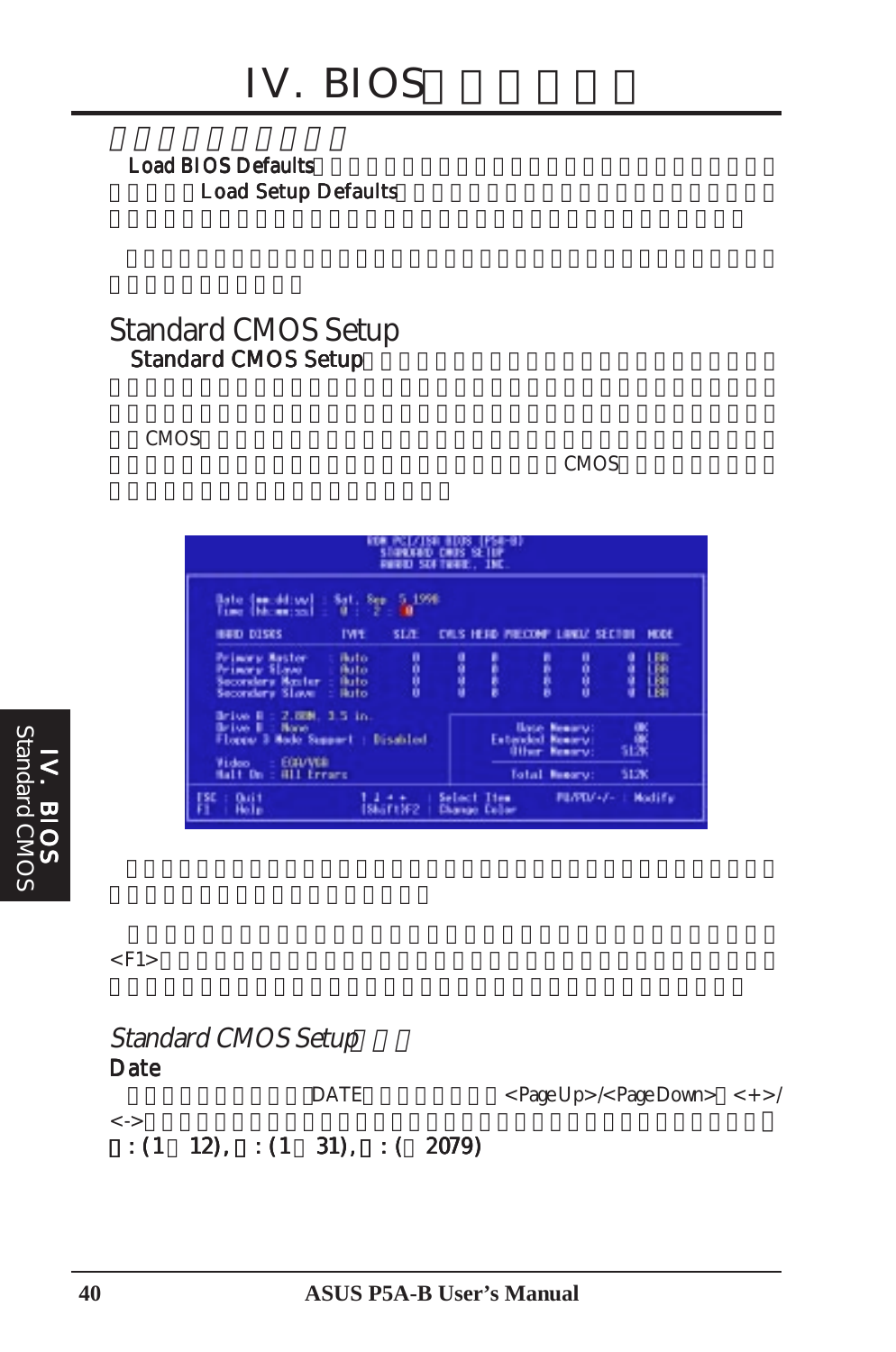|                                 | IV. BIOS                                                      |                        |                        |                     |                                              |                          |
|---------------------------------|---------------------------------------------------------------|------------------------|------------------------|---------------------|----------------------------------------------|--------------------------|
| Time                            | <b>TIME</b>                                                   |                        |                        |                     | < Page $Up$ $\times$ Page Down $\lt +$ $>$ / |                          |
| $\langle - \rangle$             | $(00 \t 23), (00 \t 59), (00$<br><enter> 3 HARD DISKS</enter> |                        |                        | 59).                |                                              |                          |
|                                 | AUTOEXEC.BAT                                                  |                        |                        |                     |                                              |                          |
|                                 |                                                               |                        |                        | MS-DOS              |                                              |                          |
| <b>Hard Disk Drives</b>         |                                                               |                        |                        |                     |                                              |                          |
| PCI IDE                         |                                                               | <b>SCSI</b>            |                        |                     |                                              | 4                        |
| IDE                             |                                                               | IDE                    |                        |                     |                                              |                          |
| 2                               |                                                               |                        | 1                      |                     | $\overline{2}$                               |                          |
| <b>SCSI</b>                     |                                                               | <b>BIOS</b>            |                        |                     |                                              | <b>BIOS</b>              |
| <b>SCSI</b>                     |                                                               | <b>SCSI</b>            |                        |                     |                                              |                          |
| <b>IDE</b>                      |                                                               |                        |                        |                     |                                              |                          |
| $\bullet$                       | <b>HDD</b>                                                    | IDE HDD AUTO DETECTION | Auto                   |                     | HDD                                          |                          |
| User                            |                                                               | HDD                    |                        |                     |                                              |                          |
| <b>PRECOMP</b><br><b>SECTOR</b> | CYLS                                                          | $\mathcal{L}$          |                        | $HEAD$ /<br>) LANDZ |                                              | $\big)$<br>$\mathcal{L}$ |
|                                 | <b>HDD</b>                                                    |                        |                        |                     |                                              |                          |
| <b>MODE</b><br>3                | <b>IDE</b>                                                    |                        | :Normal Large LBA Auto | MFM ESDI            |                                              |                          |
| 528 MB<br>LBA                   | <b>MODE</b> Normal 528MB<br>Logical Block Addressing (LBA)    | 528 MB                 | <b>IDE</b>             |                     | IDE<br>Large                                 | LBA                      |
| Large<br>IDE                    | MS-DOS<br>LBA                                                 |                        |                        |                     | 528MB                                        |                          |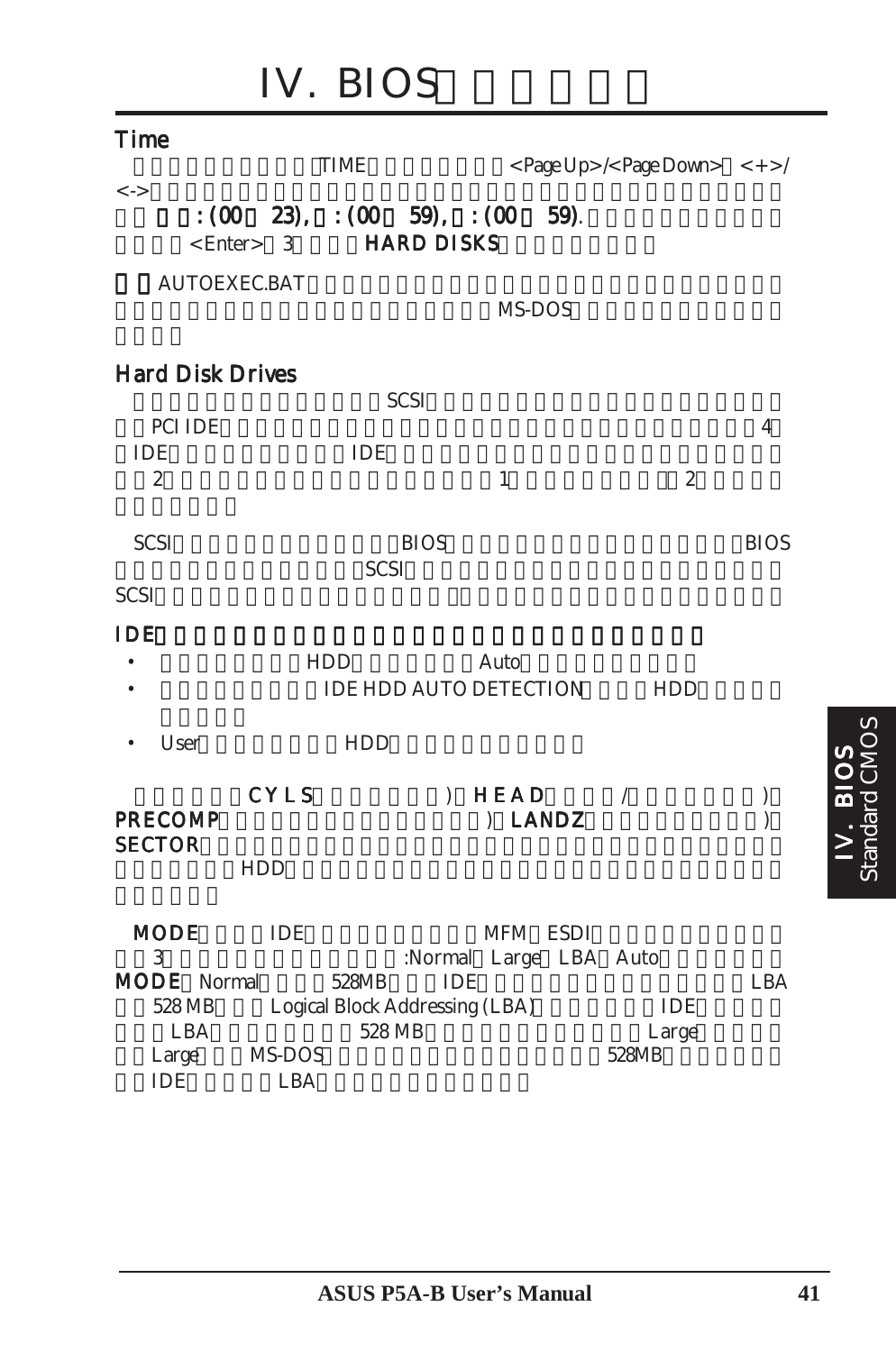TYPE MODE Auto

Primary Master Primary Slave Secondary Master Secondary Slave

 $\overline{A}$ 

 $\lambda$ 

**42 ASUS P5A-B User's Manual**  $\mathbf U$  served user  $\mathbf U$  served  $\mathbf V$  $IDE$  : BIOS  $F\text{DISK}$  $\rm{IDE}$ **FDISK SETUP Defaults** Drive A / Drive B (None)  $\overline{AB}$  and  $\overline{AB}$ B
B
B
B
B
B
B  $360K, 5.25$ in.; 1.2M, 5.25 in.; 720K, 3.5 in.; 1.44M, 35 in.; 288M, 35 in.; Floppy 3 Mode Support (Disabled ) 1.2MB 3.5 1.2MB 3.5  $D$  is abled Drive A, Drive B, Both(Disabled) Video (EGA $N$ GA)  $EGAVGA$ ,  $CGA$  40  $CGA$   $80$   $M$ ono  $H$ ercules  $MDA$  $VGA$ Halt On (All Errors)  $\Delta$ ll Errors( $\alpha$ No Errors(停止しない); All,But Keyboard(キーボード以外のすべてのエラー), ; and All,But Disk/Key  $\lambda$ 

IV. BIOS Standard CMOS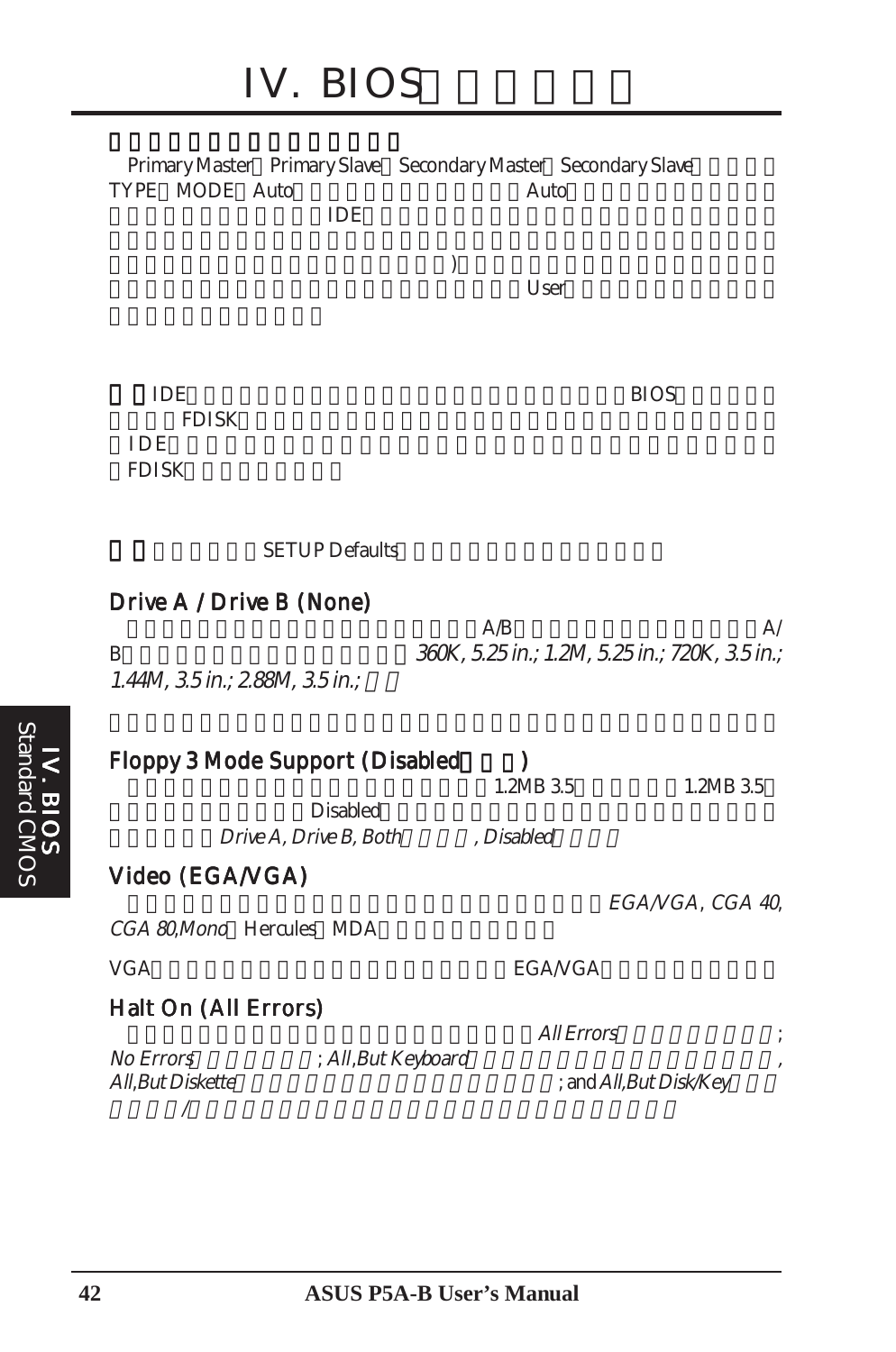### BIOS Features Setup **BIOS Features Setup**

| <b>BUDS FEATURES SETUP</b><br><b>ROUND SOFTWARE, 1NC.</b>                                                                                                                                                                                                                                                                                                                                                                                                                                                                    |                                                                                                                                                                                                                                                                                                                                                                                                                                                                                                                                                                                                                                                                                                                                                                                                                                                                                 |  |  |  |  |  |
|------------------------------------------------------------------------------------------------------------------------------------------------------------------------------------------------------------------------------------------------------------------------------------------------------------------------------------------------------------------------------------------------------------------------------------------------------------------------------------------------------------------------------|---------------------------------------------------------------------------------------------------------------------------------------------------------------------------------------------------------------------------------------------------------------------------------------------------------------------------------------------------------------------------------------------------------------------------------------------------------------------------------------------------------------------------------------------------------------------------------------------------------------------------------------------------------------------------------------------------------------------------------------------------------------------------------------------------------------------------------------------------------------------------------|--|--|--|--|--|
| <b>Bast Virus Betection</b><br><b>FashTed</b><br><b>Indiana</b><br><b>CPE Internal Cache</b><br>sternal Ceche<br>Enabled<br><b>Duick Power Un Self lest</b><br><b>Enabled</b><br>HDD Sougarca SCS1/1DL First:<br>DR.<br>a.c<br><b>Book Sockweice</b><br><b>Beat the Fleasy Seek</b><br><b>Bischled</b><br>many Disk Moones Emetrol<br>874<br>HOD Black Hode Sectors:<br>HOLL HEIN<br>個章 S.M.A.R.T. commebality →<br><b>Bixabled</b><br>PS/2 Mouse Function Control:<br>Buto:<br><b>Bitchled</b><br>DS/2 Deboard Monory > GUN | <b>PCL/VER Palette Socon</b><br>Disabled.<br><b><i>BOH RTOS</i></b><br><b>Environment</b><br>Sivilia<br>Vicken<br><b>CEEFF</b><br>CODE<br>Disabled<br>Shadow<br>0300<br><b>CEFFF</b><br>1989<br><b>Disabled</b><br>Shadow.<br><b>DOORS -</b><br><b>DOM: N</b><br>Disabled<br><b>Studes</b><br><b>IMODE -</b><br><b>DALL</b><br><b>Disabled</b><br>Studes<br>DES FF<br><b>CONTRACTOR</b><br>Shadow<br><b>Disabled</b><br>DOORD - DEEFF<br><b>Shocker</b><br>Disabled<br>On.<br><b>Boot to Number Status</b><br><b>Tupemento: Rote Setting</b><br>Disabled<br>Ispenantic Reta (Charn/Sec):<br>6.<br><b>Dependic Dolar Disori</b><br>之群<br><b>System</b><br>Security Option<br>ESC.<br>: Buit<br>Time : Salect Item<br>PU/PD/+/- : Model's<br><b>Bain</b><br>81.<br>FS<br><b>Bld Values</b><br>IShif1372 : Colar<br>FG<br><b>Laad BIDS: Befoults:</b><br>F)<br>Laad Sclap Befoults |  |  |  |  |  |

 $\langle F1\rangle$   $\langle F5\rangle$  $\langle F6 \rangle$   $\langle F7 \rangle$  BIOS

#### BIOS Features Setup Boot Virus Detection (Enabled: )

 $\overline{\text{OS}}$ 

 $\overline{\text{OS}}$ 

Disabled

#### CPU Internal Cache (Enabled: ) 無効(Disabled)を選択すると、CPU内部1次キャッシュがオフになります。 External Cache (Enabled: )<br>Disabled:  $\begin{array}{cc} \text{CPU} \end{array}$ Disabled Pentium Pro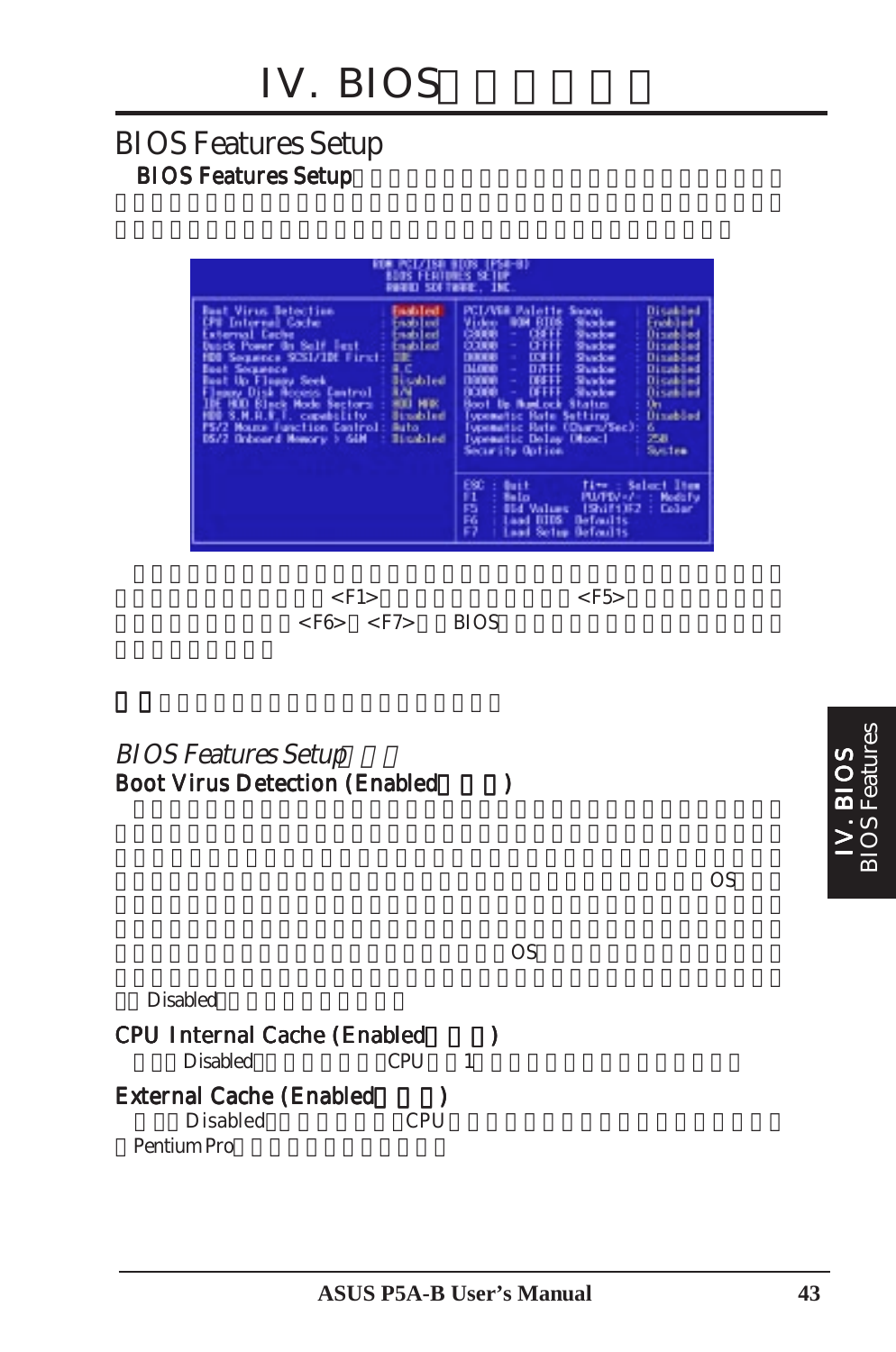| Quick Power On Self Test (Enabled<br>(Enabled)                                                                                                            | )<br>2                                                                                      |
|-----------------------------------------------------------------------------------------------------------------------------------------------------------|---------------------------------------------------------------------------------------------|
| (Enabled)                                                                                                                                                 |                                                                                             |
| HDD Sequence SCSIADE First (IDE)<br>SCSI IDE<br>C<br>(<br>$\mathcal{E}$                                                                                   | <b>IDE</b><br><b>SCSI</b><br>SCSI<br><b>IDE</b><br><b>SCSI</b><br><b>OS</b>                 |
| Boot Sequence (A,C)<br>OS<br>and $CA$<br>A.C                                                                                                              | A.C:<br>A, CDROM, C; CDROM, C, A; D, A; E, A; F, A; C only, LS/ZIP, C; LAN, A, C; LAN, C, A |
| Boot Up Floppy Seek (Disabled<br>Enabled<br><b>BIOS</b><br>Floppy Disk Access Control (R/W)<br>Read Only                                                  | )<br>A<br>R W                                                                               |
| <b>IDE HDD Block Mode Sectors (HDD MAX)</b><br><b>IDE</b>                                                                                                 | HDD MAX HDD                                                                                 |
| , Disabled<br>2481632<br>HDD S.M.A.R.T. capability (Disabled<br>S.M.A.R.T. (Self-Monitoring Analysis and Reporting Technology)<br>S.M.A.R.T.<br>S.M.A.R.T |                                                                                             |
| PS/2 Mouse Function Control (Auto)<br>PS/2<br>Auto<br>PS/2<br>IRQ12<br>IRQ12<br>IRQ12                                                                     | PS/2<br>PS/2<br>Enabled<br>PS/2                                                             |
| OS/2 Onboard Memory > 64M (Disabled<br>OS <sub>2</sub><br>64MB<br>Enabled                                                                                 | <b>DRAM</b><br><b>Disabled</b>                                                              |
| PCI/VGA Palette Snoop (Disabled                                                                                                                           | $\mathcal{E}$<br>MPEG<br>Enabled<br>Disabled                                                |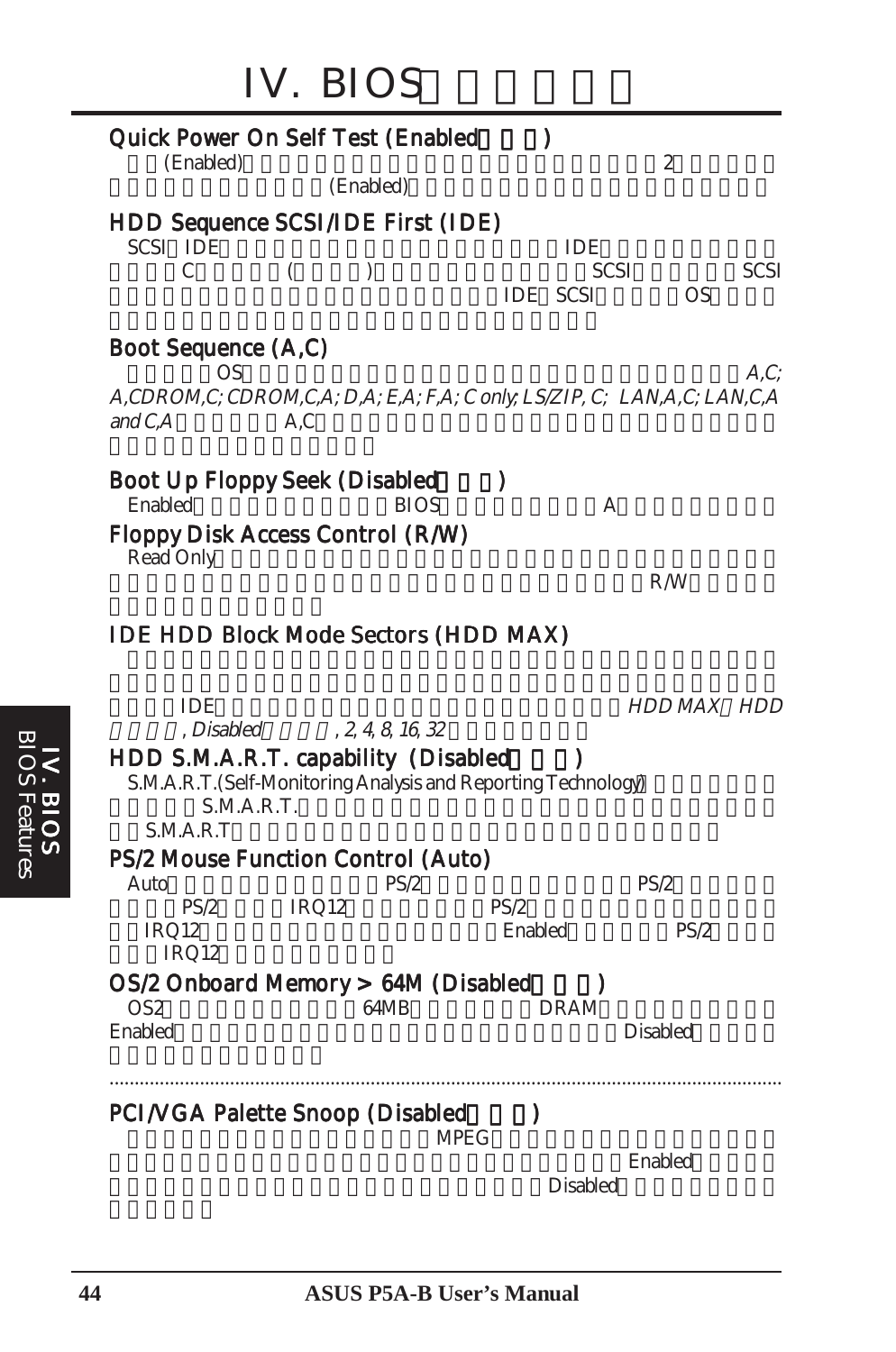| Enabled           | Video ROM BIOS Shadow (Enabled<br>RAM ROM           | BIOS RAM |            |            |
|-------------------|-----------------------------------------------------|----------|------------|------------|
|                   | C8000-CBFFF Shadow to DC000-DFFFF Shadow (Disabled  |          |            |            |
|                   | <b>ROM</b>                                          | (RAM     | <b>ROM</b> | <b>ROM</b> |
| 640KB<br>1024KB   |                                                     |          |            |            |
| On                | Boot Up NumLock Status (On)                         |          |            |            |
| Enabled           | <b>Typematic Rate Setting (Disabled</b><br>Disabled | 2        |            |            |
|                   | Typematic Rate (Chars/Sec) (6)                      | 630/     | 6          | 8          |
| 10 12 15 20 24 30 |                                                     |          |            |            |
|                   | Typematic Delay (Msec) (250)                        |          |            |            |
| 500 750 1000      |                                                     |          |            | 250        |
|                   | <b>Security Option (System)</b>                     |          |            |            |
|                   |                                                     |          |            |            |

<u>System Setup</u><br>BIOS

 $\rm BIOS$ 

IV. BIOS<br>BIOS Features BIOS FeaturesIV. BIOS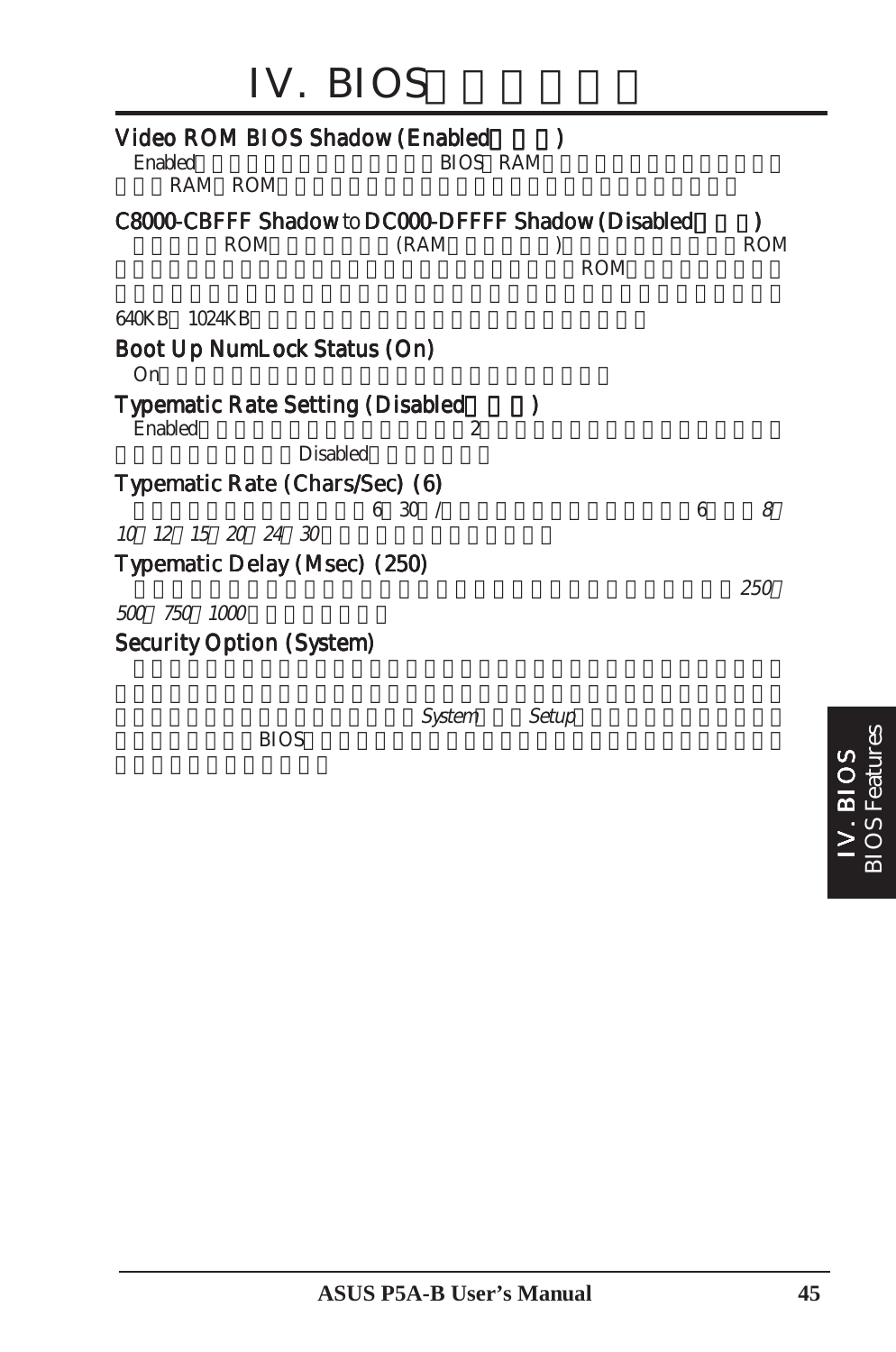### Chipset Features Setup

Chipset Features Setup

#### **BIOS Features Setup**

| <b>CROPSET FEBRUIES SETING</b><br><b>FUELD SEA 7882. INC.</b>                                                                                                                                                                                                                                                                                                                                                                                                                                                                                                                                                                                  |                                                                                                                                                                                                                                                                                                                                                                                                                                                                                                                                                                                        |  |  |  |  |  |  |
|------------------------------------------------------------------------------------------------------------------------------------------------------------------------------------------------------------------------------------------------------------------------------------------------------------------------------------------------------------------------------------------------------------------------------------------------------------------------------------------------------------------------------------------------------------------------------------------------------------------------------------------------|----------------------------------------------------------------------------------------------------------------------------------------------------------------------------------------------------------------------------------------------------------------------------------------------------------------------------------------------------------------------------------------------------------------------------------------------------------------------------------------------------------------------------------------------------------------------------------------|--|--|--|--|--|--|
| SDRRM Configuration<br>Ev SPO<br><b>SDRIM CFRS Latinvist</b><br>SDOOM REG Pracharum Time<br>SDRAM FERS to CAS Delay.<br>Enhanced Page Mode Count<br>Diumbled<br>Internal Fage Detection<br>Disabled<br>÷<br>SDRRM Pipe Function:<br><b>Distabilist</b><br>SDRAM w111-2111 Mode<br><b>Franchist</b><br>2 BISCHE<br>1/8 Noccupra Time<br><b>Drashics Reenturn Size</b><br>14.93<br><b>Frame EkdTer Posted Write:</b><br><b>Englished</b><br>Ferce PEI 66 GHT Nede<br>Disabled<br>÷<br><b>BEP But Turks Hode</b><br><b>Tashled</b><br>Passive Release<br>Femilied<br><b>Wilmund Transaction</b><br>Pasabled<br>Mamory Hole At 15M-16M<br>Dunabled | <b>REALITY</b><br><b>Onlined Sectal Part</b><br>жамтыз<br><b>Onlyword Serial Fort 2</b><br>Onboard Parallel Part<br>378407017<br>ECP+EFF<br>Parallel Port Mode<br>ECP DNB Soloci<br>Orboard IR<br><b>Bischled</b><br><b>TR Node</b><br>L DR 533<br><b>FIR DMK Select</b><br>Both<br>Orboord PCI IDE Engble<br>IIE Ultra DNA Mode<br><b>Buto</b><br>IIEB Nactor FID/BMI Node : Skito.<br><b>ITED SLapp PID/BMI Hode :</b><br><b>Buto</b><br>ITE 1 Nasher PTD/B01 Node 1<br><b>Butto</b><br><b>IDE1 Stave PTD/DNT Hode +</b><br><b>Butto</b><br>ESC : Built<br><b>Time : Solar! Item</b> |  |  |  |  |  |  |
| Deta Integrity Mode<br>Diamled<br><b>EBB Clock Searce Speed</b><br><b>EBIT</b><br><b>Tambied</b><br>Dehawd FDC Cantroller<br>Dehaard FDC Saap B 5 8<br><b>No Switch</b>                                                                                                                                                                                                                                                                                                                                                                                                                                                                        | PU/FD/+/+ : Moduly<br>91.<br>: Bain<br>F5<br>: Old Values (Shift)E2 : Color<br>F6<br><b>Laad BIDS</b> Beford to<br>57<br>Land Selap Beloults                                                                                                                                                                                                                                                                                                                                                                                                                                           |  |  |  |  |  |  |

#### Chipset Features Setup SDRAM Configuration (By SPD)  $24$

IV. BIOS Chipset Features

By SPD SPD(Serial Presence Detect)  $2-4$  8pin EEPROM

### SDRAM CAS Latency

 $SDRAM$ 

#### SDRAM RAS to CAS Delay SDRAM

SDRAM RAS Precharge Time  $SDRAM$ 

Enhanced Page Mode Count (Disabled)

Internal Page Detection (Disabled)

SDRAM Pipe Function (Disabled)

#### I/O Recovery Time (2 BUSCLK)  $ISA$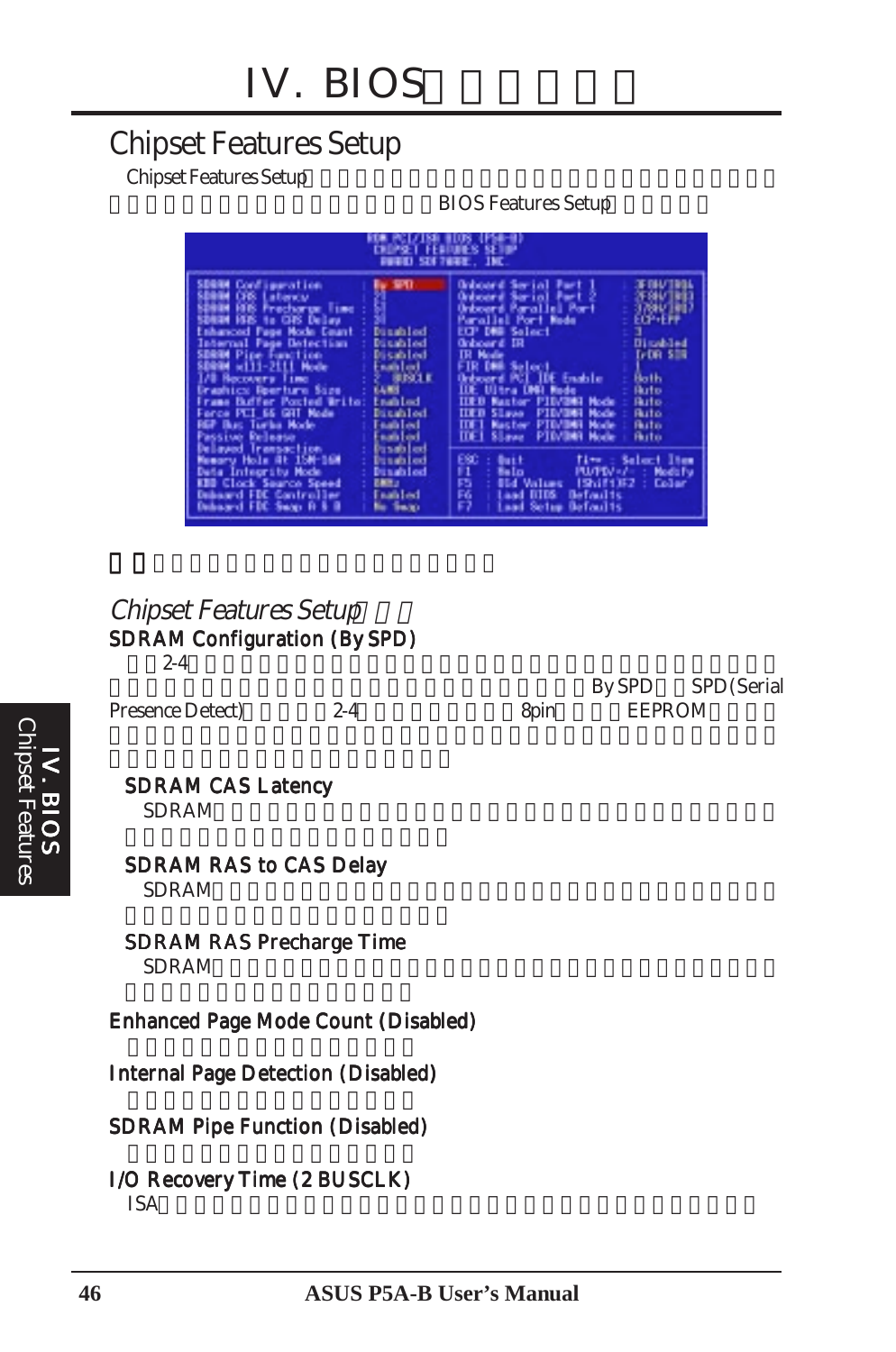| Graphics Aperture Size (64MB)                                                  |                             |                        |           |                             |                       |
|--------------------------------------------------------------------------------|-----------------------------|------------------------|-----------|-----------------------------|-----------------------|
| Frame Buffer Posted Write (Enabled<br>Enabled                                  | CPU-VGA                     | $\mathbf{)}$           |           |                             |                       |
| Force PCI_66 GAT Mode (Enabled<br>Enabled                                      | <b>Disabled</b>             | )<br>PCI <sub>66</sub> | AGP       |                             |                       |
| AGP Bus Turbo Mode (Enabled<br>Enabled                                         | AGP                         | $\mathcal{E}$          |           |                             |                       |
| <b>Passive Release (Enabled</b><br><b>ISAÆISA</b>                              | )<br>CPU-to-PCI<br>TXC PCI  | <b>PCEB</b>            |           | CPU                         | Enabled<br><b>PCI</b> |
| <b>Delayed Transaction (Disabled</b><br>Enabled<br>PCI 21                      | <b>CPU</b><br>PCI           | J<br>50-60PCI<br>ISA   | PCI       | 8<br>PCI<br><b>Disabled</b> | <b>ISA</b>            |
| Memory Hole At 15M-16M (Disabled<br>Enabled<br>15MB<br>16MB<br><b>Disabled</b> | <b>ISA</b>                  | )                      | 15MB-16MB |                             |                       |
| Data Integrity Mode (Non-ECC)                                                  | 83MHz 75MHz<br>Disable d( ) | PCI clock              |           | 2.<br>Disabled(             | -1<br>$\mathcal{E}$   |
| ECC                                                                            |                             |                        | ſ         | Enabled(                    | $\mathcal{E}$         |
| <b>KBD Clock Source Speed (8MHz)</b>                                           | (DIMM)                      |                        |           |                             | 1                     |
| 16MHz                                                                          | OS                          |                        |           | 12MHz                       |                       |
| <b>Onboard FDC Controller (Enabled</b><br>Enabled                              |                             | 1                      |           |                             |                       |
| Disabled<br>Onboard FDC Swap A & B (No Swap                                    |                             |                        | )         |                             |                       |
|                                                                                | SwapAB                      | Swap AB                |           | No Swap                     |                       |

IV. BIOS Chipset Features

IV. BIOS<br>Chipset Features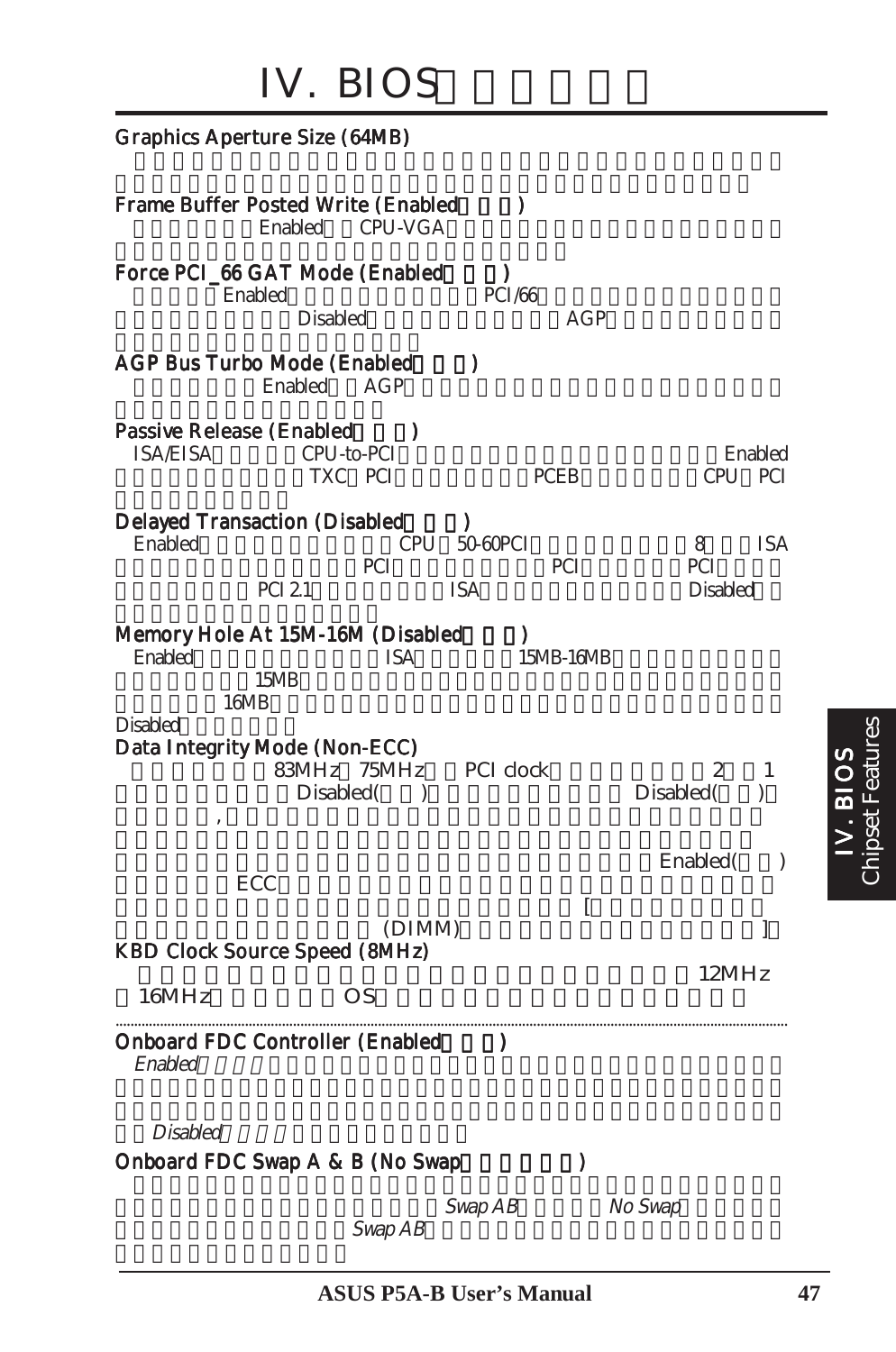| Onboard FDC Swap A & B (No Swap                                                   | $\lambda$                                                       |
|-----------------------------------------------------------------------------------|-----------------------------------------------------------------|
| Swap AB                                                                           | Swap AB<br>No Swap                                              |
| Onboard Serial Port 1 (3F8HARQ4)                                                  |                                                                 |
| 2ESHARQ10 Disabled                                                                | <b>F&amp;HARQ4, 2F&amp;HARQ3, 3E&amp;HARQ4</b>                  |
| Onboard Serial Port 2 (2F8H/IRQ3)                                                 | <b>FSHARQ4 2FSHARQ3 3ESHARQ4</b>                                |
| 2E8HARQ10 Disabled                                                                |                                                                 |
| Onboard Parallel Port (378H/IRQ7)                                                 | <i>3BCHARQ7,</i>                                                |
| 378HIRQ7, 278HIRQ5, Disabled<br>ΙO                                                | PC                                                              |
| З                                                                                 |                                                                 |
| Parallel Port Mode (ECP+ EPP)                                                     | Normal                                                          |
| EPP                                                                               | ECP<br>ECP+ EPP                                                 |
| Onboard IR (Disabled<br>1<br>Enabled(<br>$\lambda$<br><b>UART</b>                 | IR(<br>$\mathcal{E}$                                            |
| COM <sub>2</sub><br><b>IR</b>                                                     | Disabled(<br>$\overline{\phantom{a}}$                           |
| UART COM2<br>IR Mode (IrDA SIR)<br>IrDA                                           | Serial Infrared (SIR) Fast Infrared (FIR)                       |
| <b>FIR</b><br>FIRABM(IBM<br>FIR/HP(HP<br>$\mathcal{L}$                            | <b>FIR</b><br>$\mathcal{E}$                                     |
| FIR DMA Select DMA<br>FIR DMA Select (1)                                          |                                                                 |
| <b>FIR</b><br><b>DMA</b><br>DMA <sub>3</sub>                                      | <b>DMA1(</b><br>$\mathcal{E}$                                   |
| Onboard PCI IDE Enable (Both)<br><b>IDE</b><br>, <i>Disable</i> both channels IDE | PrimaryIDE channel, SecondaryIDE channel, Both<br>(SCSI         |
| <b>IDE Ultra DMA Mode (Auto)</b><br>UltraDMA<br><b>IDE</b><br><b>IDE</b>          | <b>IDE UltraDMA</b><br><b>BIOS</b><br>Auto                      |
| Disabled                                                                          |                                                                 |
| (Auto)                                                                            | IDE OMaster Slave PIO/DMA Mode, IDE 1 Master Slave PIO/DMA Mode |
| (0 1)<br>0 1 2 3 4                                                                | <b>IDE</b><br><b>IDE</b><br>4                                   |
| PIO DMA<br>Auto                                                                   |                                                                 |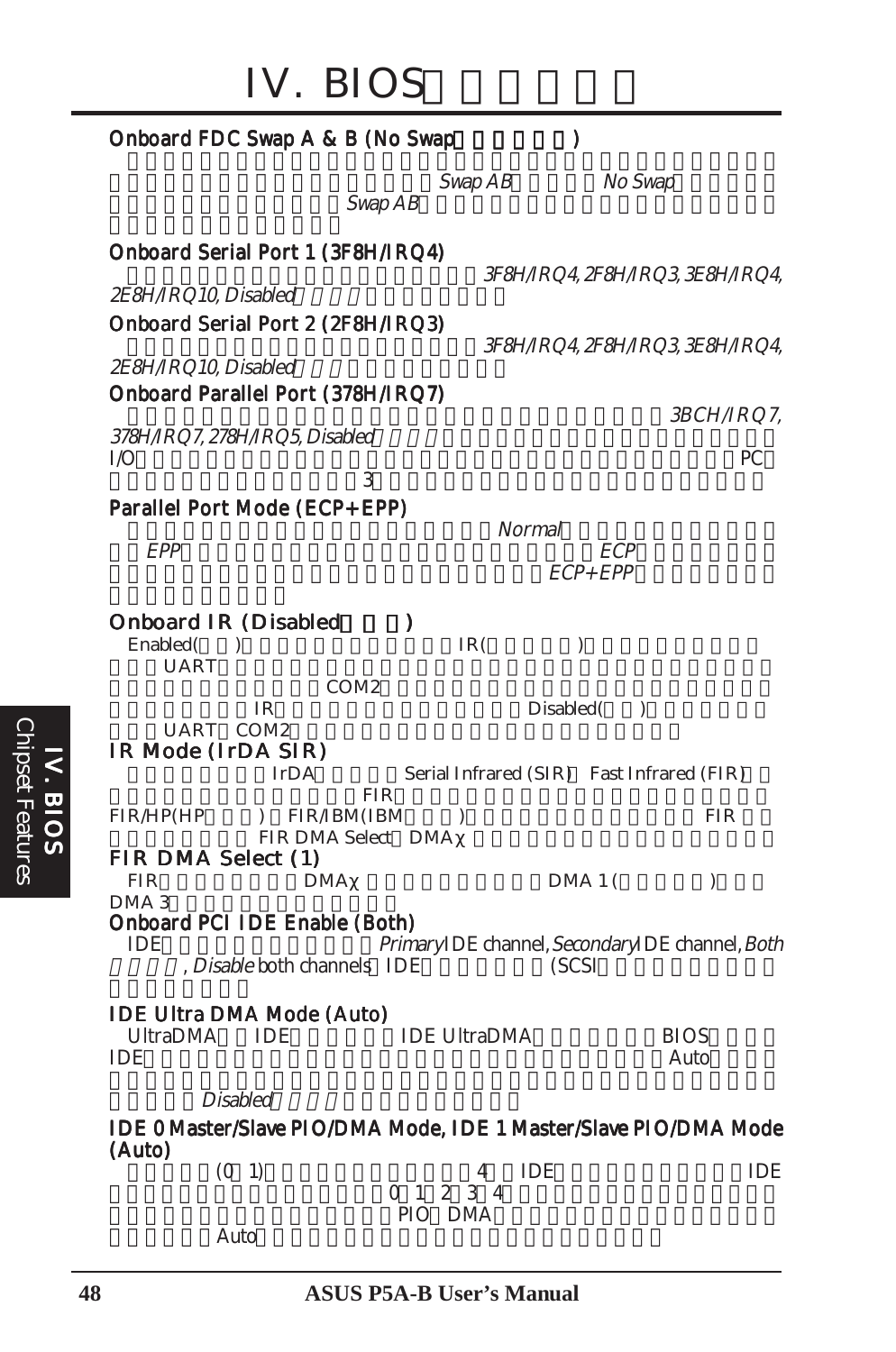### Power Management Setup

Power Management Setup

| <b>FUEL MAGGERIT SETS</b><br><b>RUBBI SEE THREE. INC.</b>                                                                                                                                                                                                                                                                                                                                                                                                                           |                                                                                                                                                                                                                                                                                                                                                                                                                                                                                                                                                                                                                                               |  |  |  |  |  |  |
|-------------------------------------------------------------------------------------------------------------------------------------------------------------------------------------------------------------------------------------------------------------------------------------------------------------------------------------------------------------------------------------------------------------------------------------------------------------------------------------|-----------------------------------------------------------------------------------------------------------------------------------------------------------------------------------------------------------------------------------------------------------------------------------------------------------------------------------------------------------------------------------------------------------------------------------------------------------------------------------------------------------------------------------------------------------------------------------------------------------------------------------------------|--|--|--|--|--|--|
| <b>Team Malagement</b><br><b>Goer Define</b><br>Script, S1by -1-011<br>lidea Off Bation<br>Video Off Nethod<br>on FM Timors on<br><b>IDD Power Down</b><br><b>Blackle</b><br>Deze Mode - -<br><b>Bisable</b><br>Standby Node<br><b>Bischle</b><br><b>Sensored Mode</b><br>lisable<br>** Power the Control.<br>33<br>FWW Hatton C & Secu<br>Soft Sff<br>FWW tha Dia Madeon Fact<br><b>Englished</b><br><b>Voice On LFR 2000</b><br>Enabled<br><b>Dutmentic Power Up:</b><br>Disabled | ee Fan Manitor ee<br>Chassis Fan Speed<br>20040-0-14<br>GPU Fan Savord - 2000/094<br><b>Power Fan Speed</b><br><b>Jangro</b><br>as Ibermal Monitor as<br>GN Teaperature : SBPC/112°F<br>- 25707-7778<br>MB Temperature :<br>** Voltage Morciter<br><b>WORE Wallace</b><br>湿眼<br>+3.3V Valtage<br>-SV -<br><b>Tallace</b><br>12.07<br>$+12V$<br><b>Tal face</b><br>$-12V$<br>.W<br><b>Building</b><br>-50<br>w<br><b>Val Louis</b><br>ESC.<br>Time : Salact Itam<br>: Butt<br>$\pm$ Balo-<br><b>PU/PD/+/- : Nodify</b><br>81.<br><b>Gld Values</b> [Shift]32 : Color<br>FS<br>56<br>1 laad lillis Befaults<br>57<br><b>Land Selap Befoults</b> |  |  |  |  |  |  |

#### Power Management Setup Power Management (User Define)

**User Define** 

 $30$ 

指定に従う設定です;Disableは節電機能を使用しない設定です;Min Savingは、使 Max Saving

#### **BIOS Power Management**

Advanced Power

Management (APM) DOS CONFIG.SYS DEVICE= C \DOS\POWER.EXE Windows 3.x Windows 95 APM

#### Video Off Option (Susp,Stby -> Off )

All Modes -> Off; Always On; Suspend -> Off; and Susp,Stby -> Off.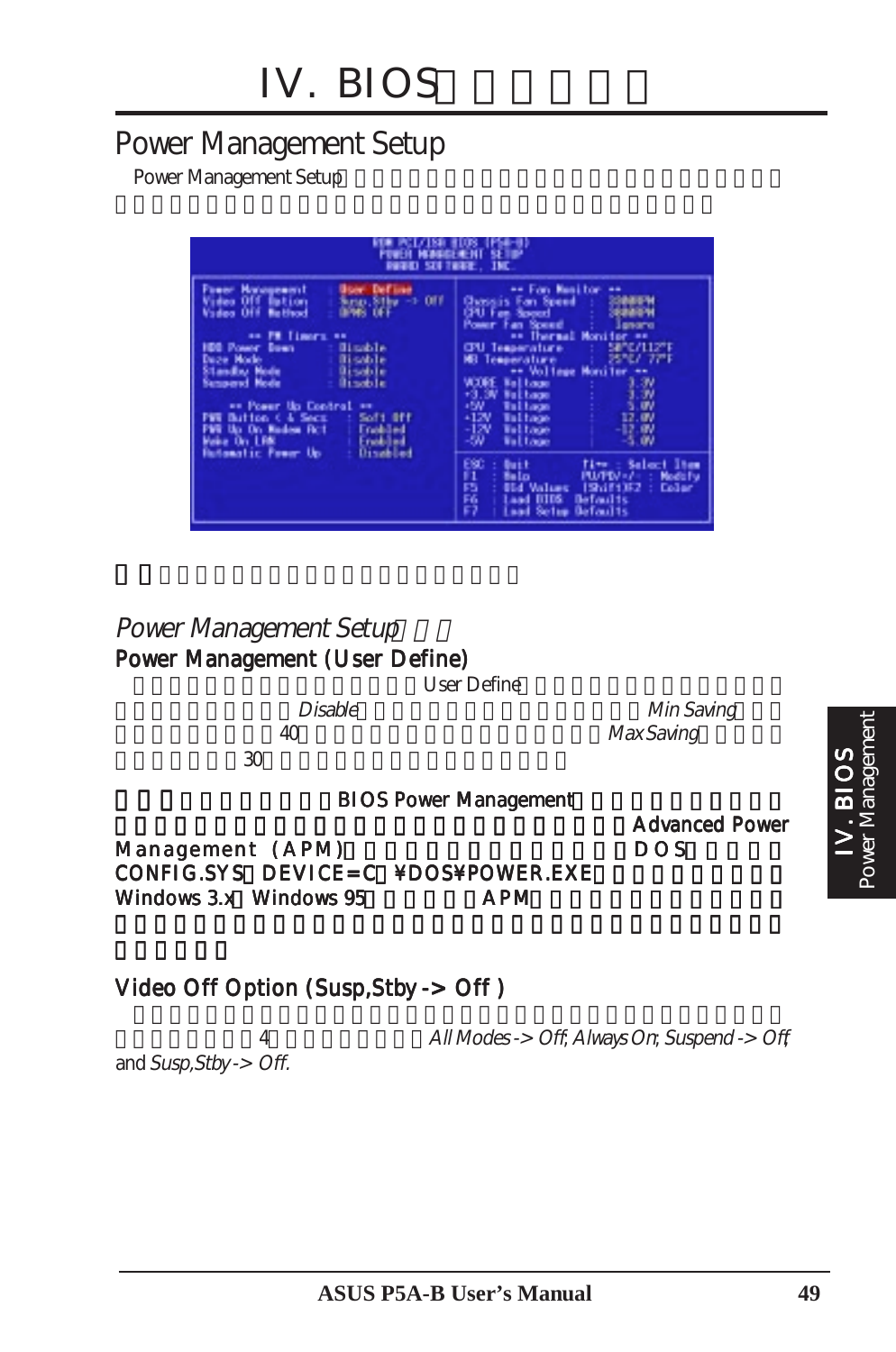| Video Off Method (DPMS OFF)                                                                     |                                                                                                                                                                             |
|-------------------------------------------------------------------------------------------------|-----------------------------------------------------------------------------------------------------------------------------------------------------------------------------|
| (DisplayPower Management System)<br><b>BIOS</b>                                                 | DPMS OFF, DPMS Reduce<br>ON, Blank Screen, V/H SYNC+ Blank, DPMS Standby, DPMS Suspend DPMS<br><b>DPMS</b><br><b>Blank Screen</b><br><b>Blank Screen</b><br>V.H SYNC+ Blank |
| <b>PM Timers</b>                                                                                |                                                                                                                                                                             |
| <b>HDD Power Down</b>                                                                           | Doze Standby Suspend                                                                                                                                                        |
|                                                                                                 | IRQ                                                                                                                                                                         |
| HDD Power Down (Disable)<br>1 15                                                                | <b>IDE</b><br><b>SCSI</b>                                                                                                                                                   |
| Doze Mode, Standby Mode, Suspend Mode (Disable<br>Min, 40Min, 1 Hour                            | 1 Min, 2 Min, 3 Min, 4 Min, 8 Min, 20 Min, 30<br><b>Disable</b>                                                                                                             |
| <b>Power Up Control</b>                                                                         |                                                                                                                                                                             |
| Soft-Off<br>AC                                                                                  | AC<br><b>ATX</b>                                                                                                                                                            |
| PWR Button < 4 Secs (Soft Off)<br>Soft Off<br><b>ATX</b><br>Suspend<br><b>ATX</b><br><b>ATX</b> | 4<br>4<br>4                                                                                                                                                                 |
| PWR Up On Modem Act (Enabled                                                                    |                                                                                                                                                                             |
| (ATX                                                                                            |                                                                                                                                                                             |

IV. BIOS Power Management

IV. BIOS<br>Power Management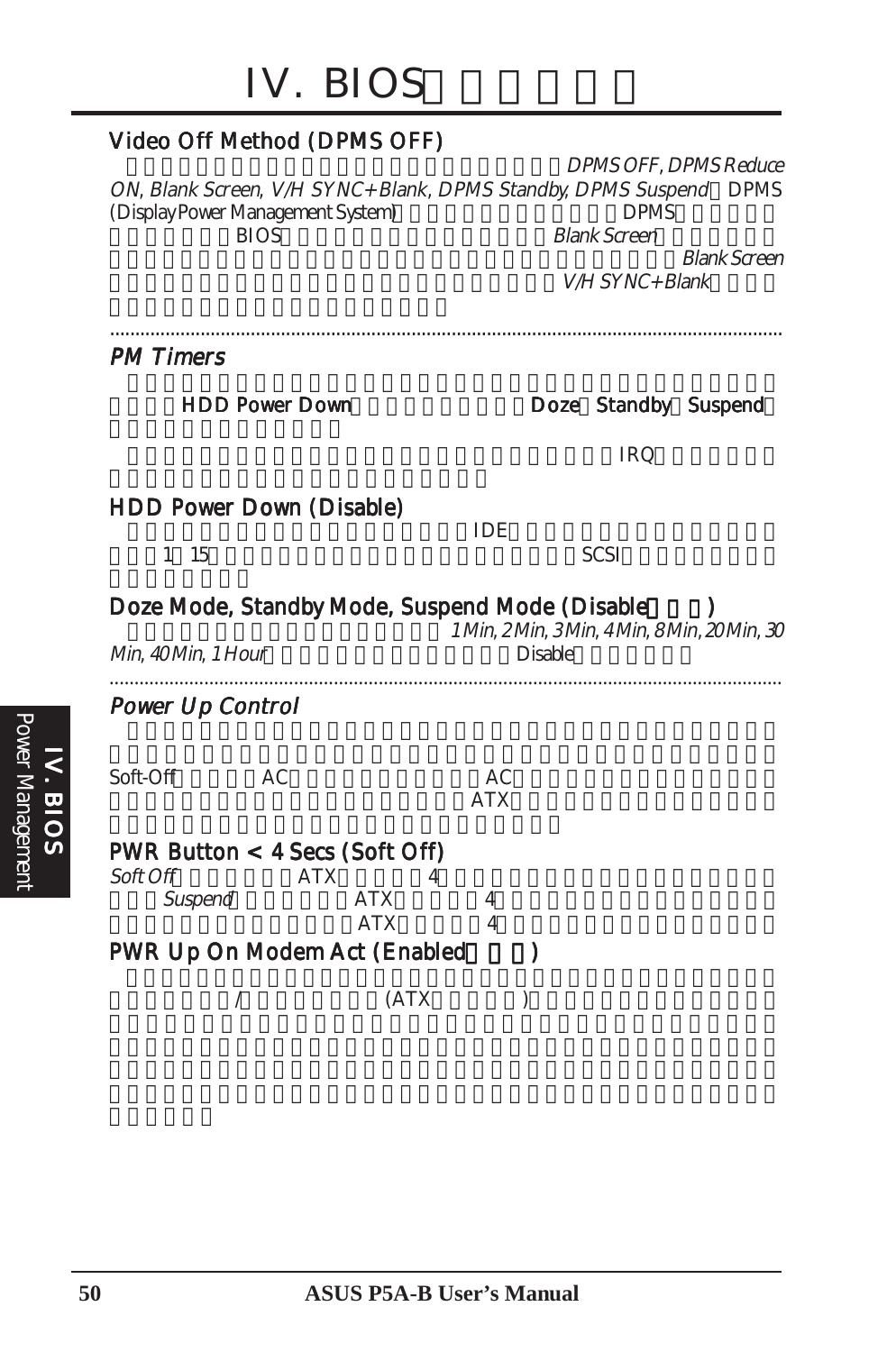| IV. BIOS                                                             |  |
|----------------------------------------------------------------------|--|
| <b>AC PWR Loss Restart (Disabled</b><br>$\mathcal{E}$                |  |
| AC                                                                   |  |
| Disabled<br>Enabled                                                  |  |
|                                                                      |  |
| Wake On LAN (Enabled)<br>Wake-On-LAN                                 |  |
|                                                                      |  |
| Τ                                                                    |  |
| Enabled                                                              |  |
| ASUS PCI-L101 LAN<br>(VI.ASUS LAN                                    |  |
| <b>ATX</b><br>$\mathcal{E}$<br>720mA+5V                              |  |
| Automatic Power Up (Disabled<br>)                                    |  |
| Everyday                                                             |  |
| <b>ByDate</b>                                                        |  |
|                                                                      |  |
| Fan Monitor (xxxRPM)                                                 |  |
| <b>CPU</b>                                                           |  |
| (RPM                                                                 |  |
| <b>BIOS</b><br>Ignore                                                |  |
|                                                                      |  |
| Thermal Monitor (xxxC/xxxF)                                          |  |
| CPU<br>Ignore                                                        |  |
|                                                                      |  |
| Voltage Monitor (xx xV)                                              |  |
|                                                                      |  |
| Ignore                                                               |  |
|                                                                      |  |
| "Hardware                                                            |  |
| Monitor found an error, enter POWER MANAGEMENT SETUP for details     |  |
| POWER MANAGEMENT SETUP<br>"Press F1 to continue, DEL to enter SETUP( |  |
| F1<br>Setup<br>Del                                                   |  |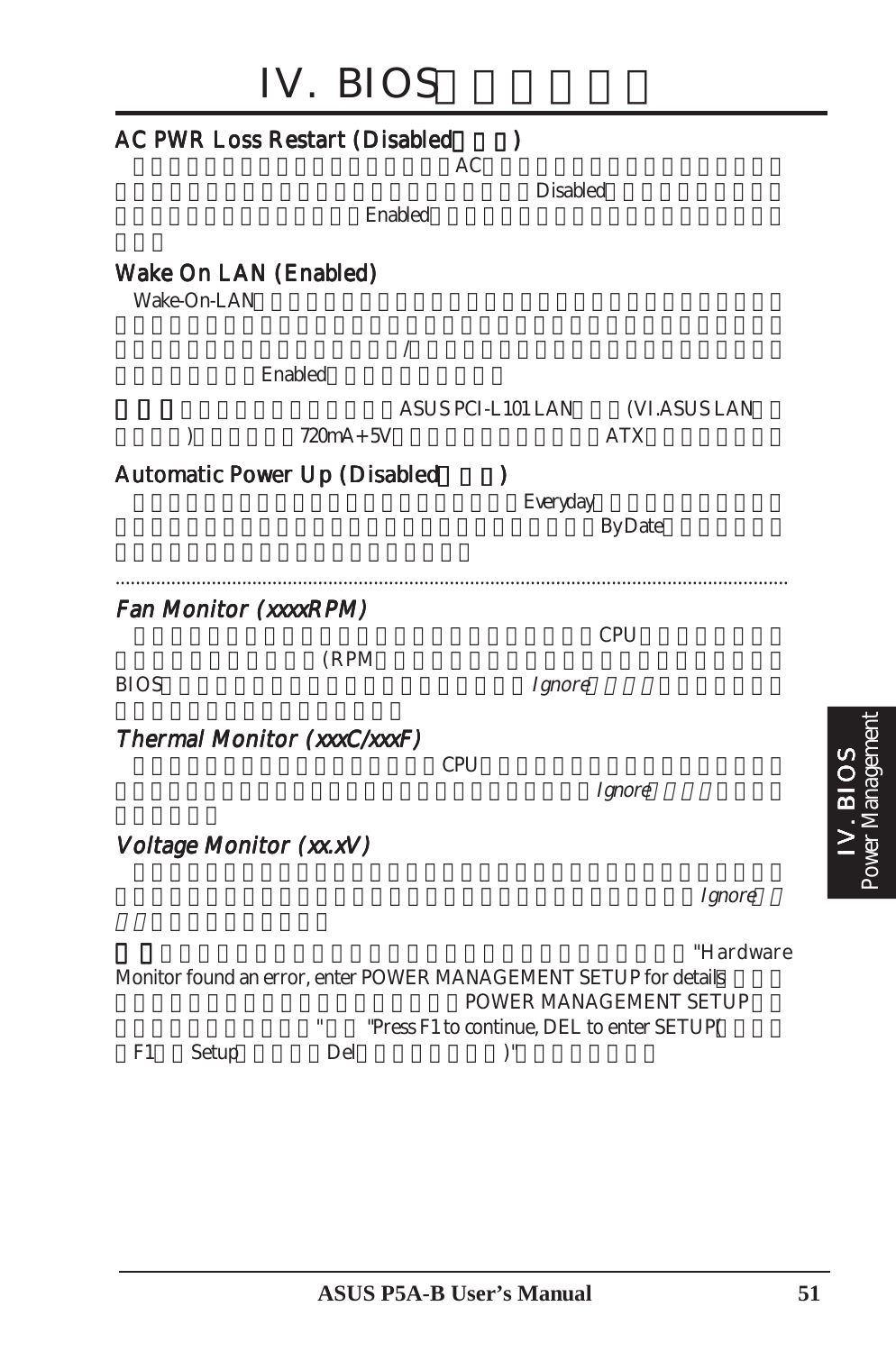

INTA#

PCI PCI

| FWP FAID PCL SETUP<br><b>FUELD SEATURE: INC.</b>                                                                                                                                                                                                                                                                                                                              |                                                                                                                                                                                                                                                                                                                    |  |  |  |  |  |  |
|-------------------------------------------------------------------------------------------------------------------------------------------------------------------------------------------------------------------------------------------------------------------------------------------------------------------------------------------------------------------------------|--------------------------------------------------------------------------------------------------------------------------------------------------------------------------------------------------------------------------------------------------------------------------------------------------------------------|--|--|--|--|--|--|
| # 05 Installed<br><b>Buto</b><br><b>Auto</b><br><b>Buto</b><br><b>FEI Latercy Timer</b><br><b>E FLI Clock</b><br><b>No./1011</b><br>3 Hard<br>150<br><b>Bu</b><br><b>Ba/100</b><br><b>Sha</b><br>180<br><b>Na/100</b><br>180<br>Used By<br>150<br>thing the<br>3a/101<br>9 Uced By 15B<br>Na/IEB<br>No/TED<br>10 Hord<br><b>TSB</b><br><b>No/TOD</b><br>188<br><b>Hood Ru</b> | <b>Bund Far TSR</b><br>問題<br><b>UMB</b><br>OHR.<br><b>Bood By 198</b><br>5 Hood By 198<br>Nev101<br><b>CINET</b><br><b>ISR NEW Block BRSE : No/303</b><br><b>ISB Function</b><br>Disabled<br><b>USE TRE</b><br><b>Burla</b><br><b>Will Ellis Sougance</b><br><b>FCLARE</b><br><b>Onboard Budio Chia</b><br>Enabled |  |  |  |  |  |  |
| <b>Ba/100</b><br>ISO<br><b>Ba/ICU</b><br>Used<br>Bu.<br>180<br>15 Used By 198<br><b>Ba/101</b>                                                                                                                                                                                                                                                                                | ESC : Buit<br>Salact Ites<br><b>Time</b><br>п<br>PU/FD/+/- : Model's<br><b>Balo</b><br>FS<br><b>Bid Values</b><br><b>ENTITE2:</b><br><b>Colar</b><br>F6<br>Laad BIDS: Befoulds<br>F)<br>Land Selva Beford to                                                                                                       |  |  |  |  |  |  |

 $\begin{array}{lll} \bullet \end{array}$ 

IV. BIOS Plug & PlayPCI

**IV. BIUS**<br>Plug & PlayPCI

| <b>PNP</b> and <b>PCI</b> Setup<br>PNP OS Installed (No) |                 |            |    |             |                     |                |     |                 |
|----------------------------------------------------------|-----------------|------------|----|-------------|---------------------|----------------|-----|-----------------|
| <b>PCI</b>                                               |                 |            |    | <b>BIOS</b> |                     |                |     |                 |
| PnP OS                                                   |                 |            |    | Yes         |                     | OS             |     |                 |
|                                                          |                 |            |    |             |                     |                |     |                 |
|                                                          | <b>PnPOS</b>    |            |    |             |                     |                |     |                 |
|                                                          |                 |            | No |             |                     |                |     |                 |
| $Slot 1 (RIGHT) IRQ to Slot 4/5 (LEFT) IRQ (Auto)$       |                 |            |    |             |                     |                |     |                 |
| <b>PCI</b>                                               |                 | <b>IRQ</b> |    |             |                     |                |     |                 |
|                                                          | Auto            |            |    |             |                     |                |     |                 |
| IRQ.                                                     |                 |            |    |             |                     |                |     |                 |
| PCI.                                                     | 5 PCI           |            |    |             |                     |                |     | NA, 5791011, 12 |
| 14 15                                                    |                 |            |    |             |                     |                |     |                 |
| PCI Latency Timer (32 PCI Clock)                         |                 |            |    |             |                     |                |     |                 |
|                                                          | 32PCI Clock PCI |            |    |             |                     |                |     |                 |
|                                                          |                 |            |    |             |                     |                |     |                 |
| IRQ xx Used By ISA (NoACU)                               |                 |            |    |             |                     |                |     |                 |
| IRQ                                                      |                 | PnP ISA    |    |             |                     |                |     |                 |
| $\overline{2}$                                           |                 |            |    |             |                     |                |     |                 |
|                                                          |                 | NoACU Yes  |    |             |                     | No <i>l</i> CU |     | <b>IRQ</b>      |
| <b>ISA</b>                                               |                 |            |    | <b>IRQ</b>  |                     | <b>ISA</b>     |     |                 |
|                                                          | ICU             |            |    |             |                     |                |     |                 |
| <b>ISA</b>                                               |                 |            |    |             | <b>IRQ</b>          |                | ICU |                 |
|                                                          | IRQ Yes         |            |    |             |                     | IRQ10          |     |                 |
| <b>ISA</b>                                               |                 |            |    |             | IRQ10Used ByISA Yes |                |     |                 |
|                                                          |                 |            |    |             |                     |                |     |                 |
|                                                          |                 |            |    |             |                     |                |     |                 |
|                                                          |                 |            |    |             |                     |                |     |                 |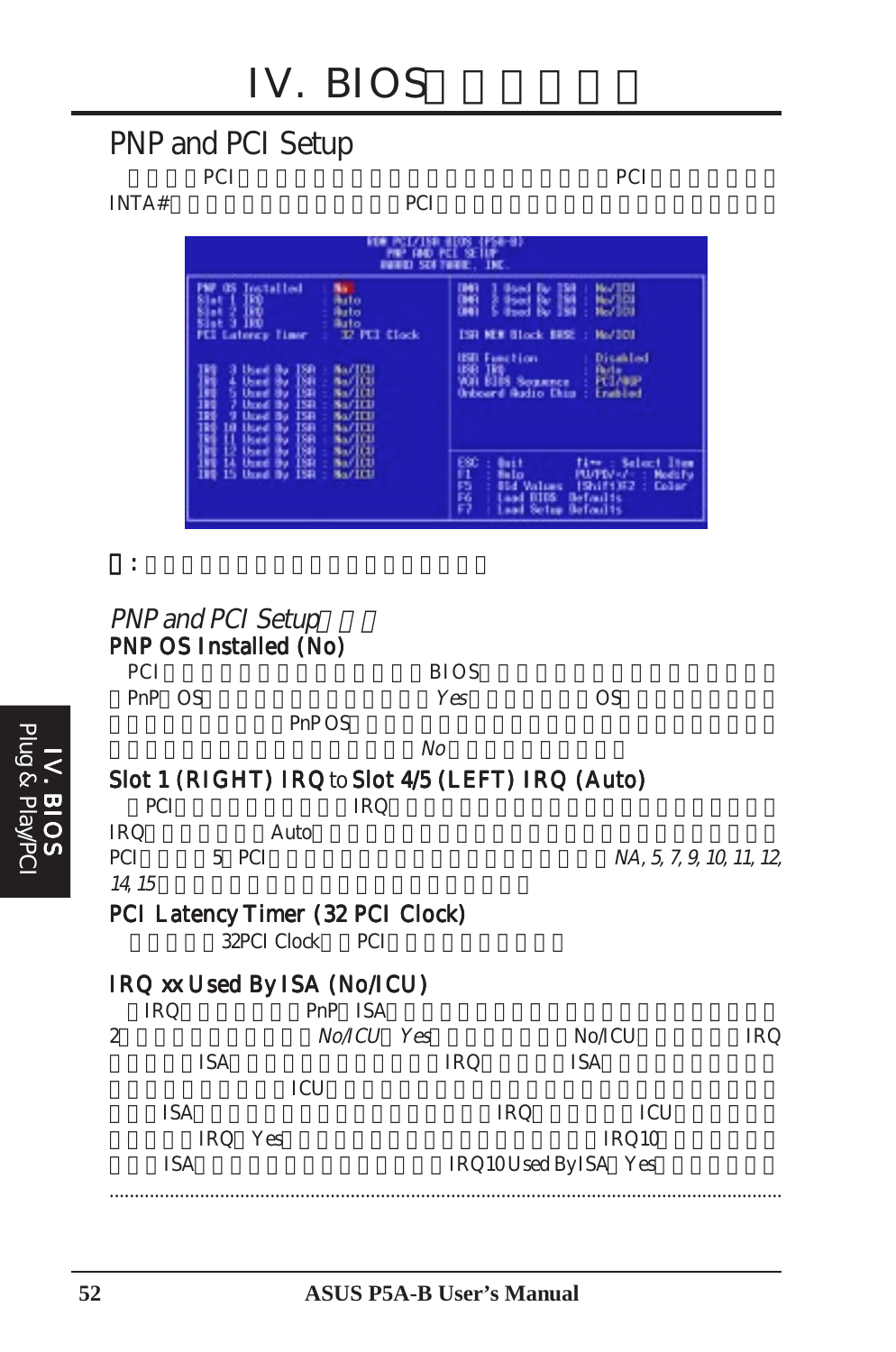|                  | DMA x Used By ISA (NoACU)                 |                           |                   |              |                          |                 |                                                                     |
|------------------|-------------------------------------------|---------------------------|-------------------|--------------|--------------------------|-----------------|---------------------------------------------------------------------|
| <b>DMA</b>       |                                           |                           | PnP ISA           |              |                          |                 |                                                                     |
| $\boldsymbol{2}$ |                                           |                           | NoACU Yes         |              |                          | NoACU           |                                                                     |
| <b>DMA</b>       | <b>ISA</b>                                |                           |                   |              | <b>DMA</b>               | <b>ISA</b>      |                                                                     |
|                  |                                           |                           | ICU               |              |                          |                 |                                                                     |
|                  | <b>ISA</b>                                |                           |                   |              |                          | <b>DMA</b>      | ICU                                                                 |
|                  |                                           | <b>IDMA</b> Yes           |                   |              |                          |                 |                                                                     |
|                  | ISA MEM Block BASE (NoACU)<br>C800H DFFFH |                           |                   |              |                          |                 | <b>ISA</b>                                                          |
|                  |                                           |                           |                   |              |                          |                 |                                                                     |
|                  |                                           | ICU                       |                   |              |                          |                 |                                                                     |
|                  | ISA MEM Block SIZE                        |                           |                   |              |                          |                 |                                                                     |
|                  |                                           |                           | <b>ISA</b>        | 2            |                          |                 |                                                                     |
|                  | 16K 36K 64K<br>8K –                       |                           |                   |              |                          |                 | ICU                                                                 |
|                  | <b>ISA MEM Block BASE</b>                 |                           |                   |              | <i>NoACU</i>             |                 |                                                                     |
|                  | <b>SYMBIOS SCSI BIOS (Auto)</b>           |                           |                   |              |                          |                 |                                                                     |
| Auto             |                                           |                           | BIOS Symbios SCSI | Symbios BIOS |                          |                 |                                                                     |
|                  |                                           |                           | Disabled(         |              | $\overline{\phantom{a}}$ |                 |                                                                     |
|                  | Symbios BIOS                              |                           |                   |              | Symbios SCSI             | <b>BIOS</b>     |                                                                     |
|                  | : Symbios SCSI                            |                           |                   | <b>BIOS</b>  |                          |                 |                                                                     |
|                  |                                           |                           |                   |              |                          |                 |                                                                     |
|                  | <b>USB Function (Disabled)</b>            |                           |                   | 1            |                          |                 |                                                                     |
|                  |                                           | Universal Serial Bus(USB) |                   |              |                          |                 | <b>USB</b>                                                          |
|                  |                                           | Enabled                   |                   |              |                          |                 | (OS <sup>2</sup> )<br>$\left( \begin{array}{c} \end{array} \right)$ |
| <b>USB</b>       |                                           |                           |                   |              |                          | <b>Disabled</b> |                                                                     |
|                  | USB IRQ (Auto)                            |                           |                   |              |                          |                 |                                                                     |
|                  | USB IRQ#(5 7 9 10 11 12 14 15)            |                           |                   |              |                          | Auto            |                                                                     |
|                  | <b>USB</b><br>IRQ#                        |                           |                   |              | <b>USB</b>               |                 |                                                                     |
| IRQ              | NΑ                                        |                           |                   | IRQ          |                          |                 |                                                                     |
|                  | VGA BIOS Sequence (PCI/AGP)               |                           |                   |              |                          |                 |                                                                     |
| <b>PCI</b>       |                                           |                           | AGP               |              |                          |                 |                                                                     |
|                  |                                           |                           |                   |              | PCIAG                    | <b>PCI</b>      |                                                                     |
| <b>PCI</b>       |                                           |                           |                   |              | AGPÆCI                   | AGP             |                                                                     |
|                  | <b>Onboard Audio Chip (Enabled</b>        |                           |                   |              | $\mathcal{E}$            |                 |                                                                     |
|                  |                                           |                           |                   |              |                          |                 |                                                                     |

Disabled

IV. BIOS Plug & Play/PCI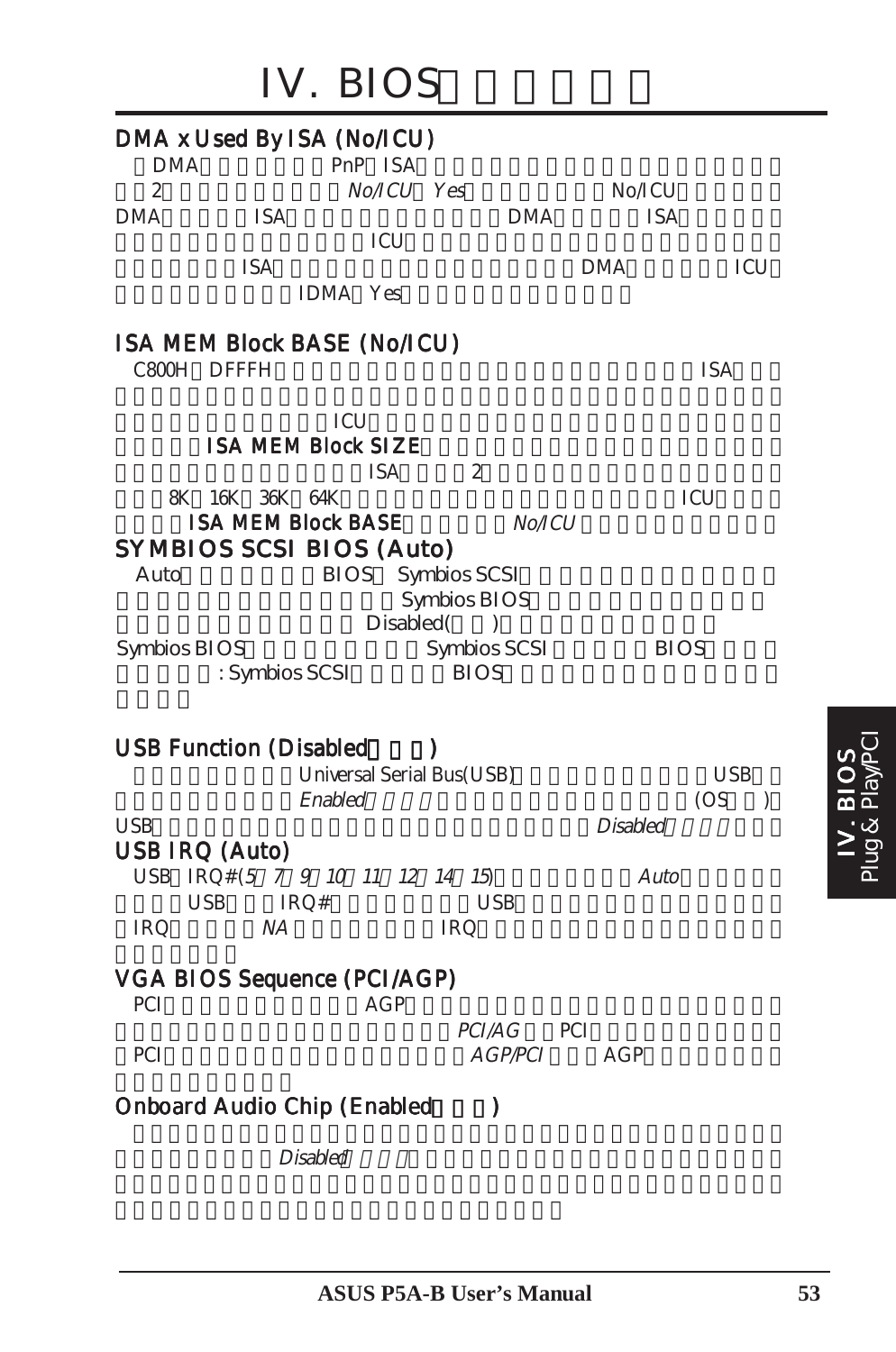#### Plug and Play (CMI8330)

|                  | Ω              |                                   | 2                | 3               |
|------------------|----------------|-----------------------------------|------------------|-----------------|
|                  | WSS&FM         | <b>MIDI</b>                       | <b>GAME</b>      | <b>SB16</b>     |
| First I/O        | 530h.E80h.F40h | 300h-330h                         | 200h-FE0h        | 220h, 240h      |
|                  | 8h             | 2 <sub>h</sub>                    | 8h               | 10 <sub>h</sub> |
|                  | 530h           | 330h                              | 200 <sub>h</sub> | 220h            |
| Second I/O       | 388h-3F8h      |                                   |                  |                 |
|                  | 8h             |                                   |                  |                 |
|                  | 388h           | ---                               | ---              | ---             |
| <b>IRQ</b>       |                | $5,7,9,10,11,12$ $5,7,9,10,11,12$ |                  | 5,7,9,10,11,12  |
|                  | 11             | y                                 | ---              | 5               |
| <b>First DMA</b> | 0,1,3          |                                   |                  | 0,1,3           |
|                  | 0              | ---                               | ---              |                 |
| Second DMA       |                |                                   |                  | 5,7             |
|                  |                |                                   |                  | 5               |

### Load BIOS Defaults

Load BIOS Defaults<br>
ROM

Load BIOS Defaults  $\langle Y \rangle$  $\langle$  Enter>  $\langle$  N>  $\rangle$  Enter> Standard CMOS Setup

### Load Setup Defaults

Load Setup Defaults

Load Setup Defaults < Enter>  $\langle Y \rangle$   $\langle$  Enters  $\langle N \rangle$  $\leq$  Enter> Standard CMOS Setup

|                                                                                                                                                             | DATE SETUP UTILITY<br><b>FORD SOFTWEE. INC.</b>                                                                                         |
|-------------------------------------------------------------------------------------------------------------------------------------------------------------|-----------------------------------------------------------------------------------------------------------------------------------------|
| STREEKED OKES SETUP<br><b>BIOS FERDINES SETIP</b><br><b>DUPSET TESTURES SETUP</b><br><b><i>POWER NEWSTHEMT SETUP</i></b><br><b><i>PIP THE RET SETUP</i></b> | <b>SUPERVISOR PRSSWORD</b><br><b>USER PRISBACKS</b><br><b>IDE NOT FAILD DETECTION</b><br><b>SENT &amp; EXT1 SETUP</b><br><b>SIVIDE:</b> |
| <b>LOOD EIES DEFINAL</b><br>LOND SETUP DEFINETS                                                                                                             | Load SERIP Defaults (N/N)? M                                                                                                            |
| the Duit<br>In : Save 8 Exit Setup                                                                                                                          | Shift)F2 : Select Item<br>Shift)F2 : Change Color                                                                                       |
|                                                                                                                                                             |                                                                                                                                         |

IV. BIOS Load Defaults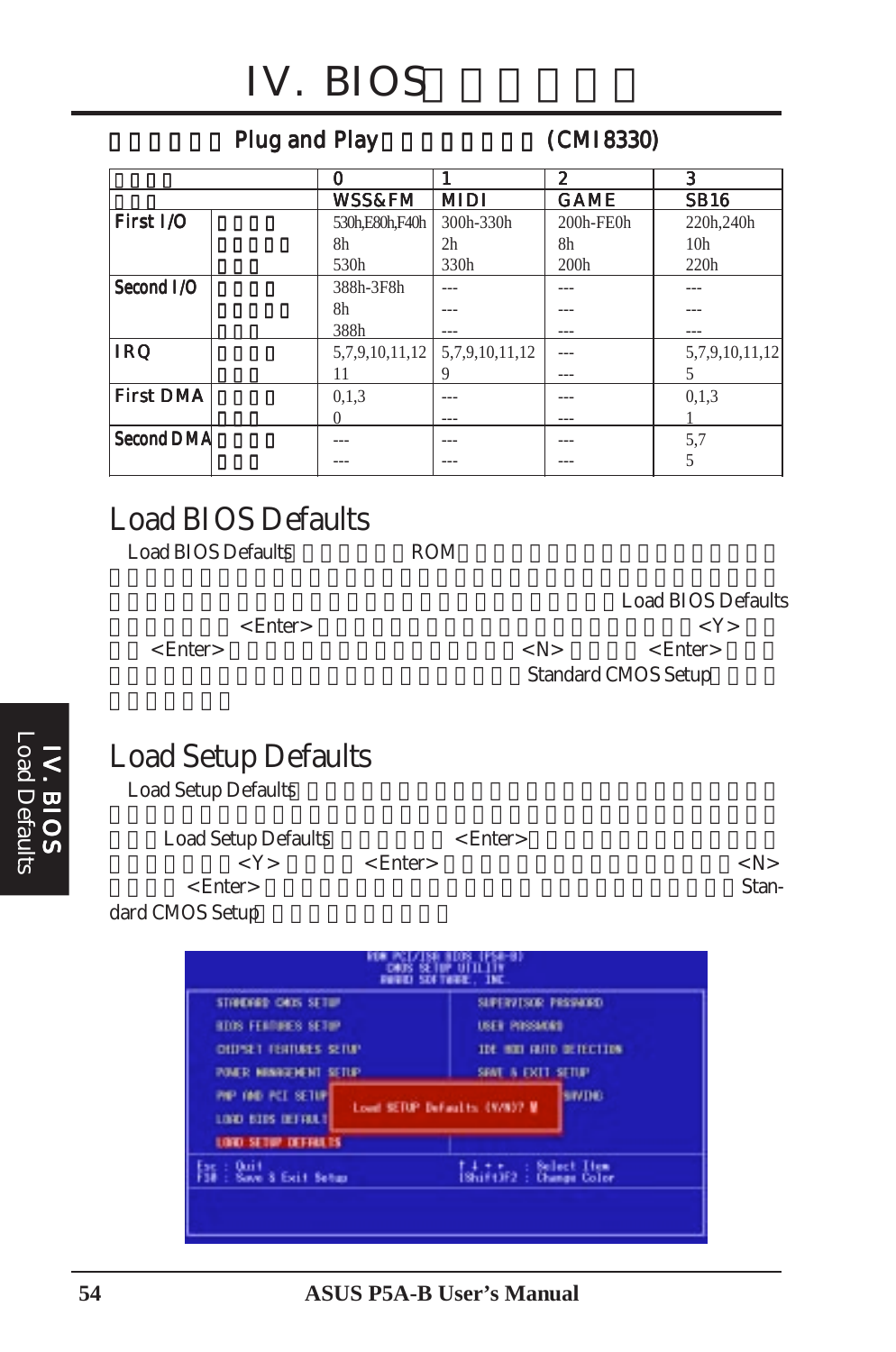### Supervisor Password and User Password

Supervisor Password **User Password** 

 $\epsilon$  Enter>

 $8$  contents to the state of  $\epsilon$  Enters



**BIOS Features Setup Security Option** 

効にするときは、新パスワードを入力するEnter Password画面で何も入力せず<En-

ter>

 $CMOS RAM$  CMOS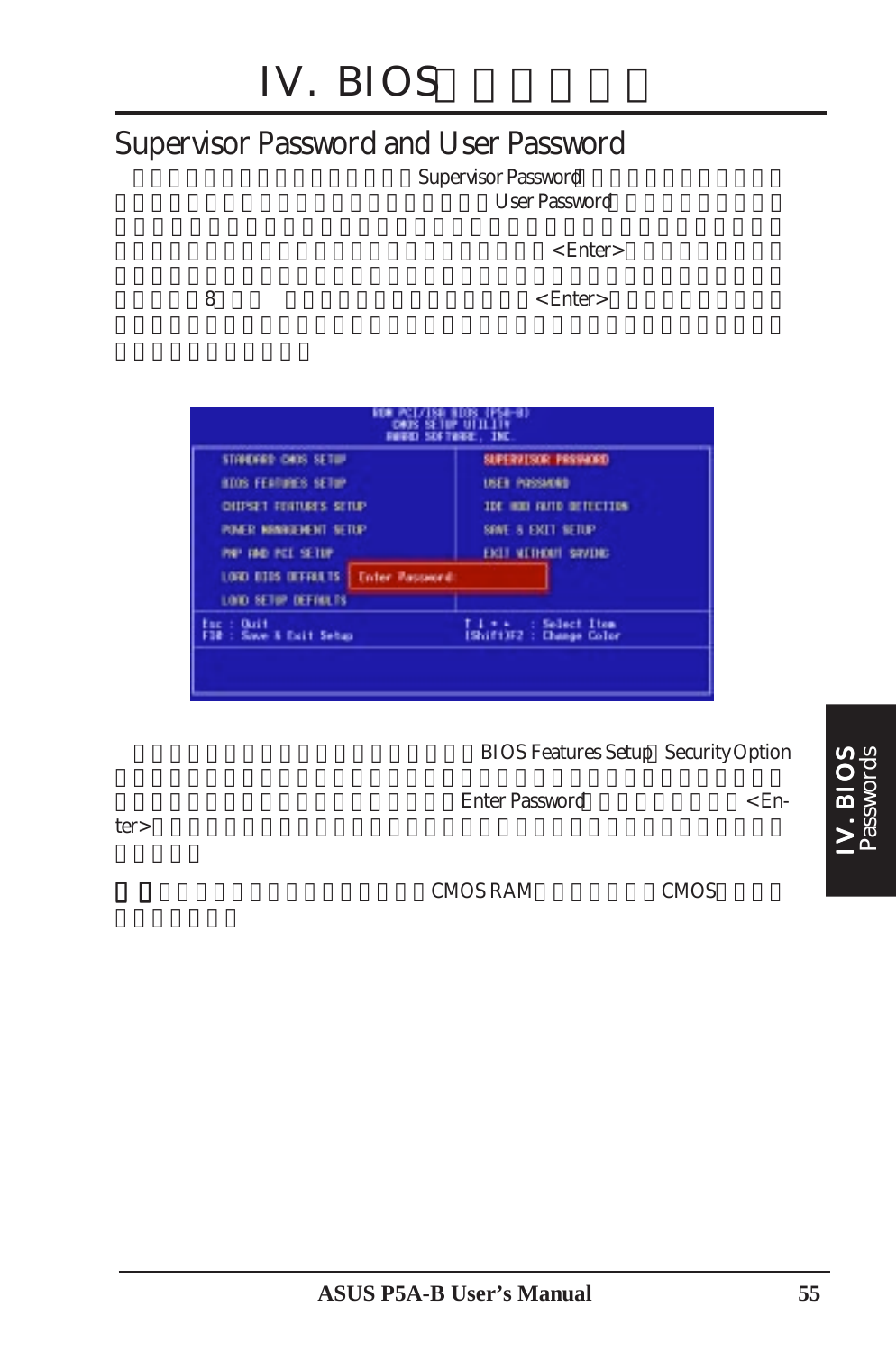### IDE HDD Auto Detection

CMOS Setup

IDE Standard

|                   |                                            |                                                                   | <b>PURKI SOFTWEE, THE</b>            | 58 B)               |   |                                       |     |                |
|-------------------|--------------------------------------------|-------------------------------------------------------------------|--------------------------------------|---------------------|---|---------------------------------------|-----|----------------|
|                   | <b>INFO DISES</b><br><b>Princey Restor</b> | <b>TWT</b><br><b>STAT</b>                                         |                                      |                     |   | CALS HERD PRECONT LINKLY SECTING MODE |     |                |
|                   | <b>IFFIONS</b>                             | Select Primary Moster<br><b>STZE</b>                              | CVLS HERD PRECIME LIMIDZ SECTOR MODE | Option IN-Skin3 : M |   |                                       |     |                |
|                   | 21VI                                       | ı                                                                 | B<br>å                               | å                   | ı | 0 1.08<br>6 MDRAFE                    |     |                |
|                   |                                            | Hote: Some OSex (like SCO-UNIK) must use "NUBMA" for installation |                                      |                     |   |                                       |     |                |
| 4                 | <b>IDE</b>                                 |                                                                   | < Y                                  |                     |   |                                       | < Y |                |
| $<$ N $>$         |                                            |                                                                   |                                      |                     |   |                                       |     |                |
| <b>AEIDE</b>      | <b>IDE</b>                                 |                                                                   |                                      |                     |   |                                       |     | E, D, F        |
| <b>EIDE</b>       | EIDE                                       | <b>IDE</b>                                                        |                                      | <b>IDE</b>          |   |                                       |     | <b>PCI IDE</b> |
|                   | <b>Chipset Features Setup</b>              |                                                                   | <b>IDE</b>                           | <b>EIDE</b>         |   |                                       |     |                |
| <b>CMOS Setup</b> |                                            |                                                                   |                                      |                     |   |                                       |     | Standard       |
|                   |                                            |                                                                   |                                      |                     |   |                                       |     |                |
| LBA               |                                            |                                                                   |                                      | <b>LBA</b>          |   |                                       |     |                |
| LBA               |                                            |                                                                   | Large Normal                         |                     |   |                                       |     |                |

 $\text{IDE}$ 

Hard Disk Detect IV. BIOS

k Detect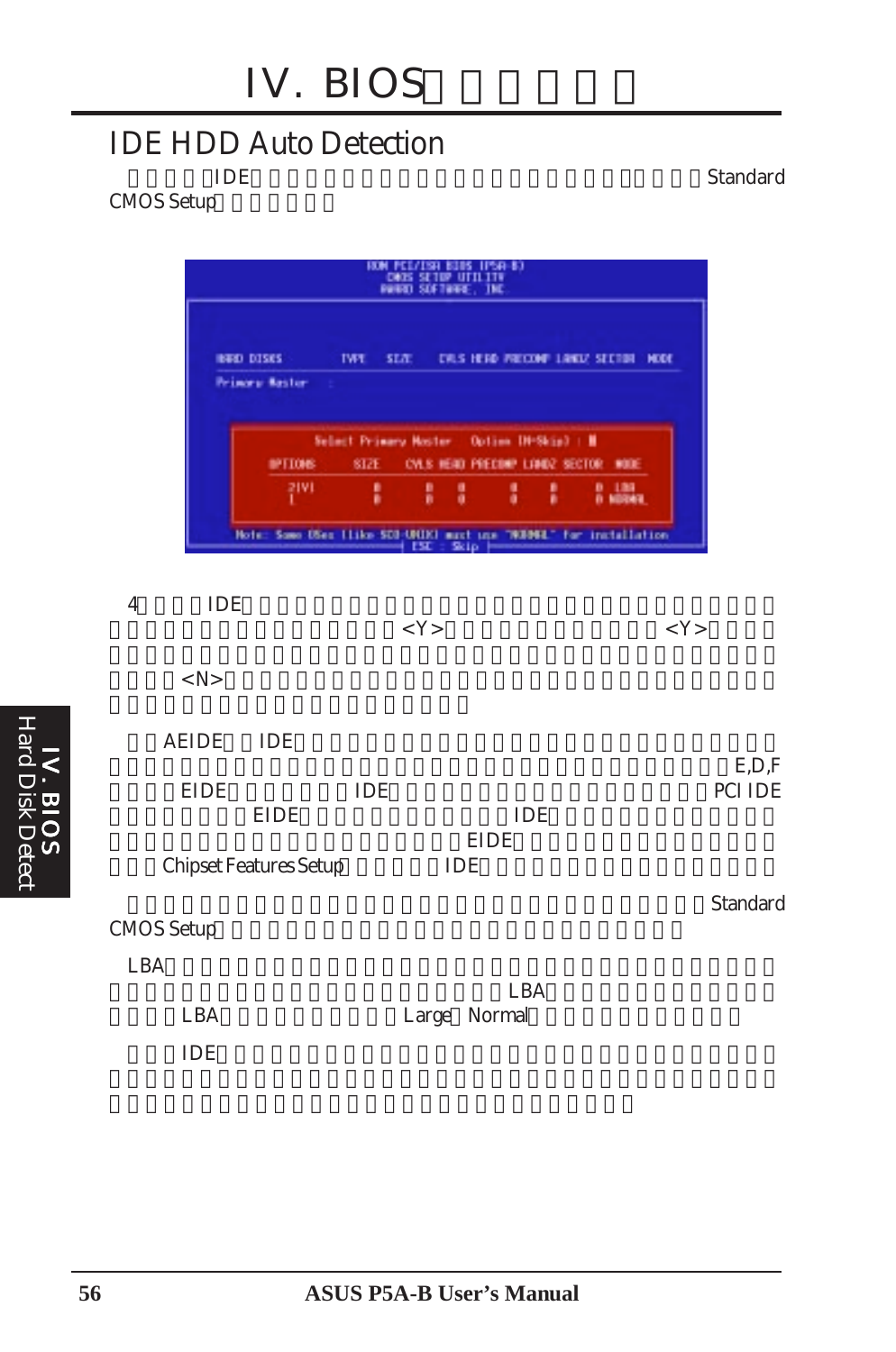さい。示された設定を採用しないなら<N>を入力し、正しい設定をStandard CMOS

Setup

### Save & Exit Setup

Save & Exit Setup Y

 $\langle$  Enter

|                                                                                                                    |  | DATE OF THE UTILITY<br>FORD SOFTWEE. 1NC.                                                                 |
|--------------------------------------------------------------------------------------------------------------------|--|-----------------------------------------------------------------------------------------------------------|
| STANDARD ONES SETIM<br><b>HIOS FEARINGS SETIP</b><br><b>DUFSET FEBTURES SETUP</b><br><b>RINER MENALTHENT SETUP</b> |  | SUPERVISOR PROVINCED<br><b>LISER POSSAGED</b><br>TEC HOLL FAITD DETECTION<br><b>SENE &amp; EXIT NETUP</b> |
| INF THE FEE SETUP<br>LORD DIDS DEFFELT<br>LOVO SETUP DEFINILIS                                                     |  | <b>STATIONS</b><br>SWL to OKS and DII1 (V/8)? R                                                           |
| Euc : Okrit<br>F10 : Sove & Exit Seban                                                                             |  | : Select Item<br>1.84<br>Shift)F2 : Change Color                                                          |

### Exit Without Saving

Exit Without Saving < Enter>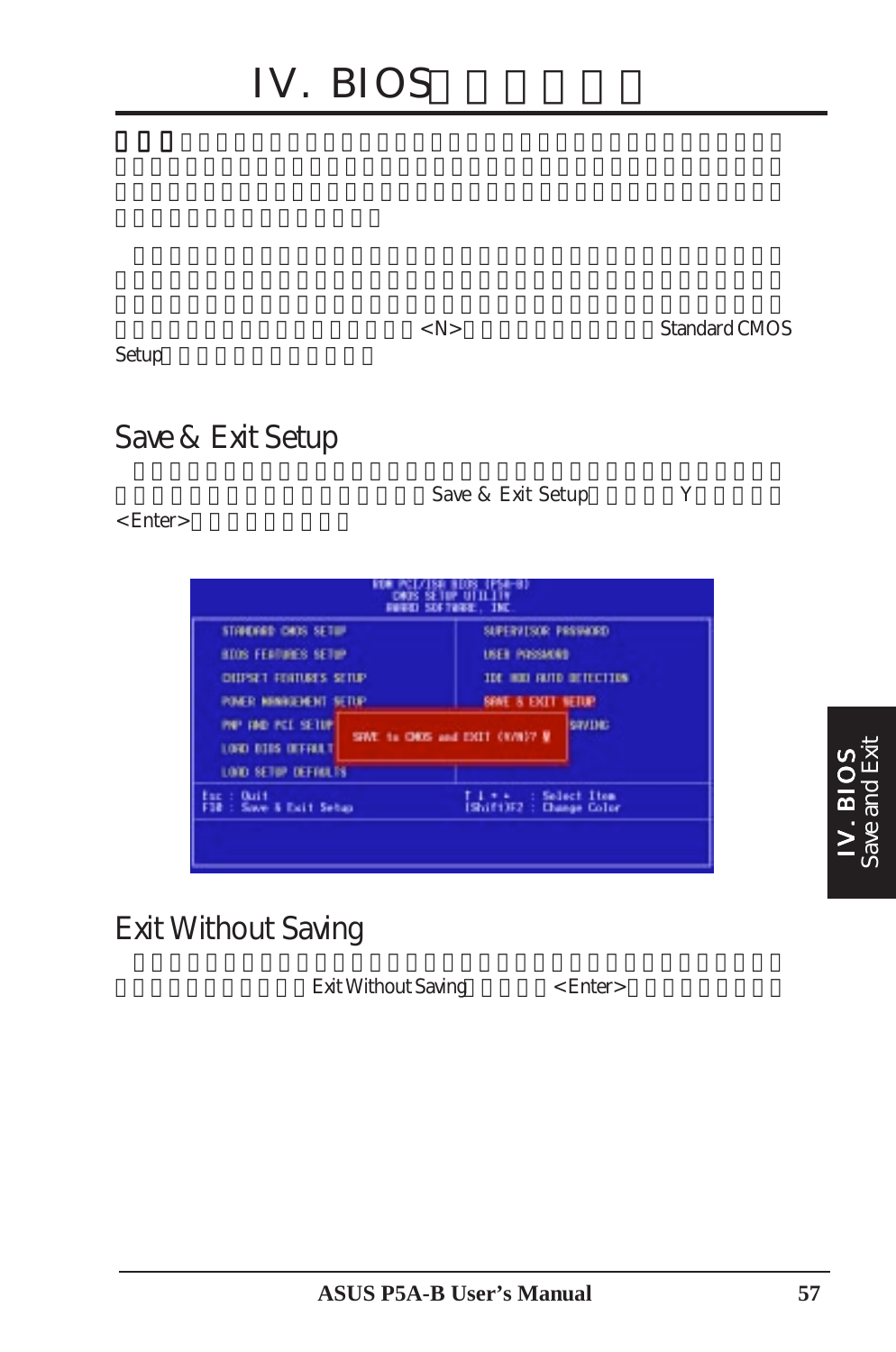**ASUS P5A-B User's Manual**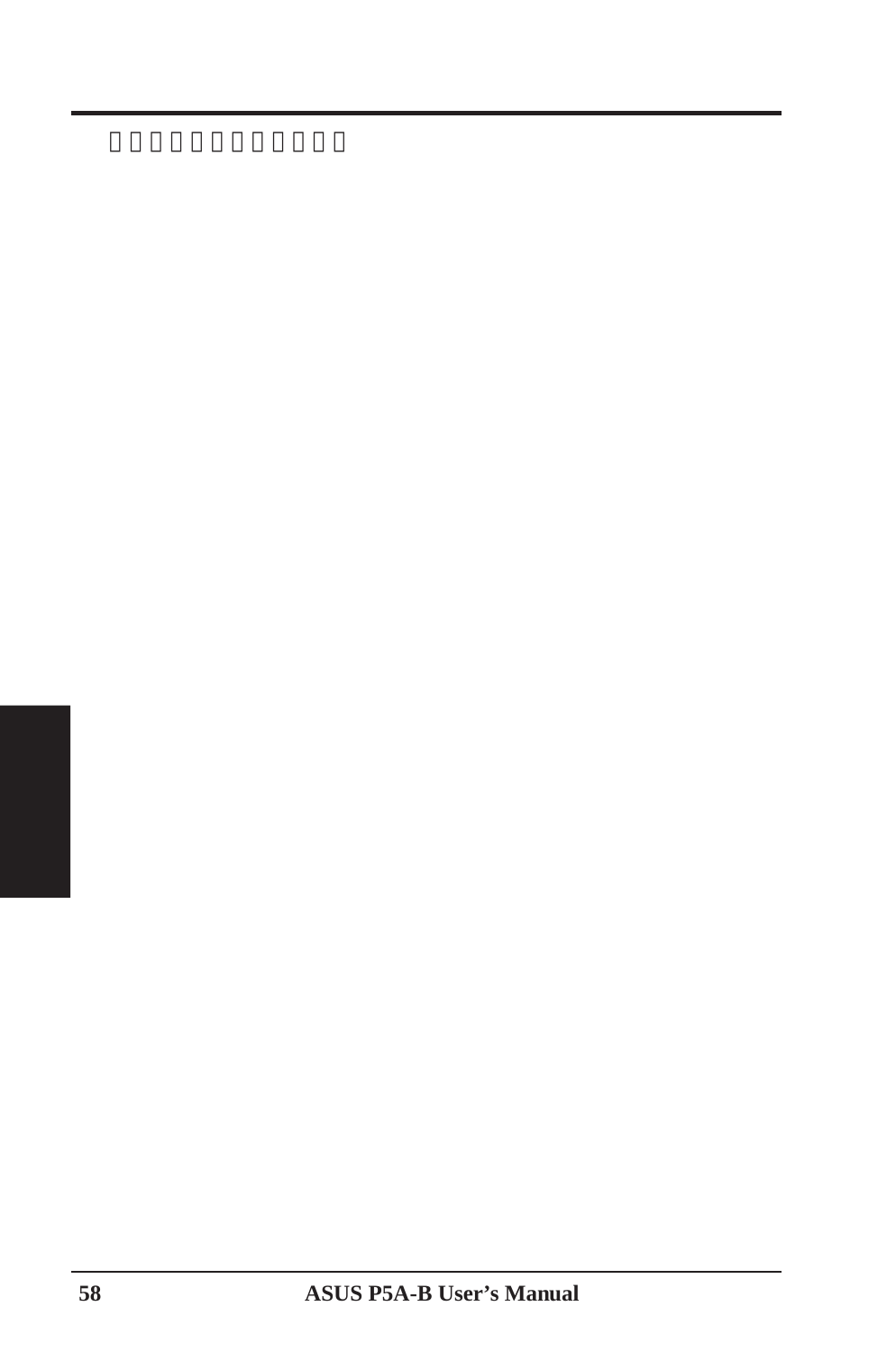| <b>ASUS</b>                                               |                                                                                                                                |                                                                                                                                  |               |
|-----------------------------------------------------------|--------------------------------------------------------------------------------------------------------------------------------|----------------------------------------------------------------------------------------------------------------------------------|---------------|
| (                                                         |                                                                                                                                |                                                                                                                                  | $\mathcal{E}$ |
| CD                                                        |                                                                                                                                |                                                                                                                                  |               |
|                                                           |                                                                                                                                | CD<br>D:\SETUP.EXE(CD-ROM<br>D                                                                                                   |               |
| <b>LDCM Local Setup</b><br>Manager)<br>(Adobe Acrobat PDF |                                                                                                                                | LDCM(LANDesk Client<br>CD LDCM                                                                                                   |               |
| <b>LDCM Administrator Setup:</b>                          | PC                                                                                                                             | LANDesk Client Manager<br>CD.<br><b>LDCM</b>                                                                                     | (Adobe        |
| Acrobat PDF<br><b>ASUS PC Probe Setup</b>                 |                                                                                                                                |                                                                                                                                  |               |
|                                                           | (<br>Probe<br><b>ASUS PC Probe</b>                                                                                             | <b>LDCM</b><br>Adobe Acrobat PDF<br><b>PDF</b>                                                                                   |               |
|                                                           | Adobe Acrobat Reader Adobe Acrobat PDF<br>Adobe Acrobat Reader                                                                 |                                                                                                                                  |               |
| <b>BusMaster</b>                                          |                                                                                                                                | ALi BusMaster IDE                                                                                                                |               |
|                                                           | <b>Install Audio Driver:</b> Windows 95 DOS Windows 3.1                                                                        |                                                                                                                                  |               |
|                                                           | <b>Install Audio Utilities</b> CM18330 Audio Rack<br>Audio Rack CD Player MIDI Player Mixer MPU-401 MIDI<br><b>Wave Player</b> |                                                                                                                                  |               |
| <b>Uninstall Audio Driver</b>                             |                                                                                                                                |                                                                                                                                  |               |
|                                                           | Patch for ALi chipset Windows 95                                                                                               | M7101                                                                                                                            |               |
| <b>Install PCCillin</b> PC-cillin                         |                                                                                                                                |                                                                                                                                  |               |
| Browse this CD<br>$\bullet$<br>Readme<br>Exit             | LDCM Introduction (MPEG VCD)<br>CD                                                                                             | <b>LDCM</b>                                                                                                                      |               |
| CD.<br>Flash BIOS<br>3MODE<br>98)                         | DMI<br><b>ALIAGP</b>                                                                                                           | DMI Configuration Utility AFLASH<br>ALi AGP Mini Port Driver Windows 95 Windows<br>3Mode Floppy Driver DOS Windows 95 Windows NT |               |

 $\mathbf{v}$ .

CD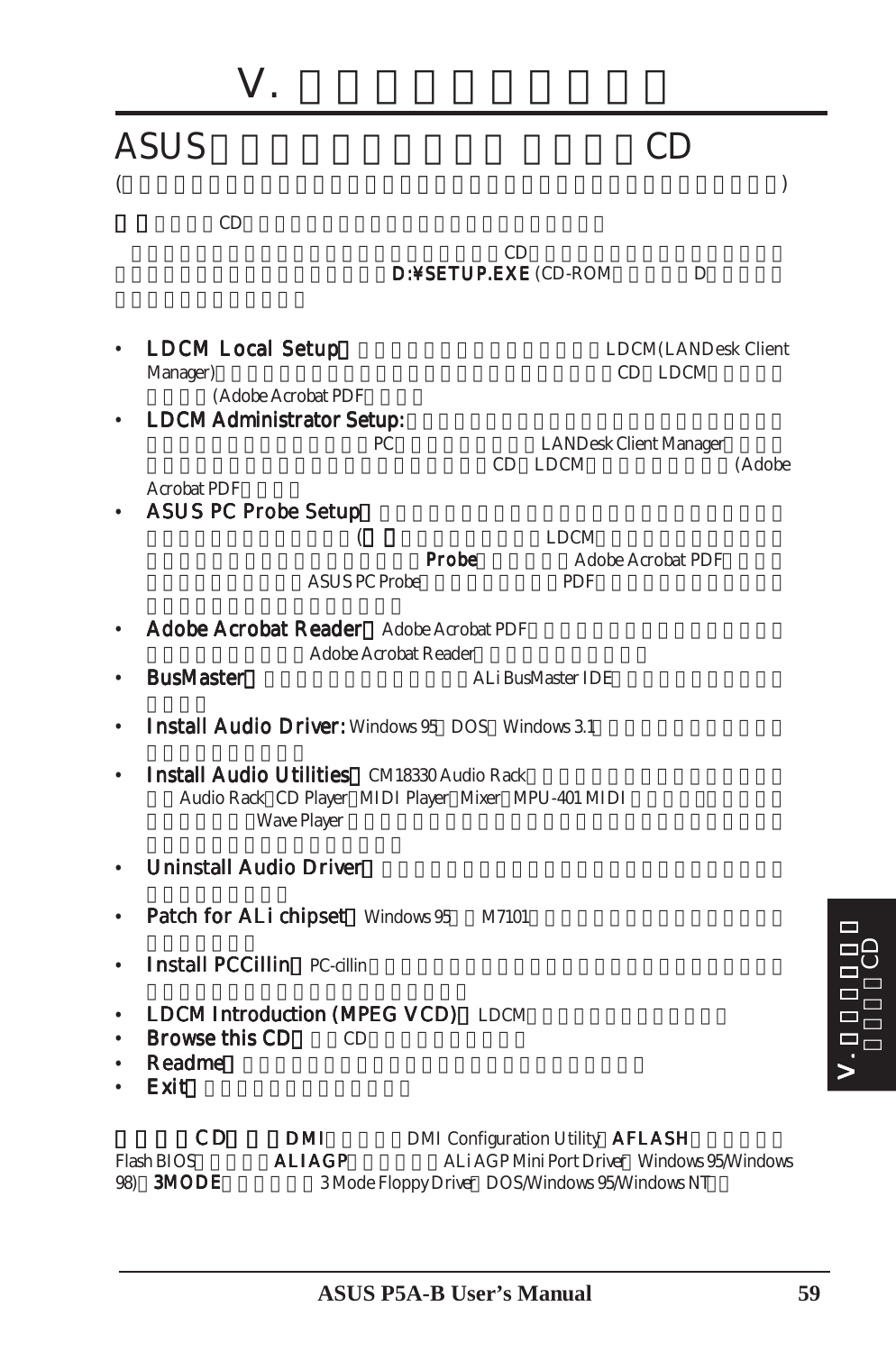|                                                                              |                                                                                               |                                                 | (DMI)                            |
|------------------------------------------------------------------------------|-----------------------------------------------------------------------------------------------|-------------------------------------------------|----------------------------------|
| <b>ASUS DMI</b><br>(MIFD)<br><b>CPU</b><br><b>BIOS</b>                       | BIOS DMI<br>DMI<br><b>CPU</b><br>$\sqrt{2}$<br><b>BIOS</b><br>EPROM 4KB<br><b>BIOS</b><br>DMI | <b>BIOS</b><br><b>BIOS</b>                      | <b>DM</b><br>DMI<br><b>DM</b>    |
| <b>PNP</b>                                                                   | <b>BIOS</b><br><b>MIFD</b>                                                                    | DM<br>DMI<br><b>BIOS</b>                        |                                  |
| DMI<br>180K<br>CONFIG.SYS<br>$\langle$ Shift $\rangle$ $\langle$ F $\rangle$ |                                                                                               | <b>DMICONFIG.EXE</b><br>Windows                 | <b>HIMEM.SYS</b><br>AUTOEXEC.BAT |
| Windows<br><b>DOS</b>                                                        | <b>DMICFG.EXE</b>                                                                             | $\langle$ Shift $\rangle$ $\langle$ F $\rangle$ |                                  |
| <b>DMICFG.EXE</b>                                                            |                                                                                               |                                                 |                                  |
| <b>DMICFG</b>                                                                |                                                                                               | $<$ ENTER $>$                                   |                                  |

 $\leq$ DMI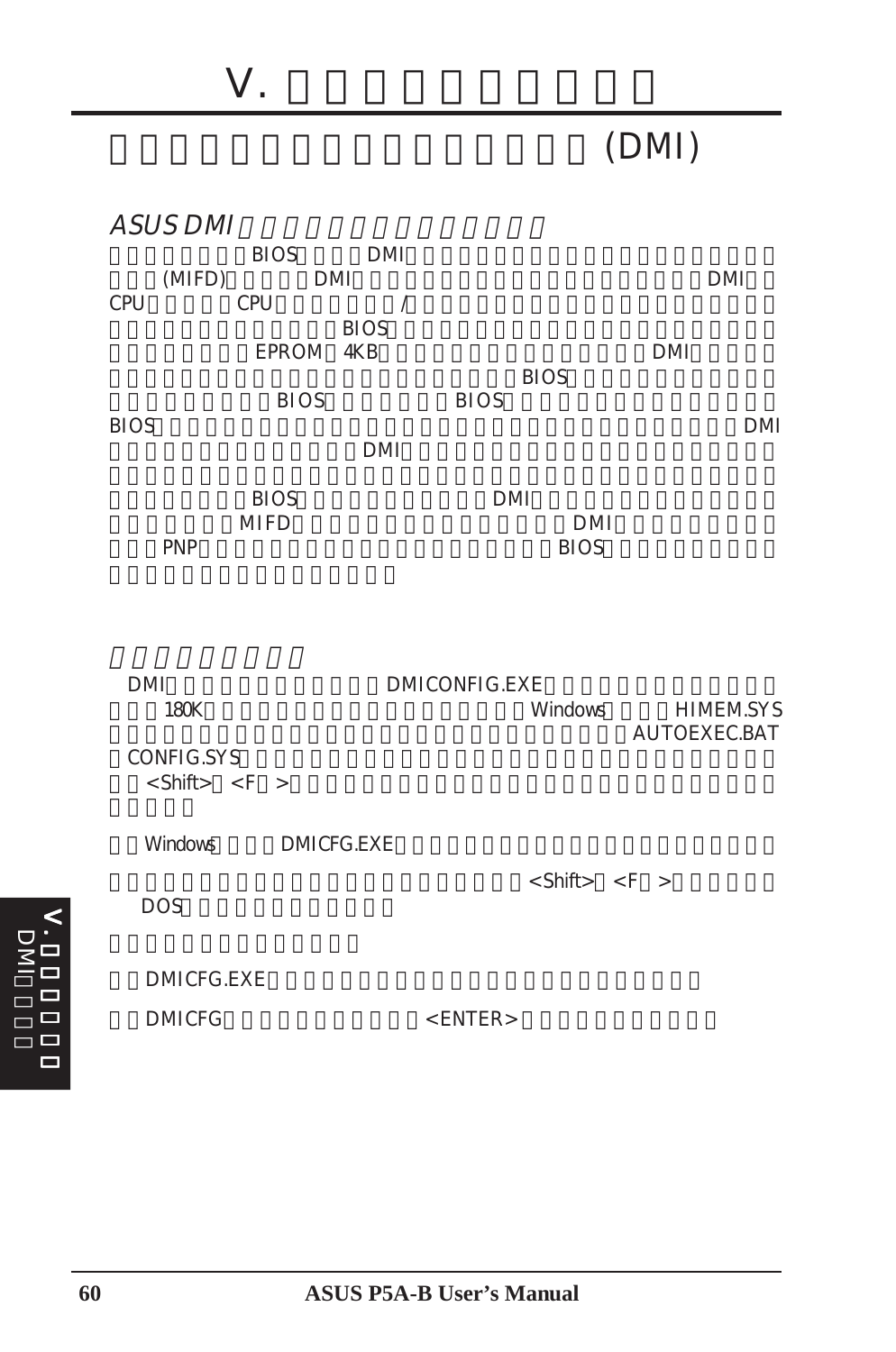### ASUS DMI

#### $DMI$



< Enter>

| Press [ENTER] for detail                                         | $\langle$ Enter | $\langle$ / ><br>$<$ ESC $>$ |
|------------------------------------------------------------------|-----------------|------------------------------|
| $<$ ESC $>$<br>$<$ ESC $>$                                       | Y N<br>N        | Y                            |
| *** BIOS Auto Detect ***<br>*** User Modified ***<br><b>LUID</b> | <b>BIOS</b>     |                              |

V.

 $\blacksquare$ 

₹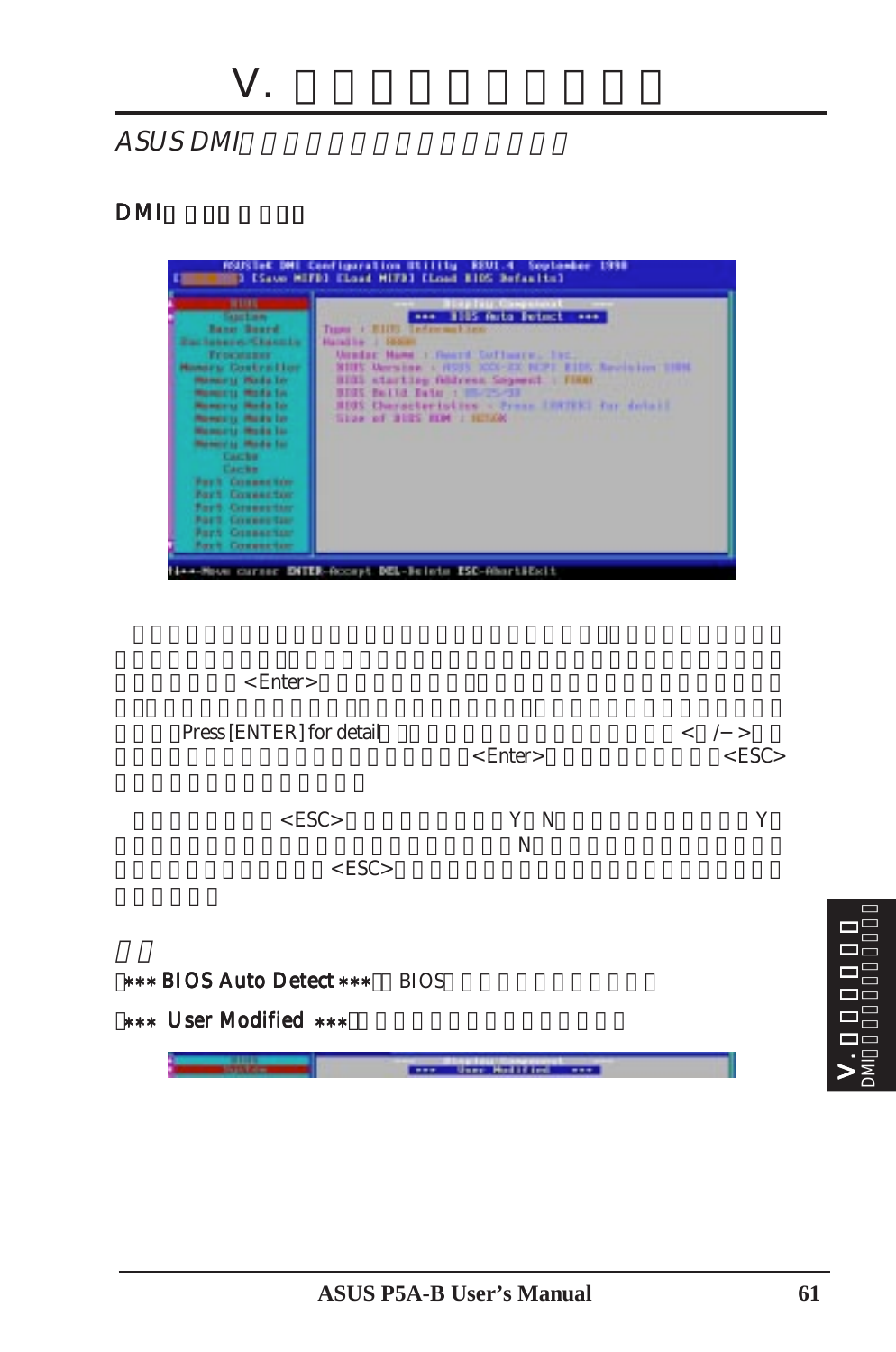

MIFD BIOS

 $BIOS$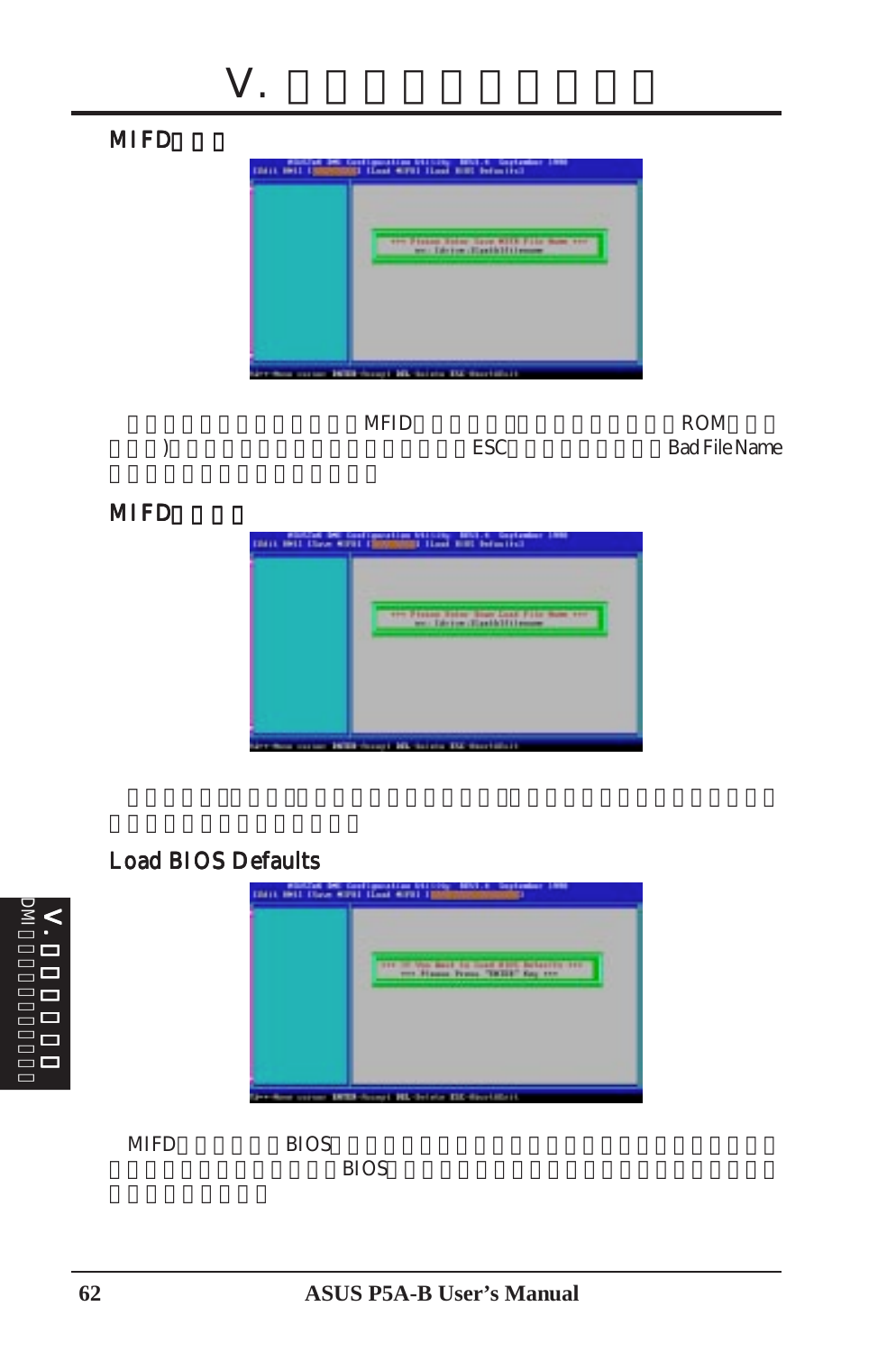### ASUS PCI-L101